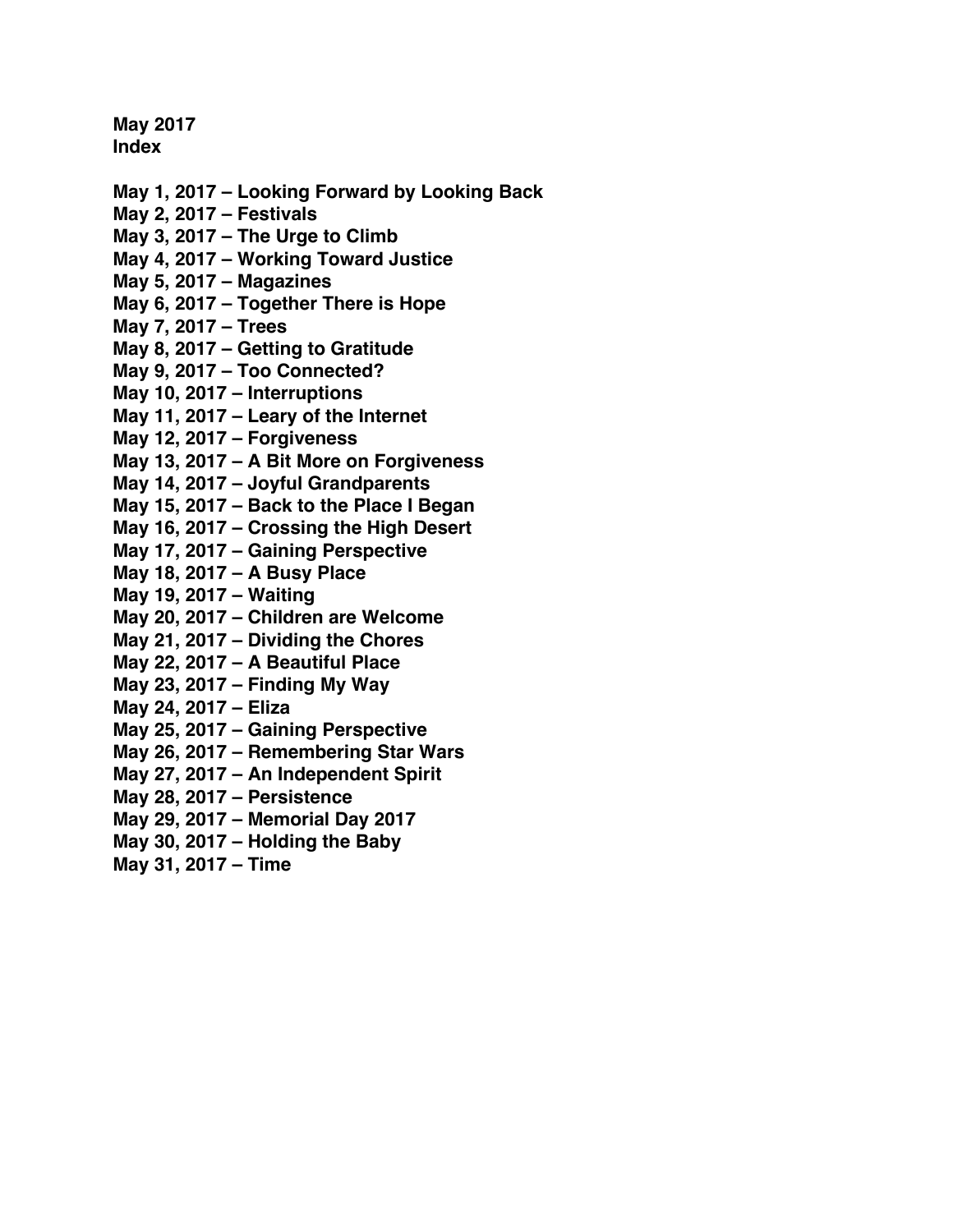# <span id="page-1-0"></span>**May 1, 2017 – Looking Forward by Looking Back**

There is no doubt in my mind that many people are experiencing some level of anxiety over the rate of change in the world today. A half century ago, the Canadian philosopher Marshall McLuhan, peppering his arguments with quotes from thinkers as diverse as Shakespeare and the economist John Kenneth Galbraith and religions leaders such as Cardinal Newman, observed that the rate of change is accelerating. Like other writers of the 1960's and 1970's some of his predictions about the future, in which we now are living, were remarkably accurate.

In one of his experiments in video, McLuhan uses the image of the rear-view mirror of a car to discuss the human tendency to experience the future by way of the past. In the video the camera shows mostly the rear view mirror of the car. In the rear view mirror there is the silhouette of a horse-drawn buggy. The narrator explains, "The past went that-a-way." McLuhan goes on to say, "We look at the present through a rear view mirror. We march backwards into the future." The image was strong enough that I remember it all of these years later. I think, however, that it is more meaningful to me these days than it was when I was younger and reading McLuhan's ides for the first time.

I have a significant number of conversations with people who speak with a degree of longing for the past. They are aware of the highly visual, fragmented and hyper specialized culture in which we live and long for a simpler, more community-minded time. they bemoan the advances in technology and long for the times before certain technologies dominated our communications. I am particularly sensitive to these conversations, because I share some of the nostalgia for the way things used to be.

It is possible that my thinking about Marshall McLuhan in the context of the rapid pace of today's world is an excellent example of one of the principles to which he referred in his book. We still think in categories a half century old when interpreting the realities of today.

Probably the most famous of McLuhan's books is The Gutenberg Galaxy, which examines how the advent of print revolutionized human perception and crafted the world in which he was writing his book. Known as a futurist, McLuhan took a careful look not at the technology of his 20th century, but rather at how the 20th century was shaped by a 15th century innovation. Media advanced and it took art and culture 500 years to catch up and recognize what had happened.

I suppose that it is possible that I live in a similar bubble. Digital technology is so revolutionary and has advanced to a point where it will take our culture some time to catch up. We see signs of this revolution all the time. Engineers are technically capable of crating autonomous driver-less vehicles for all kinds of work from detecting and dealing with explosive devices to delivering packages to our homes. Driver-less cars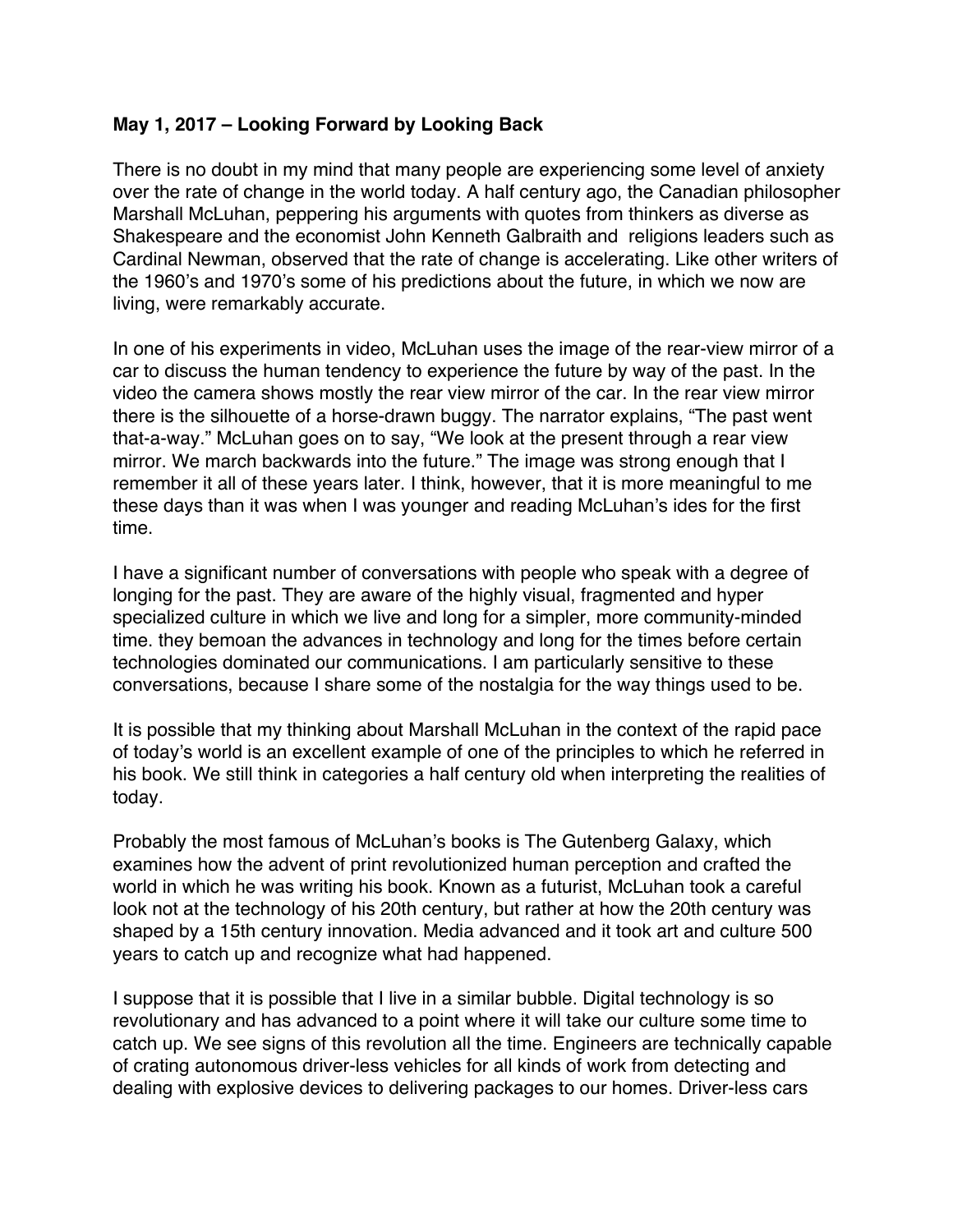and trucks are beginning to appear on our highways and it is reasonable to expect that soon they will be common. These technical advances are amazing and powerful, but it seems that our philosophies and ethics haven't caught up with the new challenges such technical advances create for relationships, how we view work, and other aspects of life.

In a manner that is reminiscent of the way industrial production lines drove craftsmen out of work, we are experiencing a technical revolution that renders many contemporary jobs obsolete. Whether the operation is a clothing factory or a coal mine, it simply doesn't need the workforce that was required a few years ago. Jobs that once were the staple of middle class income no longer exist. The workplace of the future is so far advanced from the skills of many contemporary workers that it feels like not only are the jobs disappearing but that the purpose of human living is being diminished as well.

No wonder people are anxious.

No wonder people long for a past.

The problem is that those who promise a return to the way things used to be cannot keep those promises. Basing our political decisions on that longing for the past is a guaranteed way to become disappointed and disillusioned with our policy makers. They may promise to return us to the former ways, but there will be no such return.

McLuhan himself was a product of the era of the book. Although he was beginning to anticipate the digital revolution, the transition that we have experienced away from print as the mode of communication has been swift and nearly complete in the years since the end of his life. Just as the invention of the printing press more than 500 years ago changed the way societies organized and gave rise to modern democracies, the digital revolution promises to change how we organize ourselves for life and government in the future. Our imaginations may be too limited for us to fully perceive all that is occurring.

We might start by envisioning a new literacy. In the digital world, learning to read and write is insufficient. Those who are successful in the generation of our grandchildren must be fluent in coding software to work the machines of their time. Schools will need to revise curricula and engage in entirely new ways of sharing teaching and learning with students in order to prepare students for employment in the digital world.

I continue to be struck by the memory of that McLuhan film. I resolved at that time not to become one of the people who goes through life longing for a fading past while a whole new world is unfolding in the larger screen of the windshield (to use McLuhan's analogy). As I grow older, however, I am aware that I do gain a certain perspective from at least occasionally glancing at the past. I need to be aware that the entire analogy belongs to the past. I am no longer the driver of my own car, but rather the passenger in a car driven by advanced technology the control of which I only partially understand.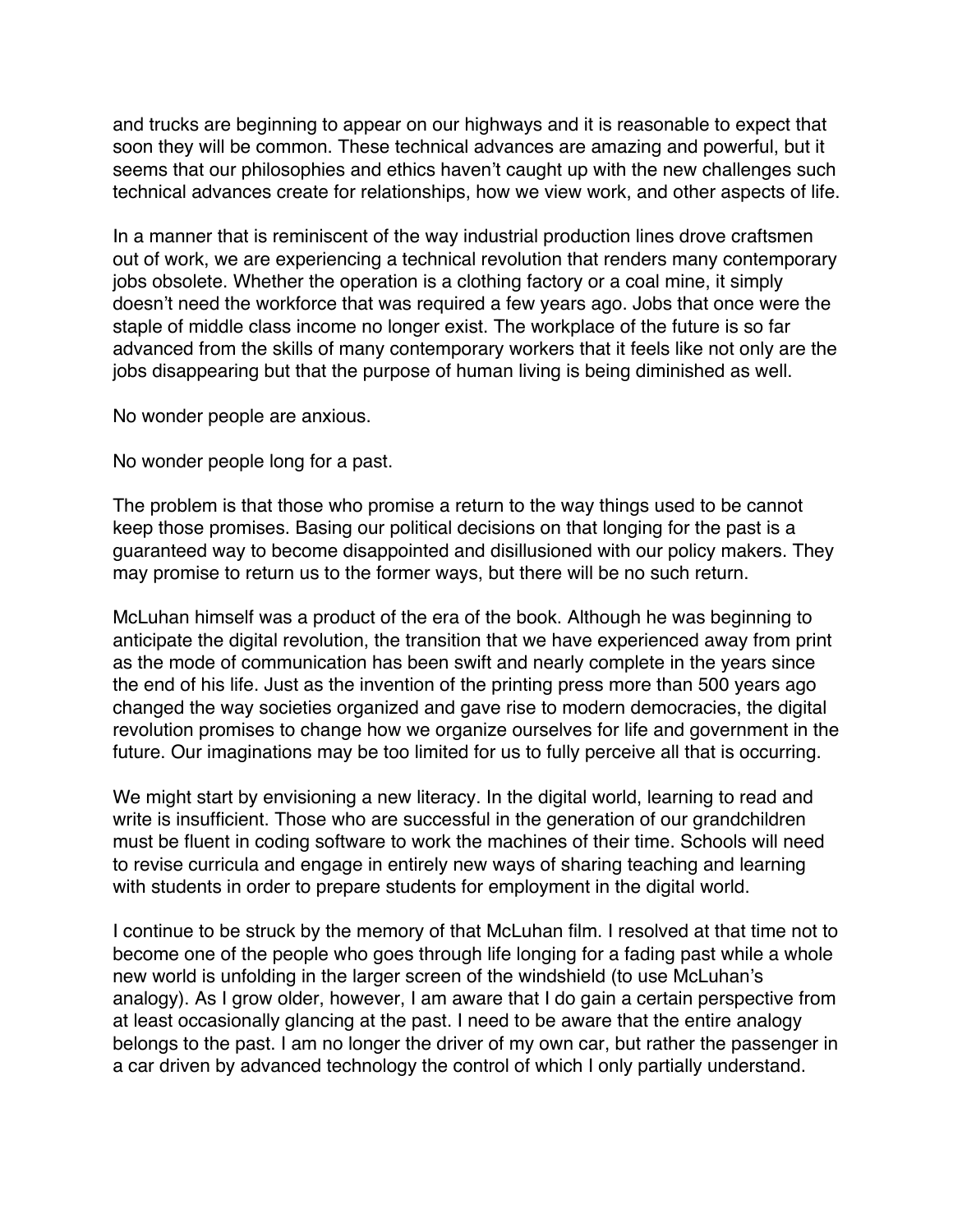<span id="page-3-0"></span>To embrace the future I will need, at bare minimum, a few new analogies.

Copyright (c) 2017 by Ted E. Huffman. I wrote this. If you would like to share it, please direct your friends to my web site. If you'd like permission to copy, please send me an email. Thanks!

## **May 2, 2017 – Festivals**

Our children experienced two family moves in their growing up years. The first, from North Dakota to Idaho, occurred when they were 2 and 4 years old and didn't seem to cause much trauma. They got into the excitement of the adventure and took turns riding in the U-Haul truck as we made our way to our new home. They seemed to quickly fit into the new home and routine. It was a somewhat bigger challenge for them when they were 12 and 14, moving from Idaho to South Dakota. We moved during the summer vacation from school, but changing schools was a big deal. They had to form new friendships and for new routines for their lives.

Both of our children have moved a lot more since they grew up and moved out of our home. Our son moved from Oregon to California, back to Oregon, to North Carolina and then to Washington. Those big moves criss-crossed the nation just a couple of years apart. Our daughter has lived in Wyoming, Montana, England, Missouri and Japan, with a couple of stints back in South Dakota along the way. It is a pattern that parallels their parents. We dit a lot more moving around during our young adult years. We had seven or eight different apartments between the time we married and the time we settled into our first parish.

The result of all of this mobility, however, is that we live with considerable distances between us. That means that travel is a big part of our lives and a high priority for our financial resources. That is fine with us. We enjoy traveling and like to see new places and do new things.

We also enjoy hearing about the places where our children live. We keep in touch by video chat for the most part, and send a lot of messages and pictures back and forth.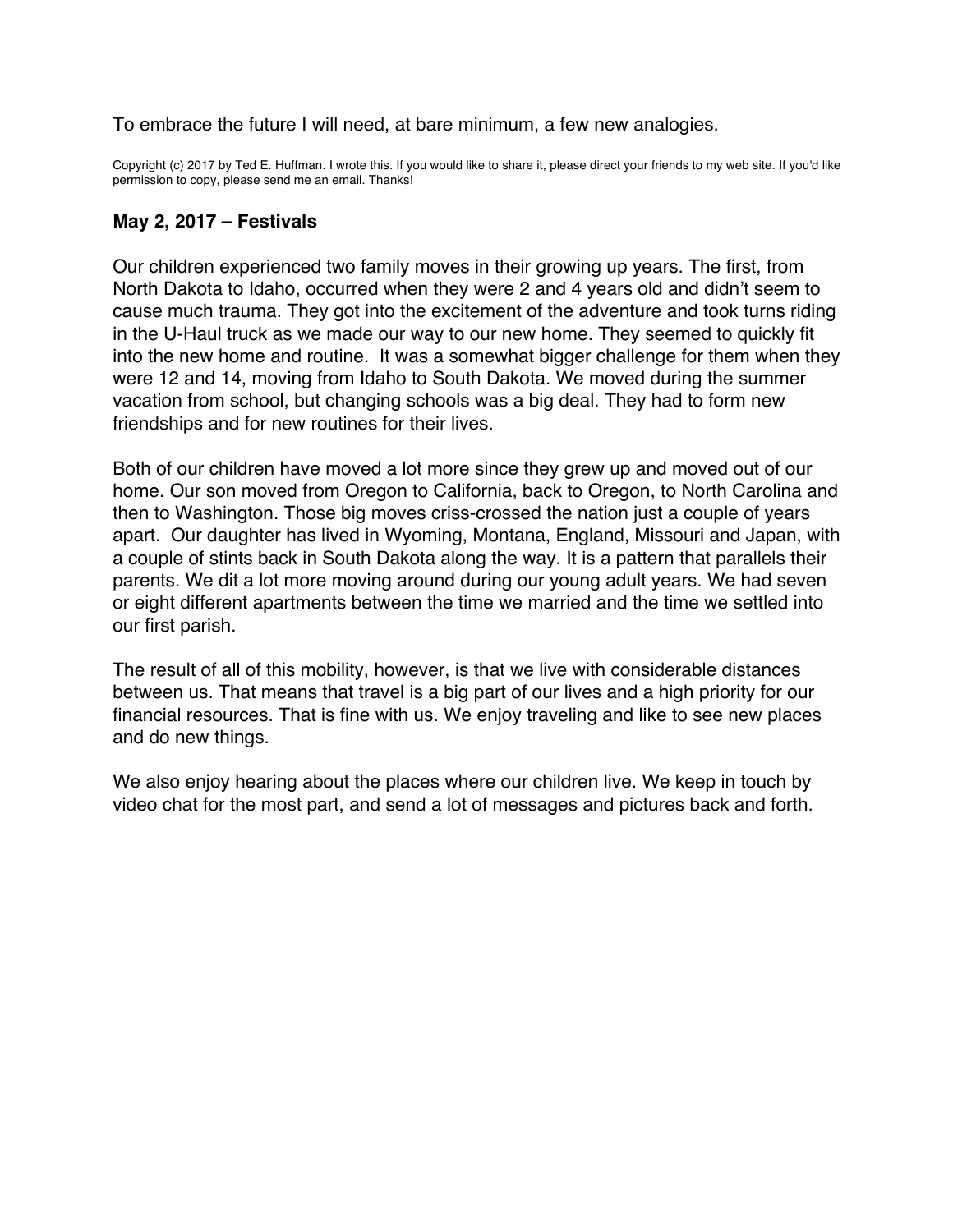

It is Cherry Blossom Festival time where our daughter lives. We have cherry blossom festivals here in the United States. Among the most famous are the National Cherry Blossom Festival in Washington, DC, the one at the Brooklyn Botanic Garden and others in California and Tennessee. Several of those festivals use the Japanese name, Sakura Matsuri, as a part of their promotion. They also celebrate Japanese culture as part of those events. Our daughter, however, is living in Misawa, in the northern part of Japan, and they have been sending dramatic photos of festivals with century-long traditions. We've enjoyed the natural beauty that surrounds them and we've enjoyed the stories of their travels.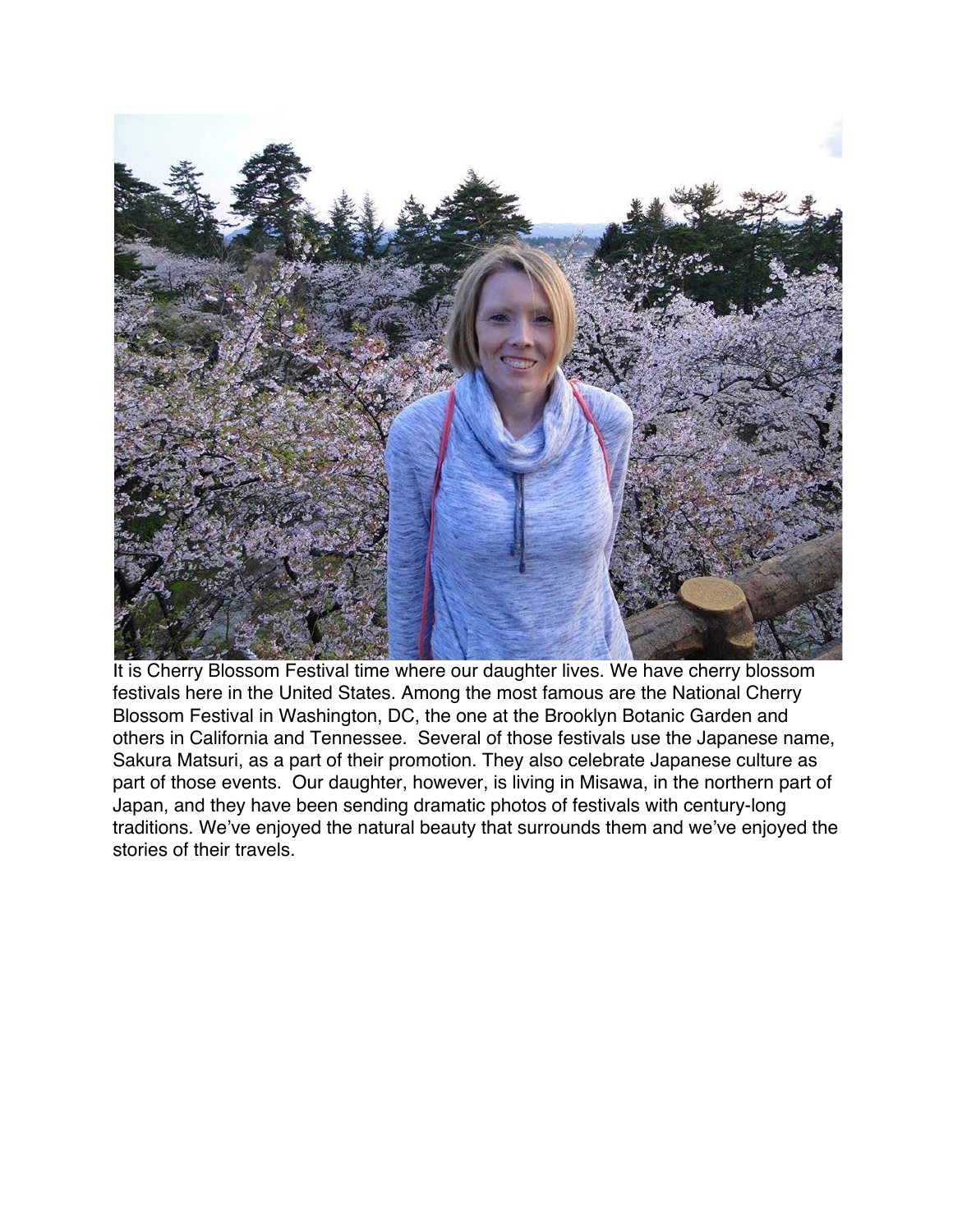

It is Tulip Festival in the part of Washington where our son lives. Many years ago we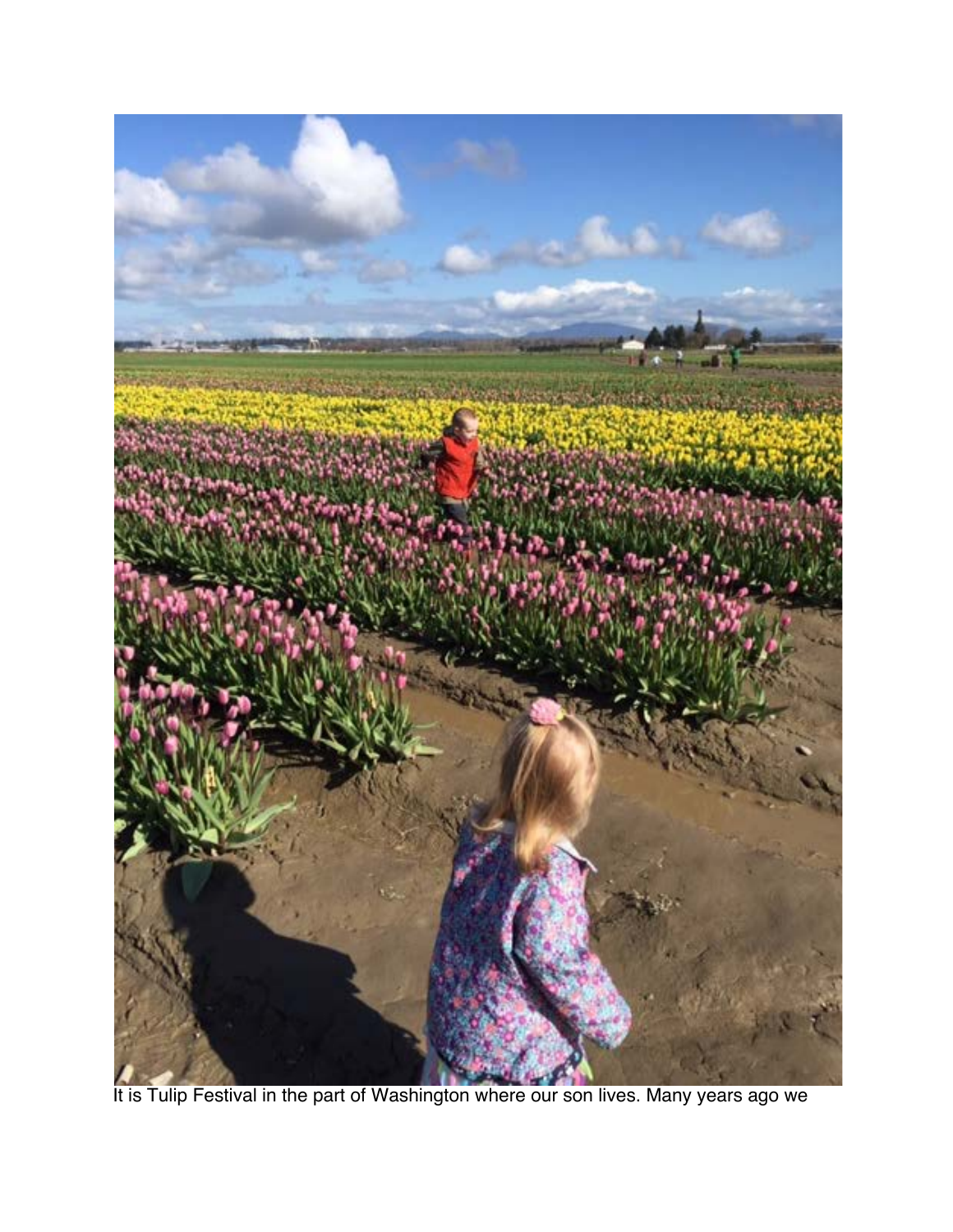were privileged to visit the tulip fields in Holland, but our timing was late for the height of the tulip bloom. We were impressed, however, by the size of the fields dedicated to growing flowers for their beauty. These days, our son lives in an area with a lot of really large tulip fields. The plants are grown both for their value as cut flowers and for the sale of the bulbs to gardeners across the country. Tulip festival occurs at the height of the spring bloom of the plants and there are all kinds of activities and events for people of all ages celebrating the beauty of the flowers and the culture of the region.

Meanwhile, back here in the hills, we had quite a few daffodils up in our yard. They looked pretty good before being buried in snow twice last week. Right now they look as if they might recover, but their heads are still drooping. As far as I know we have no plans for a daffodil festival here in the hills.

If you ask what festival marks our region, you might find a lot of people who have trouble coming up with the names of festivals. I guess you could call the annual Sturgis Motorcycle Rally and Races a festival. Certainly there are a lot of people outdoors celebrating a particular culture. And we have an event, which doesn't seem to be growing much in recent years, known as the Heritage Festival, which occurs in the summer. As for springtime festivals, the visitrapidcity.com website lists the Frühlingsfest & Spring Market set for May 6. There will be a dozen or so booths of local artists and a sampling of craft beer at Main Street Square. There is no mention of flowers in the promotional materials. Then there is the Cinco De Mayo Festival in Deadwood. They've been celebrating this event for a few years now. There is a bit of local flavor in an old mining town turned gambling destination. After all we don't have a lot of Mexican-Americans in our part of the country and Spanish isn't one of the local languages. Still they put up bounce castles and have a petting zoo and there will be a Taco Bar at the Buffalo Bodega. I don't think they have a Mariachi band playing at the local bar. And, of course, they don't go in for flowers much as part of the celebration.

Since we share our yard with deer and turkeys, we've found that there are some real challenges to growing too many flowers. When it comes to bulb plants, we do best with daffodils and iris. Although they will sample the blossoms of both pants, the deer don't seem to be very attracted to either. We learned early in our South Dakota years that tulips and crocus are eaten before we get to see the flowers. When it comes to fruit trees, we don't have any. There are some very lovely crab apple trees in the church yard with showy blossoms. This year the blossoms came off pretty quickly with the spring snow, however. Having a crab apple tree blossom festival might not be a very reliable occasion around here.

It is good to have children who live in other locations so we can vicariously experience their festivals. I've got a while to wait before the garden fills with sunflowers.

Copyright (c) 2017 by Ted E. Huffman. I wrote this. If you would like to share it, please direct your friends to my web site. If you'd like permission to copy, please send me an email. Thanks!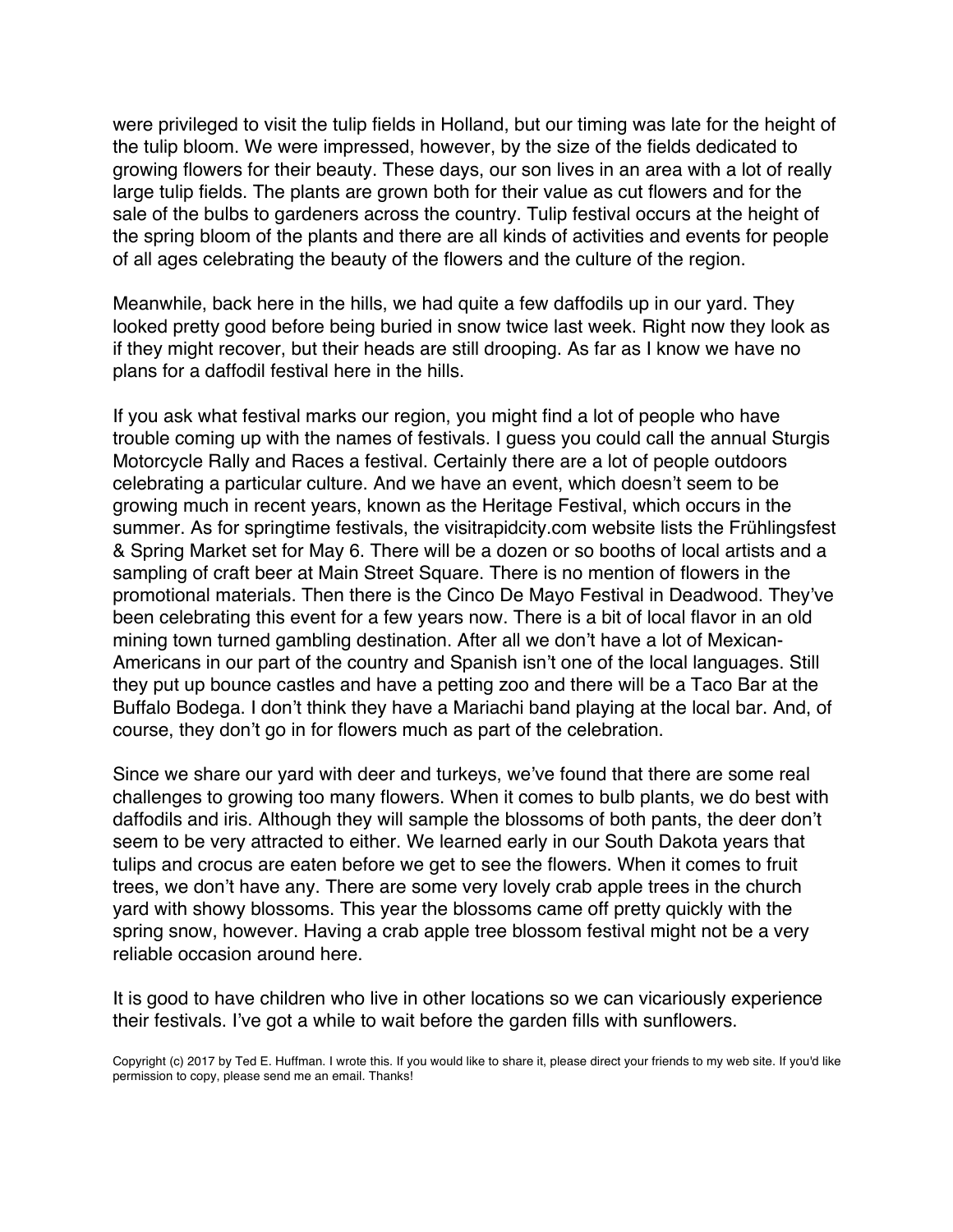# <span id="page-7-0"></span>**May 3, 2017 – The Urge to Climb**

I love the outdoors. I love mountains. I grew up in a small town nestled between the Beartooth-Absaroka Wilderness and the Crazy Mountains. I was blessed to live a decade of my adult life in Idaho. Although I have done a bit of rappelling and have learned a few technical mountaineering skills, however, I am not a skilled rock climber. I've never summited a famous mountain, unless you count hiking the Barr Trail up Pikes Peak in Colorado, which is a hiking trail with a long sustained uphill grade made challenging by the altitude. It gains nearly 7500 feet in 13 miles. Since the top of the Pike is 14,115 feet above sea level, it requires a bit of stamina to sustain the low oxygen above 12,000 feet.

So I'm not a mountaineer. I do, however have respect and a bit of admiration for those who climb mountains. I've enjoyed the opportunities that I have had to hang out with serious climbers. I have some sympathy for those who make large investments of time, energy and money to train for the big climbs. I'm not the kind of person who would ask someone the "why?" question. I think I understand the attraction of the high places and the urge to stand on the summit of mountains.

So I suppose if you are attracted to climbing mountains, there is more than a little bit of attraction to the highest mountain on this planet. And May is the month to climb that peak. The 29,029 foot peak is known for formidable winds that can push people off of its surface. The only safe way to climb is to look for times when the winds subside. May is that time. Tshering Sherpa, president of Nepal Mountaineering Association, says, "On average, every climbing season there are about three to four good days with appropriate weather conditions to allow a safe summit climb." That is a narrow time window for those who want to make it to the top.

This month is going to be incredibly busy. The government has issued a record number of permits to foreign climbers this year - 371. Add to that the number of Nepali sherpa mountain guides and there are around 800 people on the mountain. It is a recipe for a traffic jam, especially at the Hillary Step, a vertical rock and ice wall which is climbed on fixed ropes. At 28,900 feet this ascent is deep inside the so-called Death Zone. Imagine having to wait while others are using the ropes. With so many climbers, the delay could be hours long.

I remember, back in 2011, when I saw a photo taken by a German climber of 600 climbers heading toward the summit on a single day. Eleven people died on the mountain that year. And the abandoned gear that was left behind created fears of permanent damage to the mountain. Then in 2014, 16 sherpas were killed by falling ice. And in 2015, eighteen died when an avalanche was triggered by an earthquake.

The mountain can be dangerous. The last thing it needs is too many people.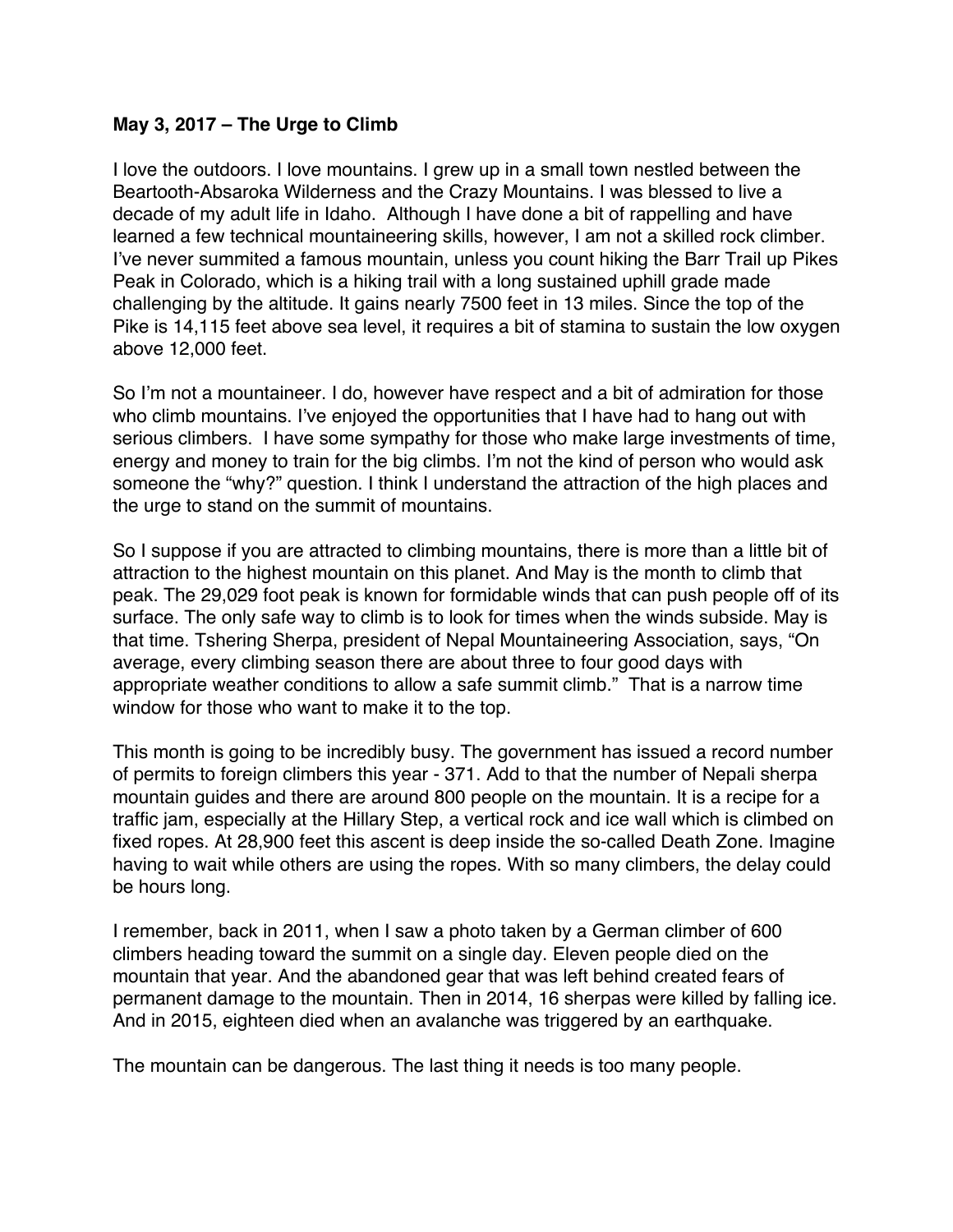In addition to the serious, though often inexperienced and undertrained, mountaineers who seek to make it to the summit, there are many more people who make it to Everest Base Camp, a tent city where climbers acclimatize themselves to the altitude for several weeks before heading up to the summit. A wealthy tourist can hire a helicopter to take them up for a day trip and a short trek on the mountain. This time of year, base camp is home to more than 1,500 medics, volunteers and mountaineers. It is bigger than the town where I was born and raised.

Heavy traffic on the mountain increases the risk to climbers. Because of the altitude and exposure, the high places are no place to stand and wait. Frostbite is a serious risk for anyone who stands around for any amount of time. Keeping moving is essential to maximizing the limited amount of oxygen available.

The mountain has already claimed its first victim this year. Experienced climber Ueli Steck fell 3,280 feet during a training run.

I'll never summit the really tall mountains. Age and a lack of training make me a poor candidate for such an adventure. But I have stood on top of some high places. I understand the attraction of the summit. I've climbed Black Elk Peak, South Dakota's highest hill. I've made my way to the top of Bear Butte several times. I get the urge to climb when I am around impressive peaks. But I have also learned a lesson that is important to me. At Uluru, also known as Ayers Rock in the heart of Australia, climbing is not prohibited, but the indigenous people ask those who visit to respect their law and culture by not climbing Uluru:

"That's a really important sacred thing that you are climbing... You shouldn't climb. It's not the real thing about this place. And maybe that makes you a bit sad. But anyway that's what we have to say. We are obliged by Tjukurpa to say. And all the tourists will brighten up and say, 'Oh I see. This is the right way. This is the thing that's right. This is the proper way: no climbing.' "

Kunmanara, traditional owner

When we visited in 2006, we found deep meaning in hiking around the base of the rock.

Near to our home the rock commonly known as Devil's Tower, named Mato Tipi by the Lakota, is similar. Climbers are nearly always present on the rock when the weather is good. This time of year the northeast face of the tower is closed to climbers in an effort to protect the peregrine falcon nesting sites. There is a voluntary closure during the month of June born of respect for the culture of the tribes affiliated with the tower.

Like Uluru, Mate Tipi can be deeply appreciated by walking around the base.

Everest is situated deep in a range of many mountains. It would not be simple to hike around its base. Just figuring out where to walk would be a challenge. It might, however,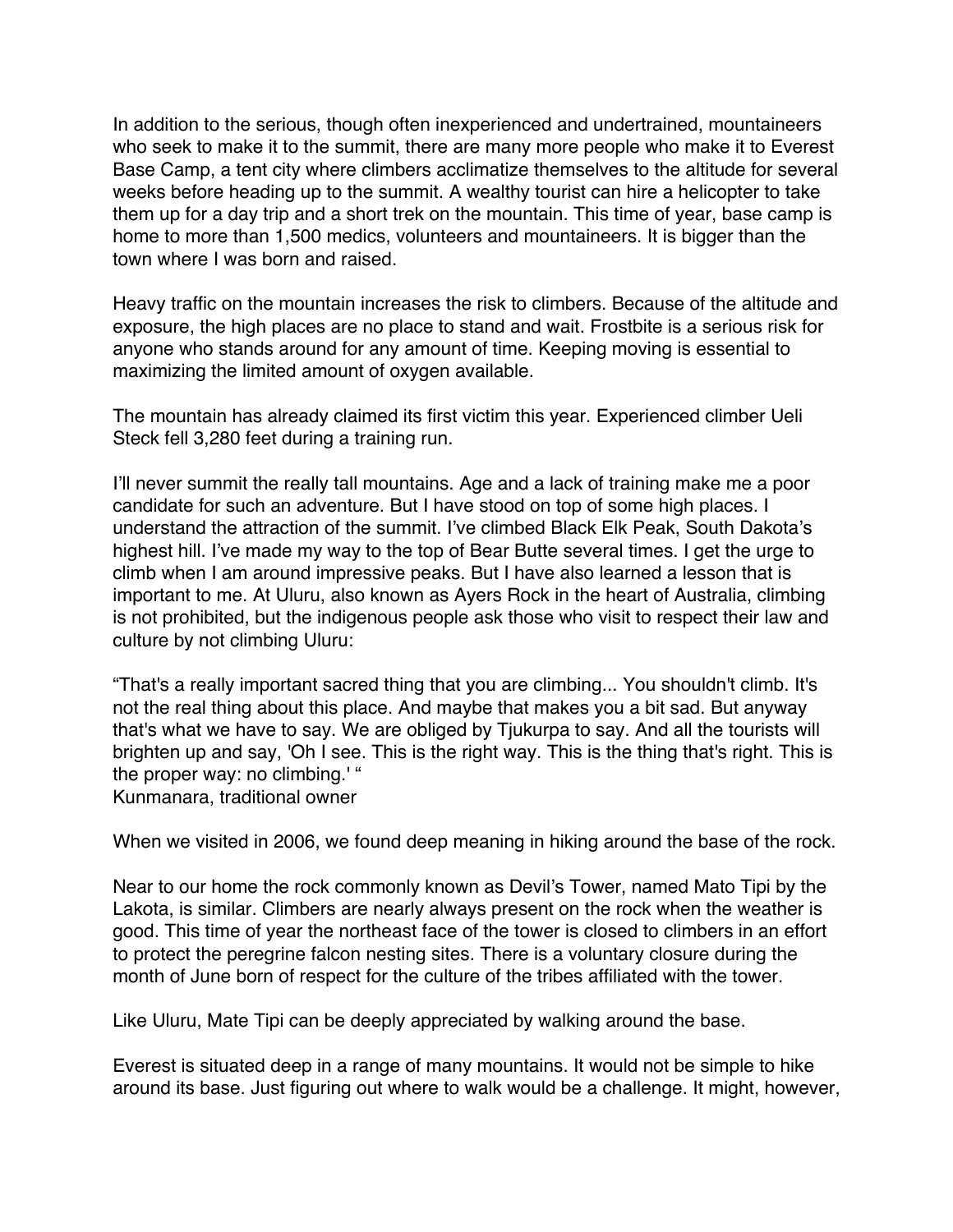<span id="page-9-0"></span>make more sense than trying to reach the summit amidst the traffic jam of people who are up there this season.

Copyright (c) 2017 by Ted E. Huffman. I wrote this. If you would like to share it, please direct your friends to my web site. If you'd like permission to copy, please send me an email. Thanks!

## **May 4, 2017 – Working Toward Justice**

By the end of the Civil War, settlement of the American West by non-indigenous people had resulted in significant tension between Native and non-native peoples. The federal government of the United States continued to attempt to control tribal people. The Reservation system, forced upon Native Americans, gave each tribe a specific amount of land. The treaties that established those Reservations continued to be amended and changed and the lands formerly established as Reservations grew smaller and smaller. Tribal life was well-organized but significantly different from Euroamerican lifestyles. As Native Americans became an increasingly smaller minority in their own land, pressures mounted on them to abandon their tribal lifestyle. Assimilation of Native Americans into the dominant culture became a priority for official governmental actions.

On February 8, 1887, President Grover Cleveland signed into law the Dawes Allotment Act. The act was an attempt to force assimilation of Natives into the dominant white culture by breaking up the social units of tribes, granting land title to individuals, and encouraging farming on individual plots of land. The act was also an explicit attempt to decrease the cost of administration of the rights promised to Native Peoples in the establishment of the Reservation system. Senator Henry Teller of Colorado opposed the act saying it was a blatant attempt to take Indian lands and open them up to settlement. Although the act purported to be for the benefit of Native people, in reality it was a huge land grab.

The effects of the act were nearly immediate and devastating. Land owned by Indians decreased from 138 million acres in 1887 to 48 million acres in 1934. The largest change occurred between 1887 and 1900 and the state where the most number of acres were transferred away from native control under the act was South Dakota.

You can't tell the history of our state without telling the story of the Dawes act, and its subsequent amendments. The Burke Act of 1906, empowered the Secretary of Interior to force Indians to accept title for land. It also granted citizenship to those who received land. The allotted land was taken out of Trust and subject to taxation, a provision that was rarely explained and frequently resulted in the loss of land title by the Natives who had been forced to accept the allotment.

It is a long and complex history - one that requires more detail than can be explored in this blog. I bring it up not to fully explore the dynamics of Native lands, but rather to acknowledge the role of the Dawes act in the history of our church here in South Dakota. The creating of individual title to lands within the Reservation and the specter of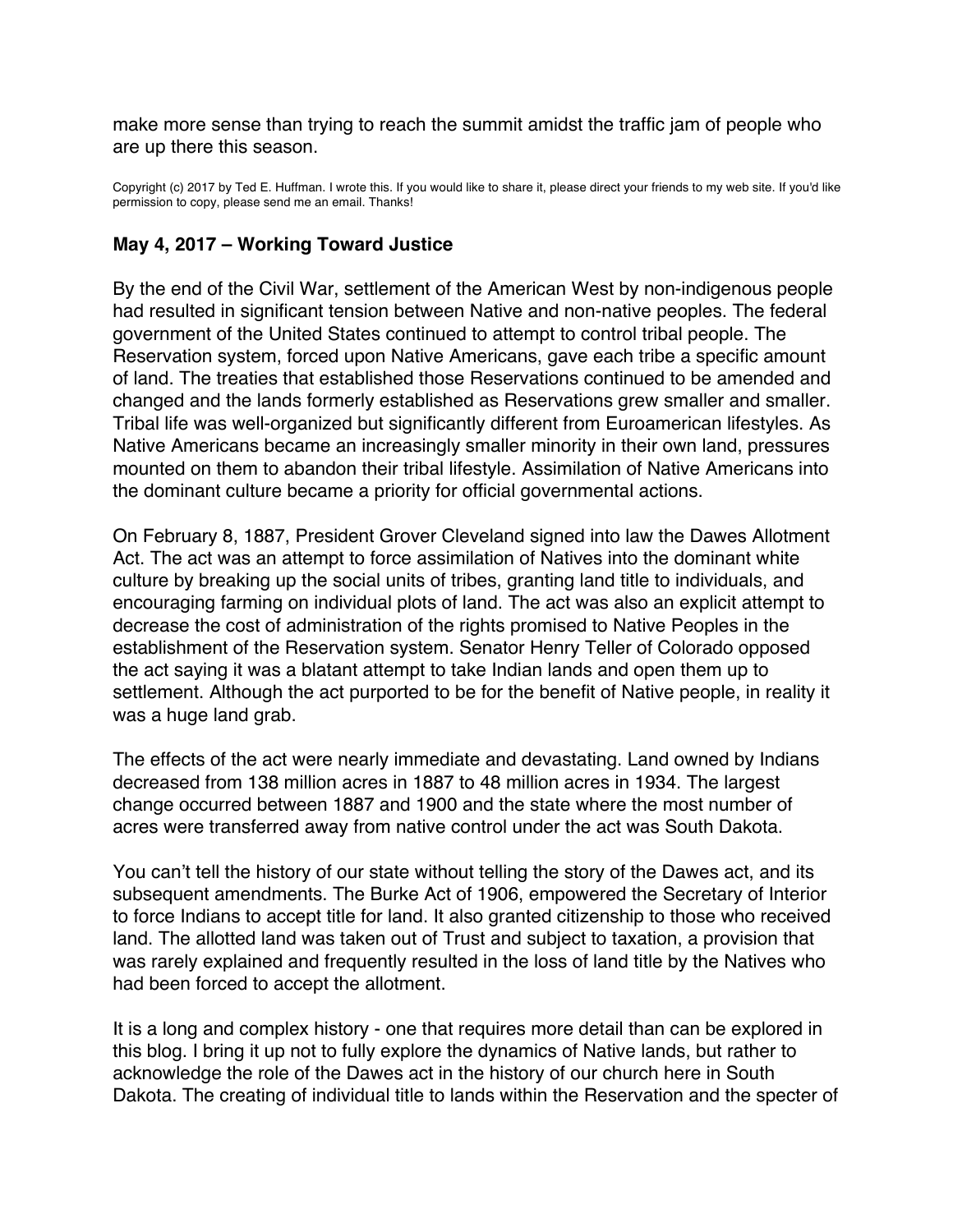lands which previously had not been taxed being subject to property tax put the church in an interesting position. By donating a portion of their land to the church for religious purposes, individuals who had received allotments could decrease their property tax burden. Our particular denomination was especially active in establishing churches on the Cheyenne River Reservation and had interest in establishing churches in other Native areas of South Dakota as well. As congregations were formed, land was obtained by donation and church buildings were constructed, often financed by the American Missionary Association, which held title to the property as security against the church building loan. These titles were later transferred to the United Church Board for Homeland Ministries. When Homeland Ministries decided that title should be returned to local congregations, many of the churches were not fully organized and so the titles were transferred to the South Dakota Conference of the United Church of Christ. This was the status of the ownership of church properties when I moved to South Dakota in 1995. Over the years since that time, the Dakota Association of the United Church of Christ has strengthened its organization and become a 501c3 corporation. It simply made sense to transfer the titles to the churches to the Dakota Association, returning control and ownership of property back to Native leaders and allowing for communal ownership of property as has always been the indigenous way.

The story wasn't quite as simple as outlined, however. There were a lot of meetings, discussions and research required to effect the transfers. In the various transfers of title after allotment, lands were exchanged by quit claim deed. However, such a transfer from the Conference to the Dakota Association was not acceptable in all circumstances because of subsequent actions such as utility easements, grazing allowances and other uses of the property. Not all of the counties where the lands are located have full time Assessors meaning that considerable planning and travel was required to determine the status of individual parcels of land.

Nonetheless leaders of the Dakota Association and the South Dakota Conference persisted and the titles were transferred in small groups to the Association, where they are now held. After nearly a century of land titles being held by non-Native organizations, control of church lands has been returned to an Indigenous organization.

The action of the South Dakota Conference doesn't reverse the negative effects of the Dawes Act. Tribes have been decimated by the effects of poverty. Inheritance laws have resulted in the fractionalization of many of the original allotments, making land ownership so complex that there are many acres that provide no benefit whatsoever to the legal owners. The presence of so many acres of deeded land within the boundaries of the Reservations make management of Trust land so complex that the tribes are continually embroiled in land management conflicts and issues.

Still, it is good to have come this far in terms of the church's understanding of our role in the events that have led to our current situation. Despite the fact that it felt good to attend the ceremonies where titles were returned to the Dakota Association, much work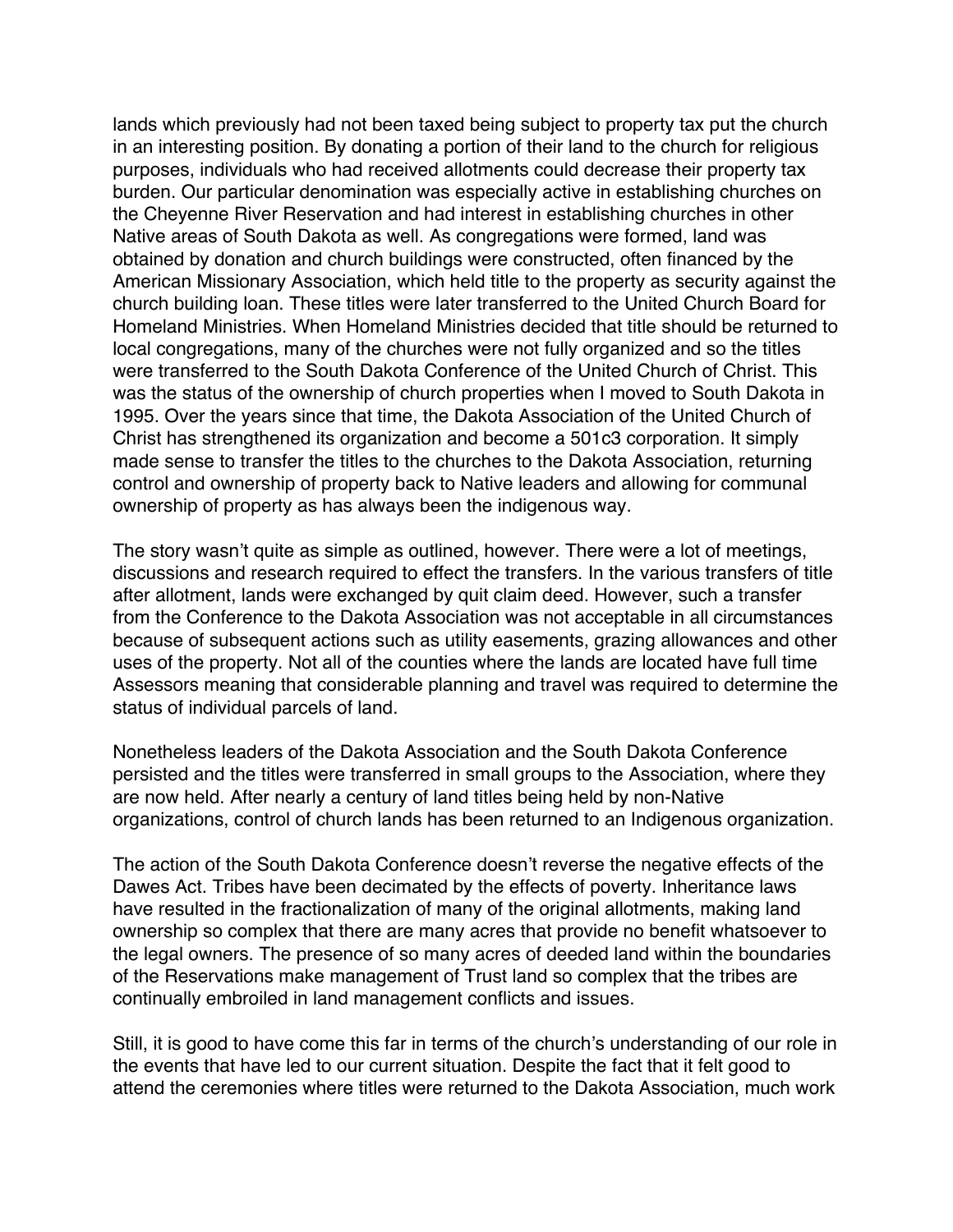<span id="page-11-0"></span>remains. Our stories have become intertwined in such a way that continuing conversations and increasing understanding are essential as we try to move together as common members of the church.

There is much that remains unfinished.

Copyright (c) 2017 by Ted E. Huffman. I wrote this. If you would like to share it, please direct your friends to my web site. If you'd like permission to copy, please send me an email. Thanks!

# **May 5, 2017 – Magazines**

I grew up in a home with a lot of magazines. My parents subscribed to and read quite a few. the postwar period was a period of glory days for print media. Television was beginning to gain steam, but a lot of people turned to magazines. The two big photo magazines, Look and Life were sometimes in direct competition with each other. We received both at times during my growing up years, but Life was the one I remember the most. There were some really memorable photo essays published in that journal. It seemed as if most households in our town received Reader's Digest. I started reading the magazine for the joke pages, of which there were several in each issue.

We didn't receive the two big news magazines, Newsweek and Time at our house, though we knew that they were available at the library and we often turned to them for school projects.

And of course we received National Geographic. And we kept every issue. I mean EVERY issue. We had built-in bookcases in our family room with sliding glass doors in front of the shelves that held years and years of National Geographic. It was a major event for me as an adult, three years ago, to end my subscription to the National Geographic magazine. I still have every issue from the beginning of publication of the magazine through 2014. The early issues I have in a digital format, but I have 1978 - 2014 all collected in deluxe slipcases. I have no idea what I am going to do with them. The places that might want them already have them.

My family also received magazines that had to do with my father's work. The Aircraft Owners and Pilot's Association (AOPA) journal was always around our house as was the National Hardware Dealers Association magazine.

Then there were some more obscure magazines. We got a few that none of my friends' parents received and some that weren't even in the library. The Bulletin of the Atomic Scientists and the Journal of the American Civil Liberties Union weren't widely read in our town, but they were read in our home. We also had church magazines including The Christian Century.

When I was in college and began to spend more time with the woman who became my wife and her family, I discovered a few new-to-me magazines in her home. The Atlantic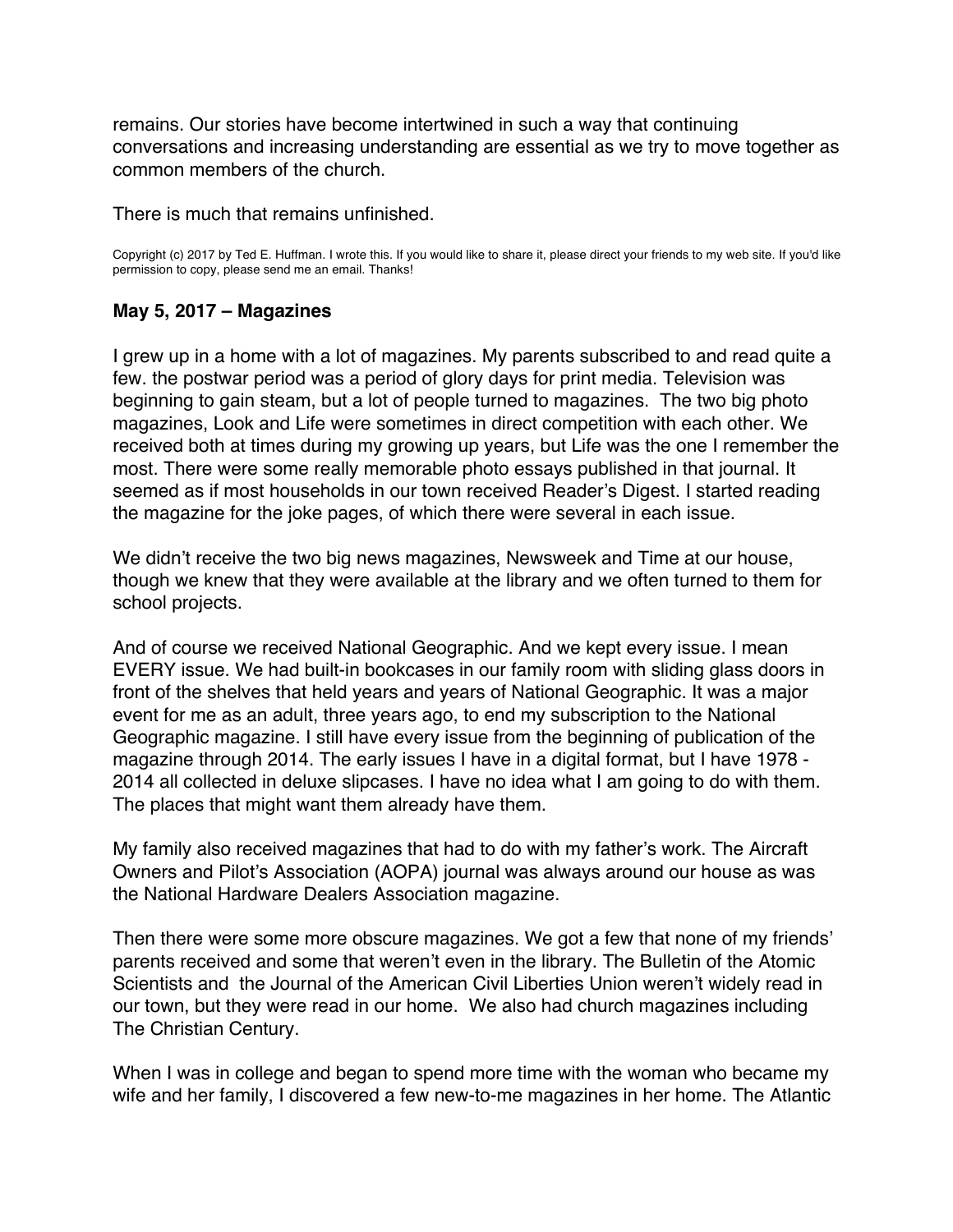Monthly had some great fiction writing in it. I hadn't read a lot of fiction up to that point in my education but I began to develop a taste for short stories. Her family also received the New Yorker. Both of those magazines seemed to me to display an air of sophistication and education that marked their household.

In a way that was reminiscent of my initial reading of the Reader's Digest, I began to look at the cartoons in the New Yorker. By the time I discovered the New Yorker, it had nearly 60 years of experience with cartoons, and it offered what I judged to be a sophisticated humor. Unlike the multi-panel comics preferred by newspapers, the New Yorker leaned toward single panel comics. There were some pretty talented artists drawing for the New Yorker in those days. Humor is a matter of perspective and relevance, and the New Yorker's cartoons in those days had a particular edge. I was probably less aware of the reasons for that edge in those days, but part of it was the influence of the women's movement and the emergence of female cartoonists. The thing about a print cartoon is that it lingers. You can examine its subtleties and look again for its nuances.

The cartoons of the New Yorker invited me into its other content. I enjoyed the short fiction and even found myself reading bits and pieces of its "Goings On About Town" section - the list of theatre, dance, music and night life events in New York. As I grew into my adulthood and advanced in my educational career the New Yorker seemed to me to be a mark of someone who was emerging from the small town where I grew up.

My educational experience also introduced me to professional journals. The quarterly Register of Chicago Theological Seminary was often mentioned by our professors and was the first periodical to publish an article that I had written. Interpretation: A Journal of Bible and Theology, Word & World, Currents in Biblical Research, Praxis and other journals offered current theological research and academic studies.

As I became settled in my career, the magazines in our home began to reflect some of my hobbies. I subscribed to Sport Aviation for decades and kept the magazines in the hope of someday building an airplane, though that seems unlikely these days.

The mailman still delivers magazines to our home. Wooden Boat, Messing About in Boats and Wooden Canoe arrive monthly. Canoeroots and Adventure Kayak are generally read in their entirety, even though they have more photographs than actual content. It seems as if the articles are getting shorter and shorter with each issue.

I know that the world is changing and that the days of magazines that are printed on paper are fading. It won't happen suddenly, but more and more journals are becoming easily available online. I no longer feel the need to subscribe to the National Geographic in part because I can access every issue of the magazine through my computer. I'm learning to read a few of my favorite magazines online. I can imagine switching to fully digital for Wooden Boat, a magazine that I like to read and more and more read on the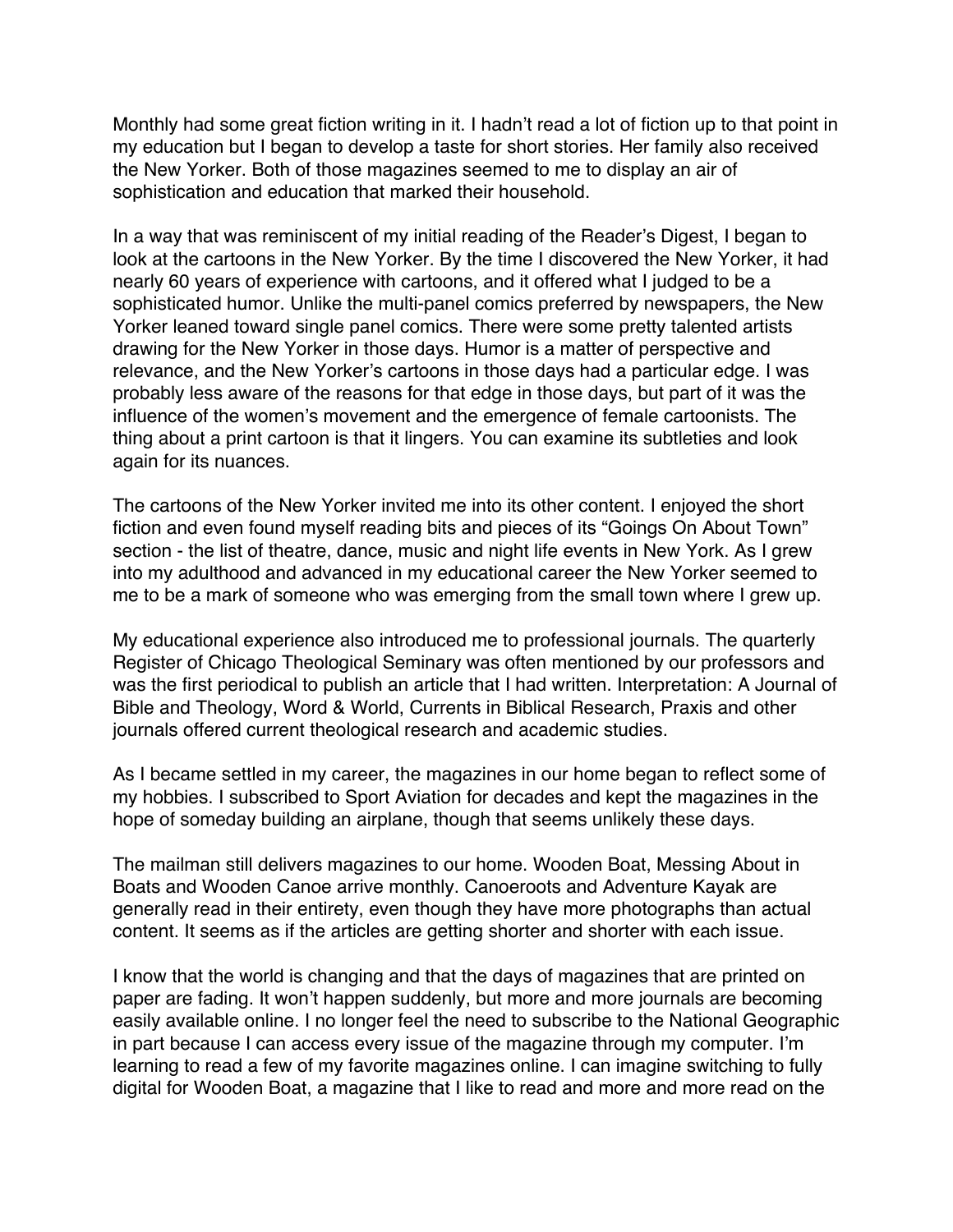<span id="page-13-0"></span>computer simply because it comes out online sooner than the print edition arrives at our home.

It is hard, however, to imagine curling up on the edge of the sofa or in bed with my computer. The device is much more sensitive to being dropped or mishandled than an inexpensive magazine. Time will tell how quickly the printing industry fades. I think there will be a few good magazines around for the rest of my life.

Sometimes I wonder, however, if my grandchildren will ever experience what I did getting to know someone by surveying the magazines on the coffee table in their living room. After all, my grandchildren don't need a coffee table in their living room. They don't have magazines arriving every month in the mail.

Copyright (c) 2017 by Ted E. Huffman. I wrote this. If you would like to share it, please direct your friends to my web site. If you'd like permission to copy, please send me an email. Thanks!

# **May 6, 2017 – Together There is Hope**

We've walked on chilly mornings and warm ones, in fog and on sunny days, in rain and in bright sunshine. We've walked in twos and threes and we've walked in larger groups. We've walked with children in strollers and with grandmothers and grandfathers. Today we will walk again. The birds are singing and the forecast is for a bright, sunny day with near-record temperatures.

This will be the 15th annual Front Porch Coalition 5k walk and fun run. Our theme this year, as has been the case for the other 14, will be "Together there is Hope." Participants will receive a t-shirt with the Front Porch Coalition logo on the front and the words "Together there is Hope" along with a list of the walk's sponsors on the back. I'll add my t-shirt to the collection of shirts from the other walks. I've got them all. It is heartening to see that the ones from recent years have a lot more sponsors than was the case in the first few years of the walk.

The walk is a growing phenomenon. Those first years, there weren't all that many walkers. This year there will be so many that we have had to allow an hour for registration of the walkers. I guess that might be judged to be success. More walkers, more sponsors, a bigger event. The reason there are more walkers, however, is that there are more survivors. We who walk do so because our lives have been touched by suicide. Someone we knew and loved has died by suicide. And the number of people whose lives are touched by suicide keeps growing and growing.

2017 started out at a record pace here in Rapid City. There was a cluster of suicides during the first two months of the year that saw our Local Outreach to Survivors of Suicide (LOSS) Team responding weekly and, a couple of times twice in the same week. We know the trend. Although there are ups and downs in individual years, the trend has been one of more and more suicides.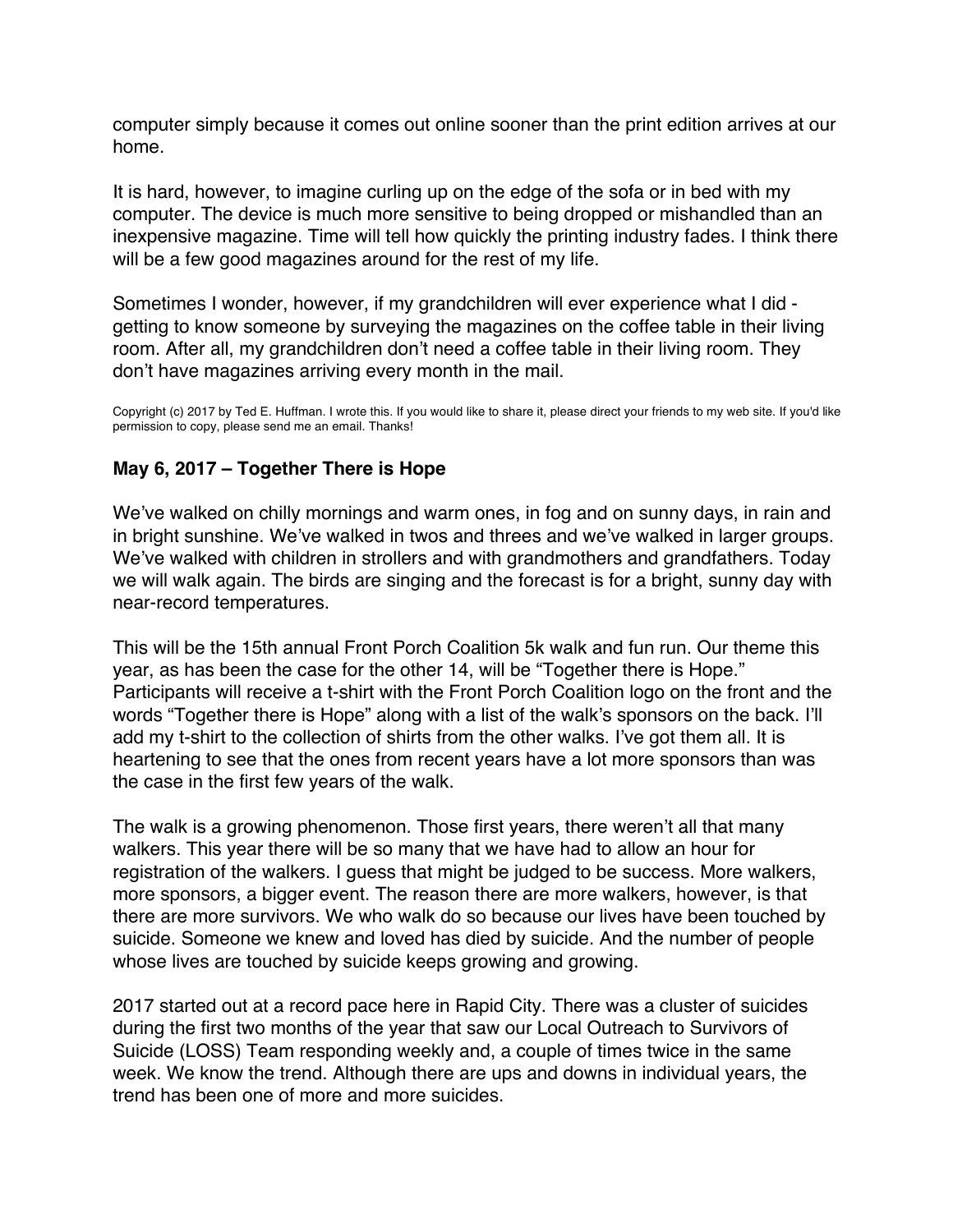Every death causes pain and grief for those who are left behind. Death by suicide carries the additional burdens of sudden and traumatic death, social stigma, and the knowledge that many deaths by suicide are preventable when appropriate response is provided. There is a tested and proven routine of Applied Suicide Intervention Skills Training (ASIST) that works when trained responders reach a person before suicide occurs. Each year sees breakthroughs in the treatment of Depression, a major factor in many deaths by suicide.

It is the social stigma, however, which we struggle to overcome. That is one of the reasons we walk. Suicide is the result of mental illness. It is a real brain disorder over which the victim does not have control. It can be a chronic life-long illness that requires constant treatment and, in many cases, hospitalizations. But our society does not treat mental illness the same way it treats other illnesses. Treatment is less likely to be covered by insurance and can be so costly that victims cannot afford it if they have to self pay. There is less support from private donors for the foundations leading research into mental illness. And, as the United States House of Representatives demonstrated this week, there is little understanding of or sympathy for the victims of mental illness in the high places of government.

It is no wonder that the victims of mental illness end up thinking that they are left alone.

That's one of the reasons we walk. We sincerely believe that no one should have to walk the journey of mental illness alone. No one should have to walk the journey of grief and loss alone. We walk together so no one walks alone.

The walk is, unashamedly, a fund raising event. The Front Porch Coalition operates on a very tight budget to provide suicide awareness and prevention training in our community. It also operates the LOSS Team, a trained group of volunteers who respond to every suicide in our community. Keeping a team of volunteers coordinated so that there are always teams of two or three volunteers ready to respond 24 hours a day, 7 days a week, is a challenging endeavor. This year we need to raise additional funds because our City Council eliminated the Front Porch Coalition from its budget. It was, of course a short-sighted action. Each suicide that is not prevented costs the city more money in law enforcement and investigation costs than a year of support for the Front Porch Coalition.

We will, however, continue our work with or without the support of the City Council. Rapid City's loss team is more fully integrated with and supported by law enforcement than is the case in almost every other city in our nation. The Sheriff, Chief of Police, Coroners and Patrol Officers know how helpful our LOSS team is and how important it is to the well-being of our community.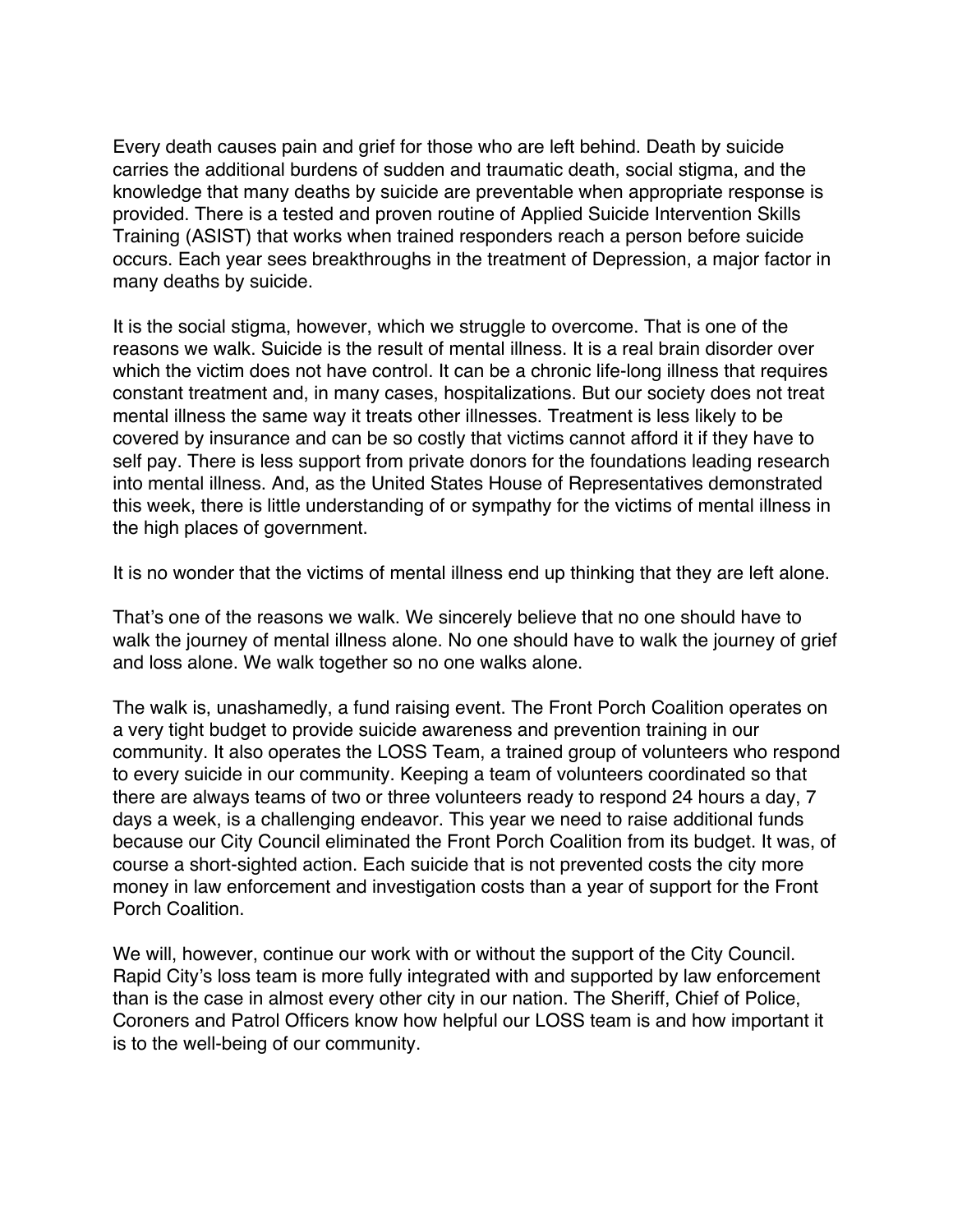<span id="page-15-0"></span>There remains a lot of education. People don't understand suicide. Those who have not experienced mental illness striking a friend or family member don't fully realize its impact. The general public needs to learn a lot more about prevention and treatment. We can save hundreds of lives each year by making sure that first responders are all trained in ASIST skills. Every responder knows what to do in the event of a heart attack. They have been trained in CPR. Now we need to train them with the skills required to prevent suicide. It is about saving lives.

So we walk. Rain or shine, hot or cold, we walk. I've got a huge "to-do" list this week and I'm a bit intimidated by my schedule. But I have time to walk. I will make time to walk. It is high up on my priority list. And we will keep walking. 15 years comes to only about 45 miles of walking for suicide prevention and support of those who grieve.

I've got quite a few more miles left in me.

Copyright (c) 2017 by Ted E. Huffman. I wrote this. If you would like to share it, please direct your friends to my web site. If you'd like permission to copy, please send me an email. Thanks!

### **May 7, 2017 – Trees**

We didn't do anything special to celebrate Arbor Day this years. It has been more than a week since the day and, to be honest, I didn't even think of it or remember the date, other than a general sense that Arbor Day lands in the spring. The official day is the last Friday of April. Arbor day began in Nebraska, not far from our home here in South Dakota and you'd think that we might take notice, but it hasn't seemed to top the list of popular holidays.

It does, however, seem to me that a day to celebrate and plant trees is a day worthy of our recognition.

For most of my life, I guess, I have taken trees for granted. Much of my growing up was done down by the river where willows and cottonwood trees grow. These are fastgrowing trees with relatively short lives. There are still plenty of cottonwoods down at the river, but most of them are different trees than were there when I was a kid. The old grandfather and grandmother trees have come down in windstorms and new ones have taken their place. Down by the river it is easy to get new trees. Just stop mowing in the area where you want a tree. By the end of the first summer there will be stems a foot or more tall. By the end of the second summer you can thin the trees and decide which ones to keep. Cottonwood trees grow up from the roots of nearby trees. In a place where there is no human activity the strongest shoots survive and others fade away as the trees grow. This results in many clusters where two or three or four trees are growing close together and sometimes angle away from each other in search of sunlight.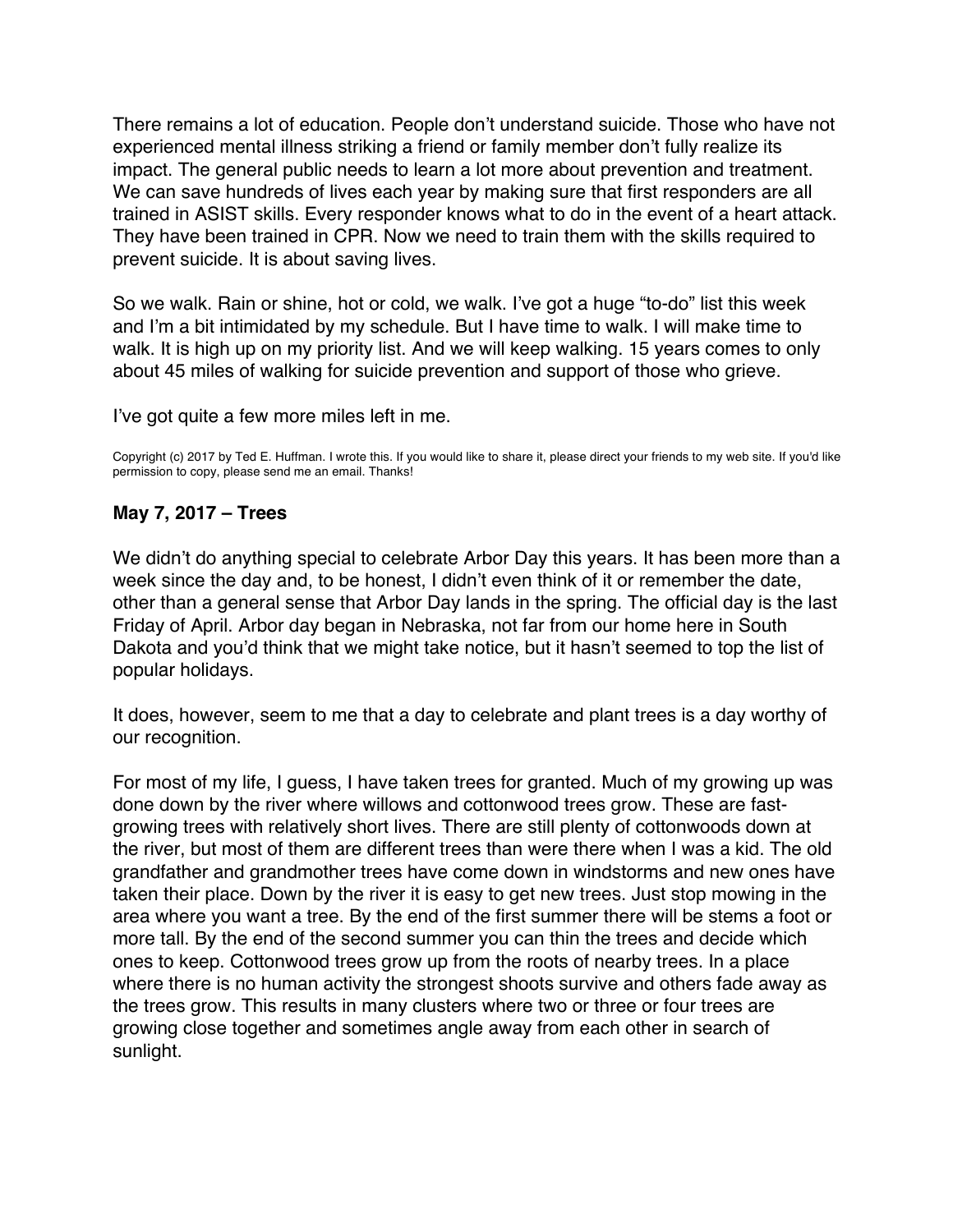Our mother always wanted evergreen trees on the place. I don't know how many times we'd take buckets up into the pine forest in the mountains and bring back seedlings that we transplanted into the yard. Most of those trees we planted didn't survive. Over the years, however, a few strong and sturdy trees made it and now, when I visit the place there are a half dozen trees 20 or more feet tall.

Trees are incredible living things. A tree is both complex and beautiful. Artists find out how complex they are with each attempt to draw a tree. Making a three-dimensional model of one is an even more difficult task. And as to their beauty, one only has to lie on the ground and look at a clear blue sky through the branches of a tree, or take a drive down a winding country road in the autumn when the leaves have turned color, or stroll through a grove of Redwood, Hemlock, Douglas Fir or Cedar trees.

I grew up with the legend of Johnny Appleseed. The stories we heard and told were probably quite a bit distant from the reality. When the nurseryman John Chapman set out across the west planting acres and acres of apple trees, the west was anything beyond Pennsylvania and he didn't make it across the Mississippi River. And the apples he planted didn't produce the sweet eating fruit that have become such a common part of my diet. The apples that Chapman planted were used to make America's beverageof-choice at the time, hard apple cider. At the time, the Ohio Company of Associates was buying up huge swaths of land and parceling it out to settlers. One of the requirements of the settlers was to form a permanent household and plant 50 apple trees and 20 peach trees in three years. It took 10 years for the apple trees to bear fruit, so it was a long-term investment. Chapman, a savvy businessman, wandered out ahead of the settlers, planting trees into orchards which he in turn sold to the settlers as their arrived.

During Prohibition, many of the trees that Chapman planted were cut down by federal agents seeking to curb the trade in alcoholic beverages. In some cases those trees were replaced with fruit that was suitable for eating and apple growers began to promote varieties that were good tasting and healthful. The phrase, "An apple a day keeps the doctor away," comes from the attempt to re-brand apples as healthy food rather than the source for an alcoholic beverage.

These days, however, alcoholic ciders are on the rise in popularity. I have a niece, trained as a sommelier, who now specializes in hard ciders. Yes, you can make your living with that kind of expertise.

We, however, don't have any apple trees in our yard. We live in a pine forest, with sections of birch and spruce in places where there is a bit more water. You can find naturally growing oak trees in the hills as well. Still, almost every spring I toy with the idea of planting a few apple trees in our yard. I'm not much at providing care for trees and I know that healthy fruit trees require a bit more water than they'll get naturally around here. We've struggled with the few pine and spruce trees that we've planted,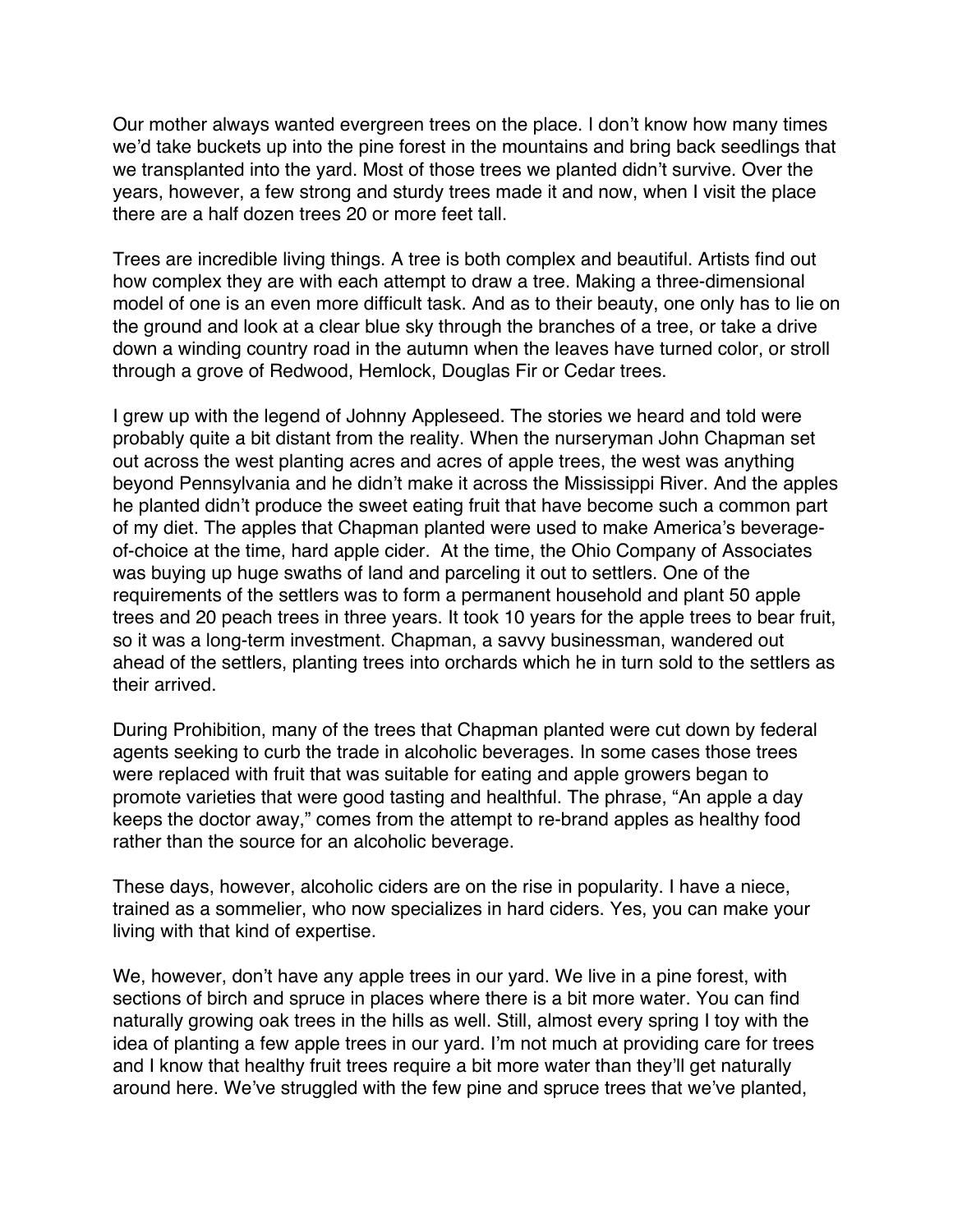and have probably lost more than have survived over the years. Still, it is a good plan to plant trees and nurture them as best as we are able. Trees are, after all, a legacy that one can leave to those who come after us. Many varieties of trees live longer than the span of a single human life.

The poet W.S. Merwin, U.S. Poet Laureate in 2010, speaks eloquently of trees:

### **Elegy for a Walnut Tree**

*by W.S. Merwin*

Old friend now there is no one alive who remembers when you were young it was high summer when I first saw you in the blaze of day most of my life ago with the dry grass whispering in your shade and already you had lived through wars and echoes of wars around your silence through days of parting and seasons of absence with the house emptying as the years went their way until it was home to bats and swallows and still when spring climbed toward summer you opened once more the curled sleeping fingers of newborn leaves as though nothing had happened you and the seasons spoke the same language and all these years I have looked through your limbs to the river below and the roofs and the night and you were the way I saw the world

I missed Arbor Day this year. Perhaps I can make up for it by appreciating the trees that surround me today.

Copyright (c) 2017 by Ted E. Huffman. I wrote this. If you would like to share it, please direct your friends to my web site. If you'd like permission to copy, please send me an email. Thanks!

## **May 8, 2017 – Getting to Gratitude**

I try to make time each day for quiet. On Sundays I am most disciplined, making room for a half hour of sitting quietly and intentionally focusing my meditation. I practice my breathing and clear my mind. Spiritual disciplines require practice and making time for quiet on a regular basis adds depth to the experience. I prefer to use the term "quiet" because I have never experienced total silence. I'm always surprised at how much sound there is when I take time to be quiet. Some light fixtures hum. A refrigerator can be remarkably loud when it is an isolated sound. A building will emit creaks and groans as it heats up and cools down. And our community is always in motion with distant train whistles, siren sounds, traffic noise and other sounds of people coming and going.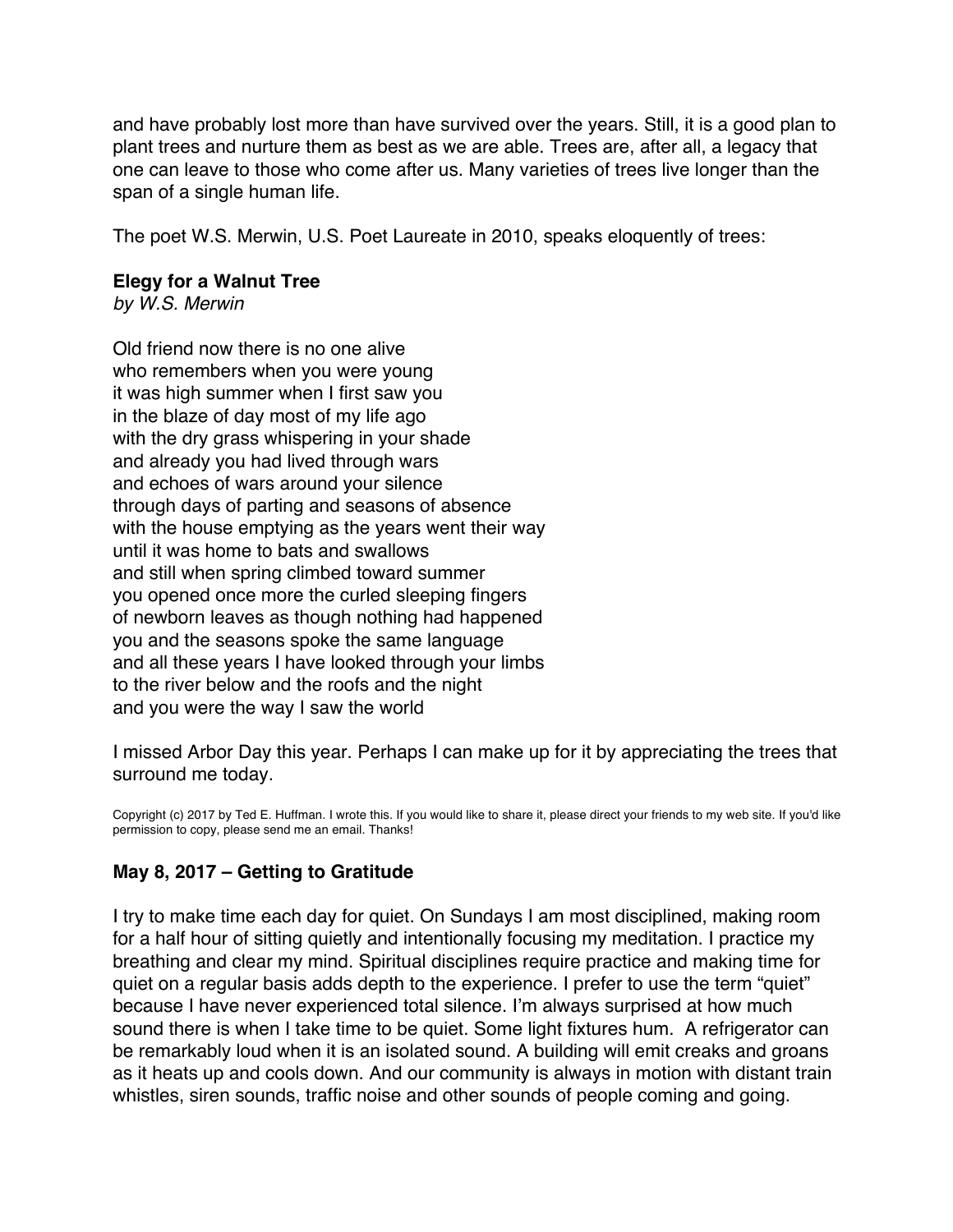<span id="page-18-0"></span>Our home is remarkably quiet much of the time. I love to sleep with the widows open. The air seems a bit sweeter when there is some movement and the sounds of our neighborhood are so familiar to me that they don't interrupt my sleep. Last night, however, we forgot to place a wedge under our bedroom door, which we leave open to allow the air to circulate throughout the house, and when a thunderstorm blew through the area the change in pressure caused the bedroom door to close with a slam. That woke me up. Realizing that there was no danger and no cause for alarm, I lay on my bead listening to the sound of the storm passing by. The center of the storm must have been a ways away because I only heard the echo of thunder as it rolled through the hills. Most of the noise was wind noise as the wind picked up and rocked the trees. The pine trees are good at absorbing wind and noise, but the sound of the wind in the trees is familiar and reassuring. The rain falls silently on the grass and trees, but I can hear it splashing on the concrete driveway and the paved street and before long enough rain had fallen on the roof to add the sound of the water rushing down the rainspout at the corner of the house next to our bedroom.

The storm moved on and the sounds went away slowly. I dozed. When I woke this morning it was very quiet indeed outside of my home. We have fairly quiet neighbors. One has a very powerful sound system linked to his television with a deep bass that can be heard throughout the neighborhood, but he had been working a normal schedule these days and wasn't watching movies in the middle of the night. I almost never hear the deer, except for an occasional snort in the fall. The turkeys can be noisy, but they are quiet at night. And with the clouds from the storm moving off to the east the sunrise was muted and the song birds are slow to begin their chorus this morning. I like the songbird chorus because it is in sync with my sleeping and as the number of chirping birds increases and the sound gets louder I know it is time for me to rise and get on with my day.

Some mornings I linger for a few moments just to listen to the birdsong. I know it is a seasonal treat that flies south for the winter, so hearing the birds promises warmth for our days.

Those who are practiced in meditation and the art of focusing one's mind suggest that seekers clear their minds by allowing free thought, embracing each idea as it comes along and then dismissing it so that extraneous thought can be released and the mind is allowed to focus on what is most important. I am less disciplined with my quiet times. I doubt if I have ever achieved a total release from the thoughts and ideas that keep floating through my brain. What I do experience is a heightened ability to think things one at a time in place of the somewhat confused jumble of thoughts and ideas that occupy my brain in busier parts of the day. The flash of insight that solves a problem, however, rarely comes to me in the moments of focused meditation. It is more likely that such an idea will come to me as I am going through my daily routines. I once saw a cartoon of a man sitting at a desk that has been set up with a shower head pouring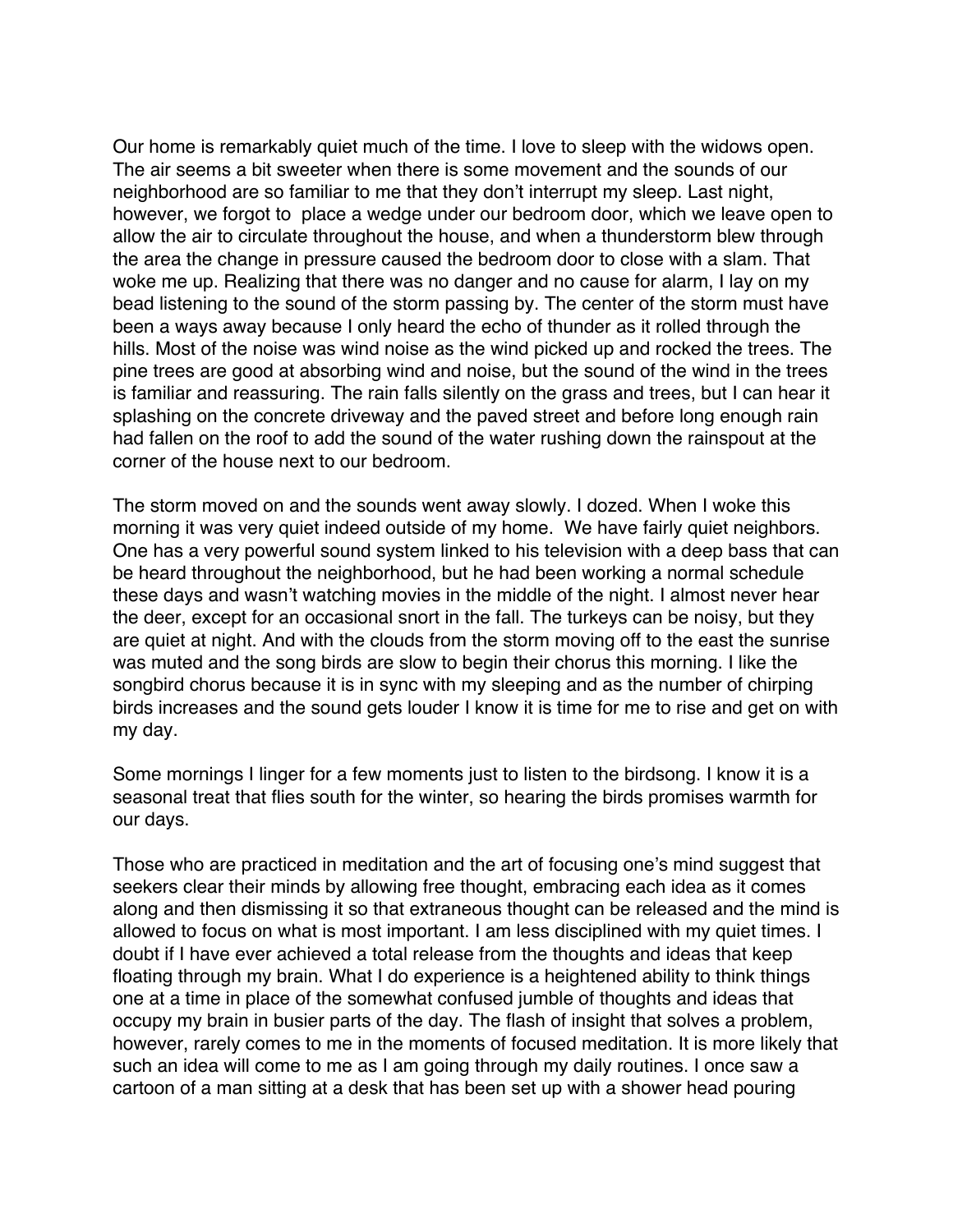<span id="page-19-0"></span>water on the man as he sat and worked. Fresh ideas coming to one in the shower is almost cliché, but I have experienced the phenomenon. I also have had some good ideas while driving to work and walking through the grocery store.

I seem to become more open to creative thinking when I am allowing my thoughts to flow as opposed to trying to control them. I don't have much luck with controlling my ideas in the first place. It isn't uncommon for me to simply allow my mind to wander and to follow the stream of consciousness wherever it leads me as is witnessed by the rambling nature of this morning's blog. I suspect that this style of writing is common in my blogs and familiar to those who read several of them.

This morning as I lay in bed listening to the sounds of the outside world I felt a familiar sense of gratitude come over me. I am so fortunate to be able to live in this place, surrounded by beauty, safe and secure in my home, free from fear of crime or threatening weather or any other dangers that surround so many of the people of this world. Even in the dark when I can see almost nothing, I am surround by beautiful sound. The symphony of waking birds rivals the greatest of orchestras.

Perhaps that sense of gratitude is the appropriate destination of my mind. When I allow myself enough quiet to get to gratitude, I know my discipline is not in vain.

May you discover gratitude in your life today as well.

Copyright (c) 2017 by Ted E. Huffman. I wrote this. If you would like to share it, please direct your friends to my web site. If you'd like permission to copy, please send me an email. Thanks!

## **May 9, 2017 – Too Connected?**

Like many others, I watched from the sidelines as France elected Emmanuel Macron president over the weekend. I'm no expert in French politics, or in the politics of our own country for that matter, but I am interested in how we are connected with one another across national boundaries. I am aware that what happens in other countries has an effect on what happens in our own home. Although official results won't be confirmed by the Constitutional Council until tomorrow, it is clear that Macron has defeated Marienne Le Pen by a substantial margin. Le Pen has conceded defeat and Macron will take office next Sunday.

There is another bit of French culture that I've been watching. On the first of January this year, the French government introduced legislation which gives workers in the country "the right to disconnect." All companies with more than 50 employees – which accounts for about half of the French workforce – must now negotiate with their employees over their "right to disconnect from the use of digital tools" to ensure workers can get enough personal and family time. It remains unclear what this will mean for individual employees, but it is clear that the country is trying to refocus the line between work and home life.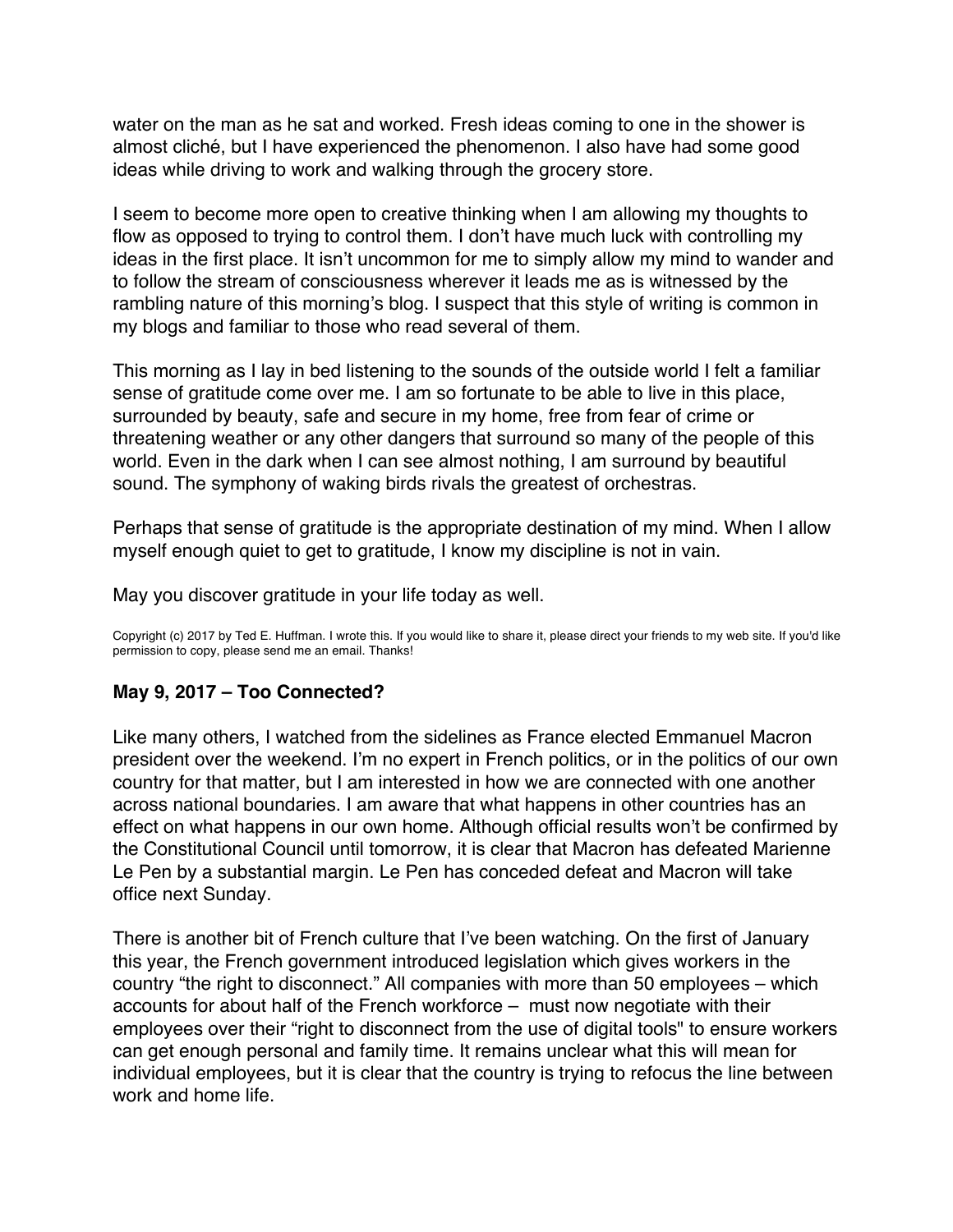I am aware of a need for reset in my life. I understand that I do not work in an organization with more than 50 employees and even if I were in France the new law wouldn't have authority over me. My situation is pretty much the result of my own decisions. However, I have chosen to be on call this week, which means that I need to have my phone with me at all times. It was necessary yesterday as I needed to respond to a suicide that had occurred in our town. The first call came as I waited for the tire shop to complete a bit of work on my vehicle. It was, after all my "day off," a day devoted to personal errands and chores. I used my phone to assemble a response team and soon we were on site providing assistance and support to grieving family members. One never knows for sure when the call will come.

With my phone in a pouch on my belt, I continued with the activities of my day. As I was planting my garden, I received four phone calls, all of which were not particularly time sensitive. Routine work drifts into my personal time in ways that did not occur before the advent of cell phones. Although my cell phone gives me the capability to check email when I am away from the office, I try to keep checking emails to designated times. Most of my colleagues know that I don't read emails in the evening or on my day off. I do, however, occasionally run into problems with that practice. I've been reprimanded on several occasions for not responding to emails in what the sender considers to be a reasonable amount of time, which is usually less than a few hours.

One of the proponents of the new French law is Fabien Mathy, a psychologist at the Sophia Antipolis University in Nice. He calculated that he spent at least 600 hours reading, writing and sorting email messages while at work. That is the equivalent of a quarter of his work time just dealing with email. Mathy warns that emails make us less productive, not more, and have all of the characteristics of addition. Many employees find it too easy to put off doing real work under the pressure of the need to stay constantly in contact through email. "Emails are not actually good for our work most of the time," Mathy says. "They disrupt real, interesting work."

As a result, officials in France have concluded that constantly connected lifestyles pose a public health risk. That conclusion is supported by numerous studies that longer and longer working hours lead to work-related physical, emotions and mental exhaustion. Exhausted, burned out workers can create billions of dollars of healthcare costs. In Britain, researchers estimate that 11.7 million days were lost to work-related stress, anxiety or depression in 2015/16.

I used to life my life as if the best way to solve a problem was to work harder and longer. I now realize that sometimes taking a break from work can actually make me more productive.

It is interesting to me that France, in contrast to the United States, has determined that this is a societal problem that needs to be addressed with shared solutions. Although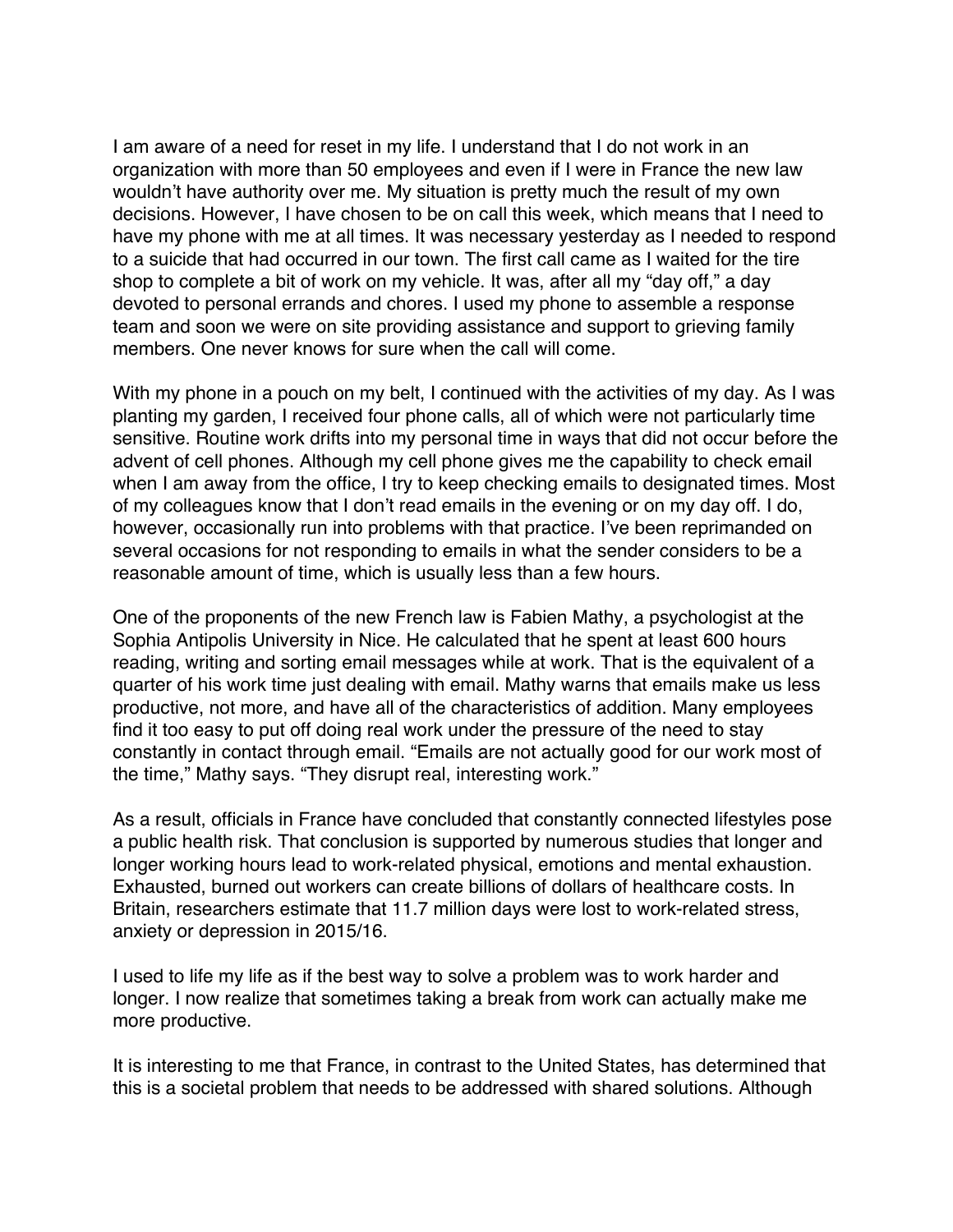<span id="page-21-0"></span>the new French law doesn't mandate that businesses shut down their servers, or even require employees to disconnect, it does reflect the belief that there needs to be an appropriate distinction between work and home.

After at least 19 suicides by employees between 2008 and 2009, French-owned global telecommunications company Orange (formerly France Telecom) chose to change the role of technology in its employees' lives. They discourage employees from sending work messages outside of office hours and trained managers to realize how sending out-of-hours emails can create undue stress for employees who feel a need to respond immediately.

The problem, of course, isn't the technology. It is as old as humanity itself. It is no mistake that taking time off from work and allowing time for sabbath is one of the ten commandments. We humans struggle with the balance of work and personal life and we don't always get that balance right.

I doubt that the French law is the right solution for every country. I'm not proposing that such a law be imitated in the United States. But I think it is good for us to pay attention and to see how this new law works. Rising health care costs is a major issue here in our country. We, too are interested in exploring the limits of employee productivity. We too have significant problems with work-related stress and a high suicide rate.

Even without the law we could choose to put down our devices and disconnect. It isn't a bad idea.

Copyright (c) 2017 by Ted E. Huffman. I wrote this. If you would like to share it, please direct your friends to my web site. If you'd like permission to copy, please send me an email. Thanks!

## **May 10, 2017 – Interruptions**

Years ago I read a quote from Henri Nouwen that has since become quite famous. He wrote, "I used to complain about all the interruptions to my work until I realized that these interruptions were my work." I'm confident that the idea didn't originate with Nouwen. Many of the world's truly great ideas have circulated through many minds and have origins deep within our culture. Nowen's skillful writing, however, enabled the thought to be communicated to a much wider audience and the quote is most often attributed to him.

About ten years into my ministry, the books of Henri Nouwen had a significant influence on me. It seemed that he really understood the practice of ministry and how it shapes one's perception of the entire world. Although much of his professional career was invested as a teacher and writer, he chose, after several significant periods of retreat and discernment, to leave his successful career as a university professor that included positions at the University of Notre Dame, Yale Divinity School and Harvard Divinity School to work with mentally and physically disabled people at L'Arche Daybreak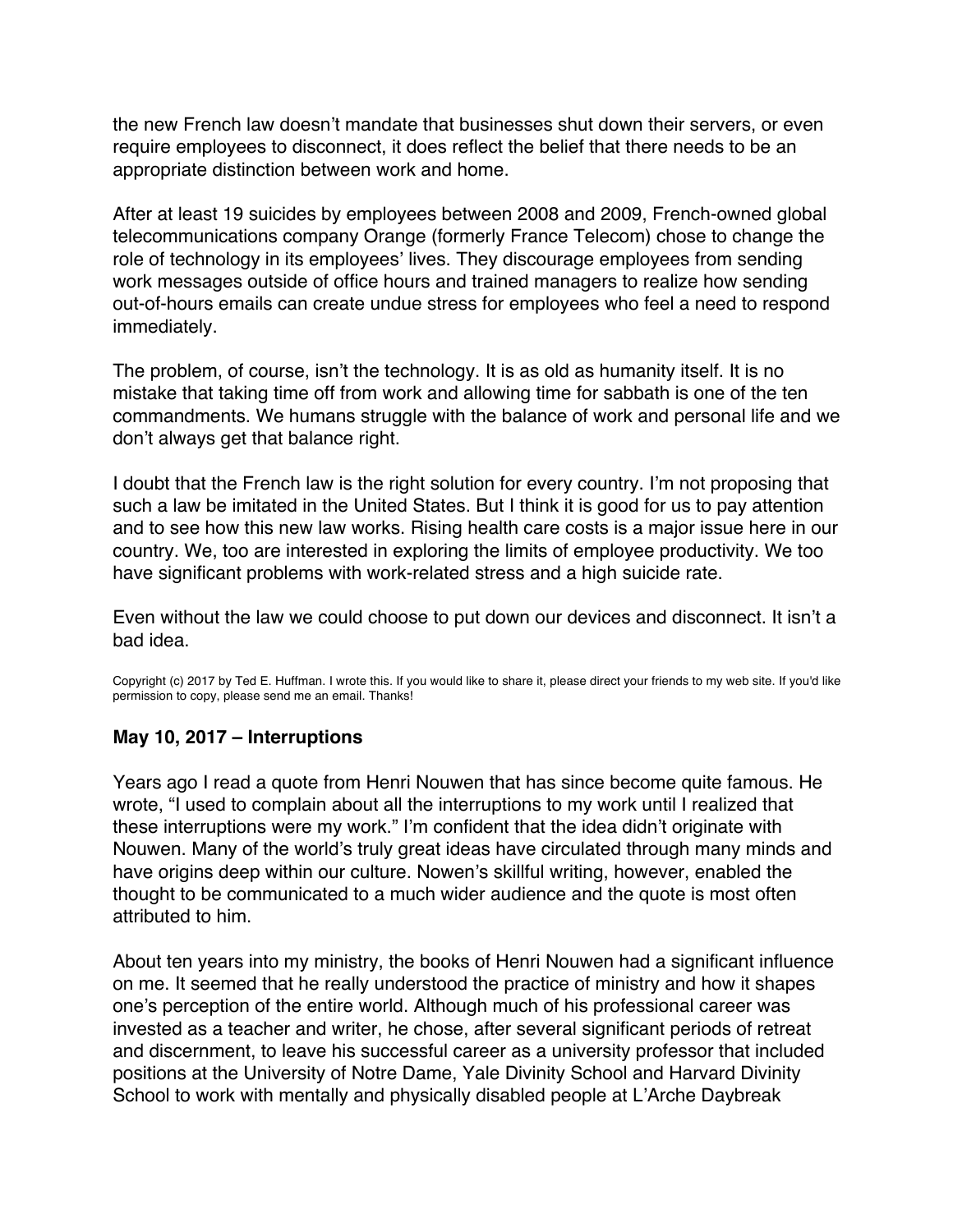community in Richmond Hill, Ontario. It always seemed to me, however, that he was at heart a pastor and that his books, even those written during his career as a professor, provided much support and understanding to pastors. His early books, "With Open Hands," "Out of Solitude," and "The Wounded Healer" are still very relevant for pastors. His letter to his father on the anniversary of his mother's death, published as "In Memoriam," is a classic and deeply helpful book on the process of grief.

So I have tried to think of my work in terms described Nouwen many times. This week has been a good time to bring back up his quote about interruptions. On Monday I was at the tire shop when I took a phone call about a family in need of support at the time of the suicide of a family member. Yesterday I was helping cook for a barbecue for the employees of the Sheriff's Office when my phone rang and delivered the news of the need to do a bit of diffusing with first responders who were caring for victims of an assault. Later, last evening, I was home after a long day's work and trying to do a couple of household chores when there was a call from someone who was completely out of food, hungry and didn't have the means to get out. I took a few groceries to that person.

Later that evening, I received this text message: "Today is our anniversary. It was the best anniversary dinner we had in 37 years. Thank you." It is hard to think that about \$25 worth of groceries would add up to the best anniversary dinner, but I think it is probably a small fraction of what we spent when we celebrated our 37th anniversary.

I often think of my work as the routine running of an institution. I measure my success by the success of the congregation. Is the budget balanced? Are the employees properly cared for? Will the building be well-maintained when the next pastor comes to take over? I worship attendance what it should be? The most common question asked of me about my work is this: "Is your congregation growing?" The questioner rarely says how growth is to be measured, but the most common assumption is that it is the number of members or the average attendance in worship. And the answer is, "No it isn't growing, but it isn't shrinking, either. It is a remarkably stable congregation."

But I wasn't called into the ministry to be the maintainer of a religious institution. I was called to minister to the needs of the community. That involves serving the church and its members, to be sure, but it is not now and never has been a ministry that is supposed to be defined by the walls of the church. I have always felt called to serve the wider community. I have consistently served the wider community as a volunteer just as I expect the other members of the congregation to give freely of their time and resources.

Of course I am still responsible for making sure that the building gets unlocked in the morning and locked in the evening, that the plumbing is working and the restrooms are clean, that the office phone is answered and the publications go out each week and each month, that the outside groups are welcomed and the sanctuary is comfortable. I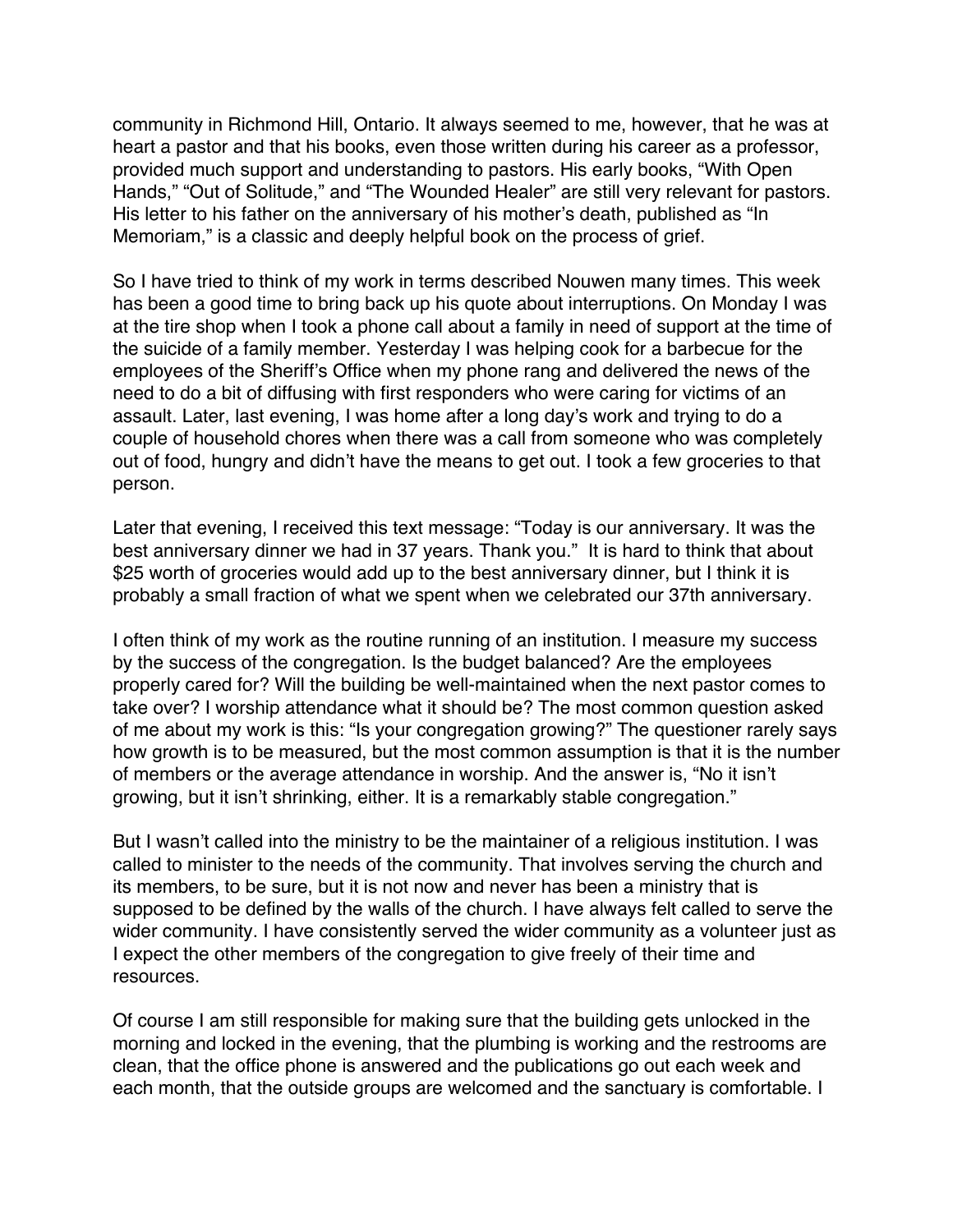<span id="page-23-0"></span>still have to make sure that the bills are paid and the payroll is met. But my real work lies elsewhere.

The Gospel of John reports that Jesus asked Simon Peter if he loved him. Peter responded eagerly, "Yes, Lord; you know that I love you." The Jesus says, "Feed my lambs." The question is repeated again and again. Three times Peter is asked, until he is hurt by the repeated questioning. The story goes on to say that after this conversation Jesus said to Peter, "Follow me." It is a story that was mentioned at the service where I was ordained as a minister. I was literally charged, at my ordination, to feed Jesus' sheep.

They wouldn't like being called sheep, but yesterday at noon I was cooking burgers for the first responders who serve our county. I shook hands with deputies and city police officers and shared smiles as they ate together. Then, in the evening, after I had eaten my supper, I took a couple of bags of groceries to a tiny one-room cabin where the only other food I saw was part of a package of hamburger buns. I didn't know until later that it was a wedding anniversary night for a couple who had endured so much pain and loss over the years.

It is likely that feeding sheep is a much better way of showing my love for Jesus than supervising the plumbers working at the church. Nouwen got it right. My work is the interruptions.

Copyright (c) 2017 by Ted E. Huffman. I wrote this. If you would like to share it, please direct your friends to my web site. If you'd like permission to copy, please send me an email. Thanks!

## **May 11, 2017 – Leary of the Internet**

I am connected to the Internet every day. I begin each day by writing and posting my blog. I carry a smartphone that is connected to the Internet with me virtually all of the time. Our church has wireless throughout the building and our main database program resides in the cloud on servers in another city. Our church system backs up to distant computers during the night as we sleep. I use debt and credit cards.

There is a sense of confidence and a sense of vulnerability when I think of the Internet. I'm not a big fan of social media. I have a Facebook page and I check posts made by others. The church has a Facebook page and we use it to communicate with families in the church and there is a space for members of the church to post their ideas and pictures and engage in conversation. There is also a church Twitter feed, though as Twitter goes, we are very quiet, usually only posting links to other church documents such as the annual reports and monthly newsletters.

I am aware of the positive ways our son uses social media in his work. I receive his Twitter feed and his Instagram posts, so I know what he is doing. I look at our daughter's Facebook posts on a nearly daily basis.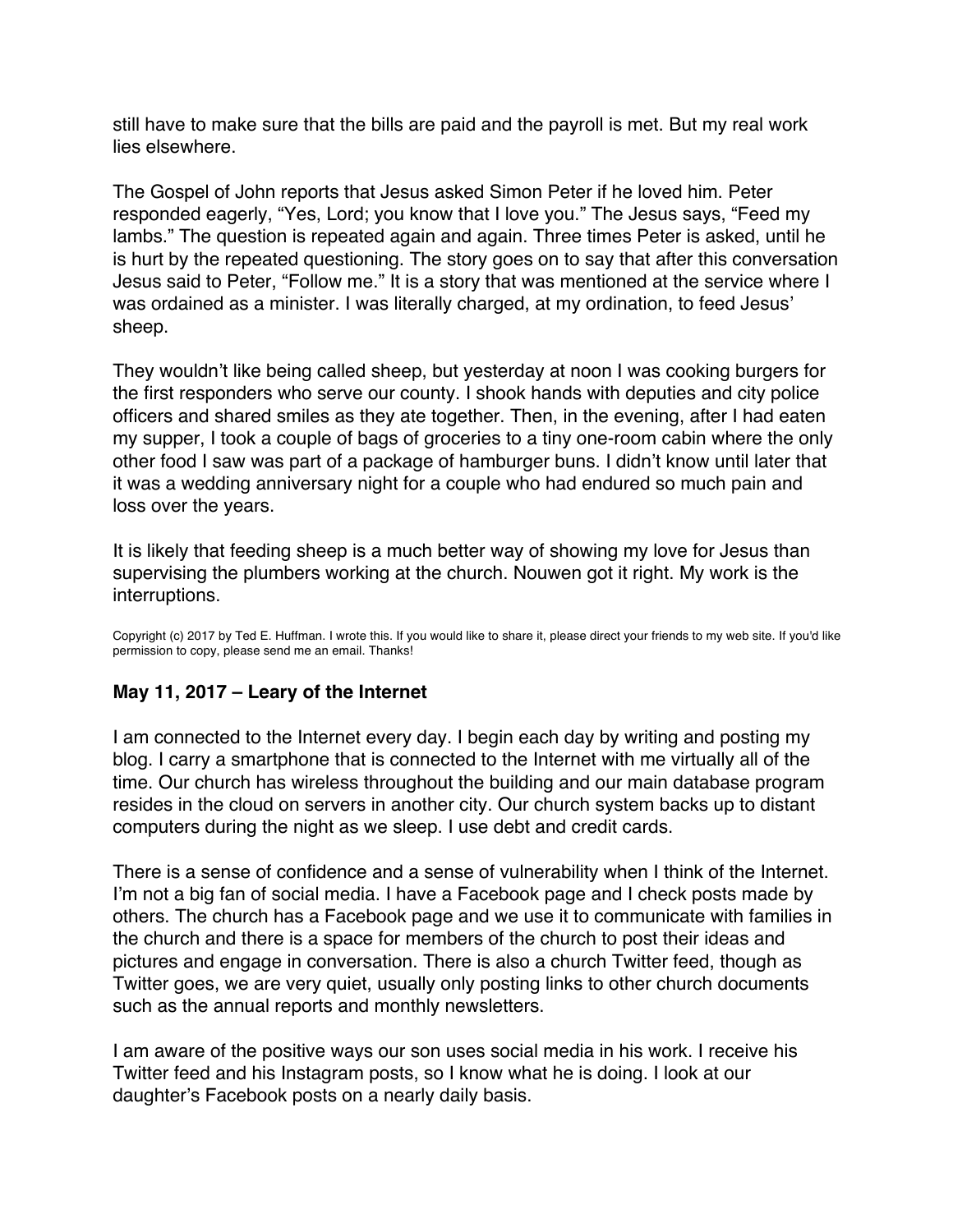Still, I'm uneasy with social media. I'm reluctant to post or to even "like" a Facebook post. Recently I tried to participate in an online analysis of my social media use and the automated program returned an "insufficient data" error message. I don't use social media enough for that particular program to make any rating of my social media use at all. I was actually relieved with the result.

I have been very reluctant to post pictures of my family online and when I do, I try to select photos that make it hard to identify their features. It could well be that my caution is unwarranted and that my fears are unfounded. Still my way of doing things is working for me for the present.

Having said all of that, I am touched by social media interchanges. Yesterday our daughter posted a picture of herself with her mother that was taken on her wedding day. There were several loving comments made about the picture including a touching exchange between my wife and my daughter. It really brightened my day to see the smiling faces of two of the most important women in my life. I love both of them more than I can say. I love the picture. It probably would be the way of the Internet to copy and repost that picture along with this blog, but I won't be doing so. I know that my daughter's Facebook page gets a lot more viewers than my daily journal. In some ways this page is more discreet and isolated than the wider milieu of Facebook. However, it seems to be my nature to be guarded about what I post or repost on the Internet.

Much of the reposting that is done on the internet is done by bots, also known as web robots. A bot is a bit of software that runs an automated program. Typically bots do the same task over and over again at speeds that are well beyond that of a human. And bots don't need to take breaks for meals or sleep. The tasks performed by bots generally have to do with distributing junk news or attacking certain web sites to overwhelm then with traffic. More than half of all Internet traffic is done by bots. Bots generally leave some sort of signature that makes it look like they are actual humans. They have algorithms that generate false names by the thousands.

It may well be that the greatest threat posed by the internet to me has nothing to do with how much information or which images I include in my modest Internet activities. Rather it has to do with my vulnerability to junk news posted by bots that have been set up by those who want to manipulate public opinion. I try to get my news from established and reliable sources. I shy away from places that are made up of a lot of copied and pasted stories. I am suspicious of online articles that are connected to sources that I've never previously encountered. Still, there is a great power in a message that is repeated over and over again. There is plenty of research that indicates that people become more and more likely to believe a falsehood when it is repeated multiple times.

We are just beginning to sense the threats to democracy posed by this relatively new way of disseminating information. In retrospect, it is clear that the recent Brexit vote in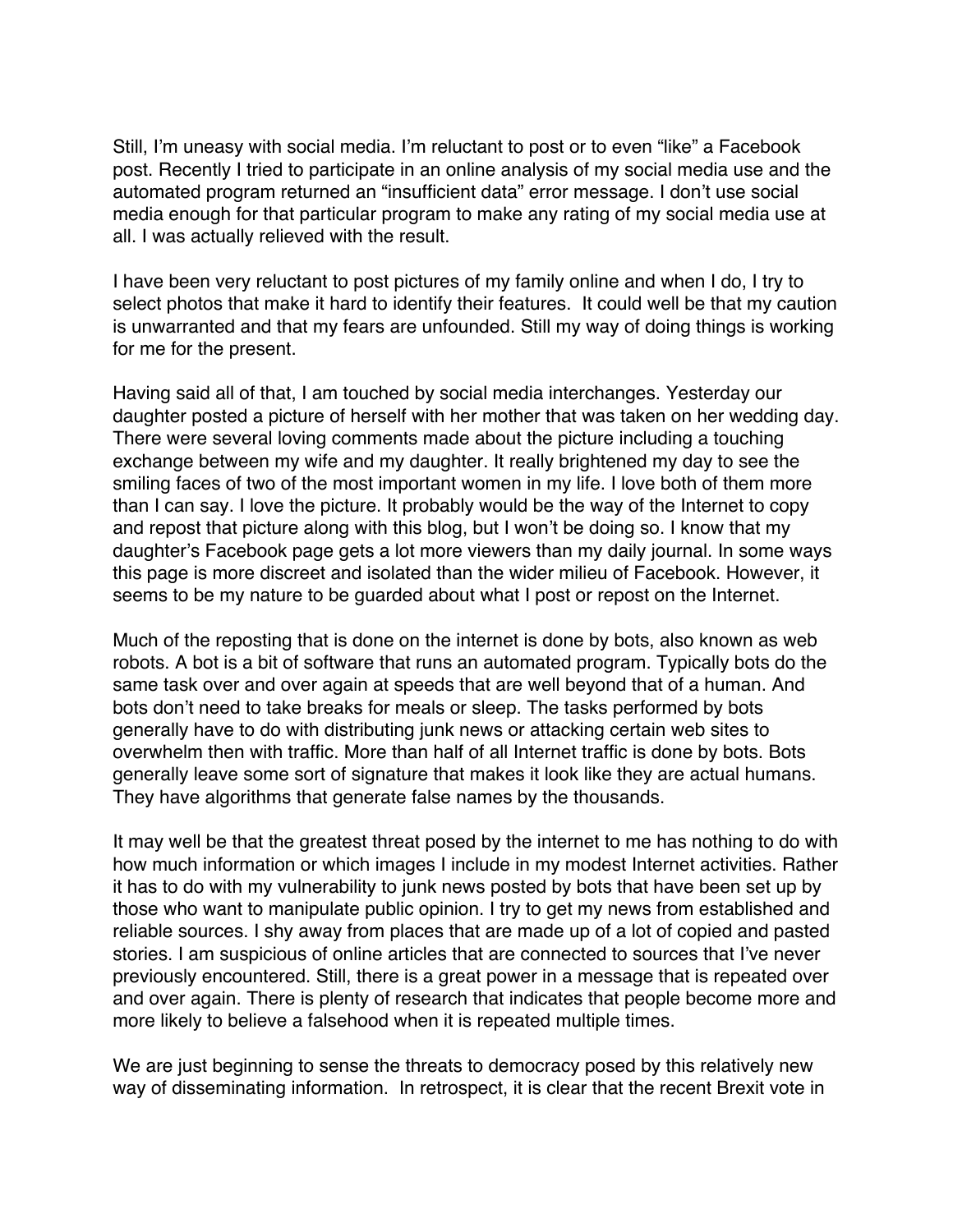<span id="page-25-0"></span>Great Britain was influenced by a totally false claim that the move would save Britain 24 billion pounds and that much of that money could be invested in the National Health Service. The exact impact of junk news on the 2016 US presidential election is perhaps not as clear cut, but social media bot attacks originating both within and from outside of the United States probably influenced many voters who were unaware of the truth or lack of truth in the claims they read. Polls show that an alarming number of American voters believe statements that are demonstrably false. The use of social media to influence the recent elections in South Korea and France has also been widely covered by reliable news sources.

So my caution when it comes to the Internet is not without a logical basis. Since I don't want to avoid the use of the Internet, I need to learn how to use it responsibility. If that means my web presence is rather small and my social media footprint provides insufficient data for analysis that is OK with me. My children and grandchildren will have to deal with the Internet in ways that I can't begin to imagine. I think I'll bypass the Internet and go directly to God with my prayers for their safety and for the safety of all of God's children.

Copyright (c) 2017 by Ted E. Huffman. I wrote this. If you would like to share it, please direct your friends to my web site. If you'd like permission to copy, please send me an email. Thanks!

# **May 12, 2017 – Forgiveness**

I use my smartphone as an alarm clock. I like the fact that it allows me to set multiple alarms, that it doesn't take up much space on my headboard, and that it allows me to choose the alarm tones. I like a very soft tone. I wake easily and there is no reason for my wife to be awakened when my alarm goes off. I also have my phone set to collect various alert signals that it receives overnight and to display them in the morning. I don't want to be awakened by each downloading podcast or each news alert from BBC during the night. This morning the first alert message on the list was "Forgiveness is now available from the TED Radio Hour." It was a reference to a podcast that is now available. I listen to the TED Radio Hour on an irregular basis, sometimes skipping episodes, sometimes listening to two or three in a row, depending on what else is going on in my life. The message, however, struck my fancy as I rose from bed.

Who would have thought that a radio program would be the source of forgiveness?

Perhaps the reason I responded to the alert with a chuckle has to do with a conversation that I had yesterday. I was visiting with an inmate in the County Jail. The inmate is facing serious charges and is being held in isolation 23 hours a day, being allowed out of his cell into a commons area only one hour per day. I know very little of his story, but I have been visiting him for several weeks, so have witnessed a fairly dramatic turnaround in what he says to me. He has been thinking about forgiveness a lot. At first the only book he had was the Bible, so he began to read it out of boredom. Now he has been provided with an MP3 player that is loaded with Christian music and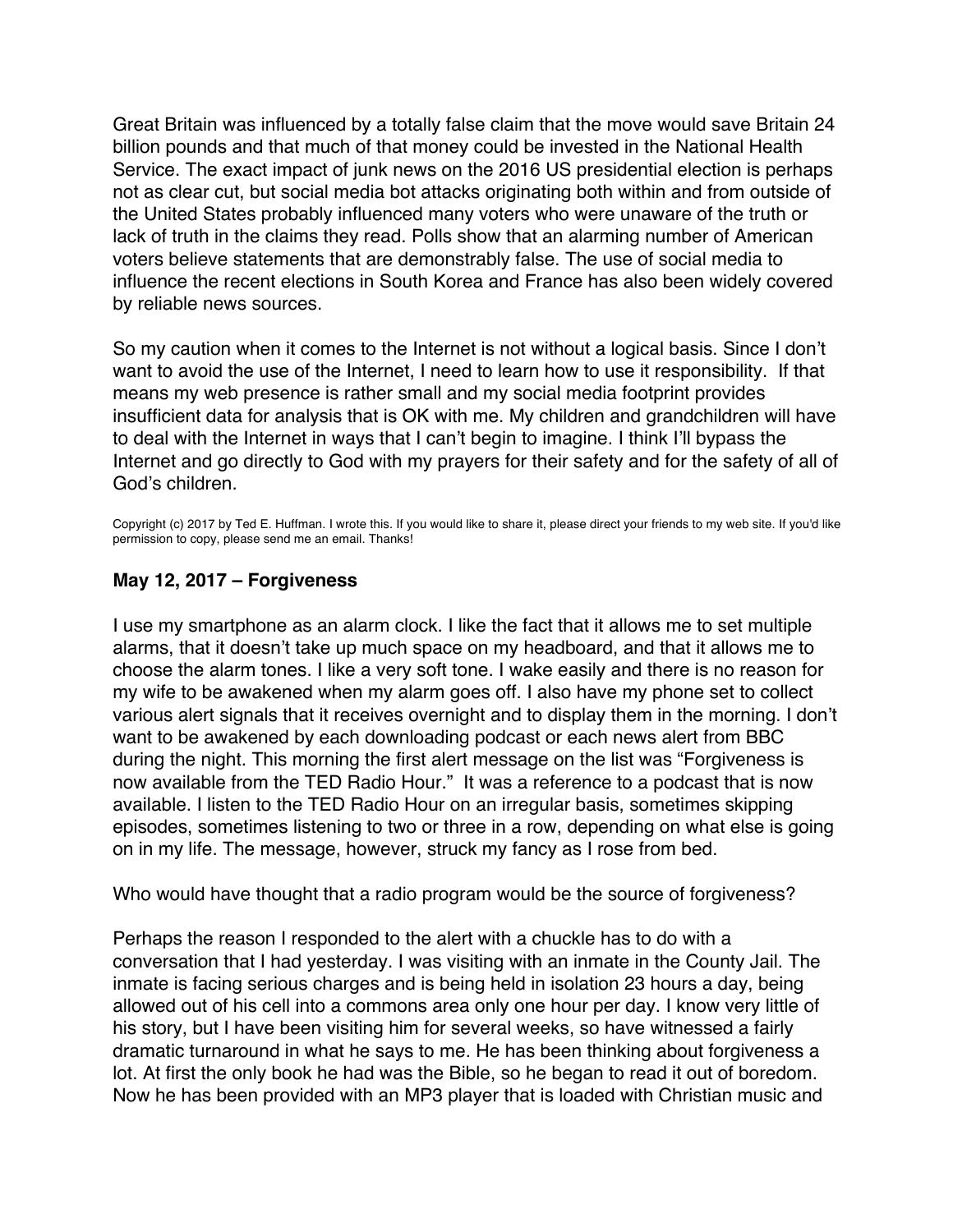several hours of sermons from a variety of preachers. I've never listened to any of the programming on the MP3 player, but considering the congregation that provides the units to the jail, I suspect that it leans towards what some might label fundamentalist theology.

This is a man who has done some things in his life for which he is sorry. He has reasons to seek forgiveness.

When I read the alert on my phone this morning, I immediately thought of him and his MP3 player. If one can obtain forgiveness from the TED Radio Hour, perhaps his obtaining forgiveness from a media preacher over an MP3 player isn't out of the question.

My conversations with him so far, however, lead me to believe that he has a ways to go in understanding forgiveness. Yesterday he was talking to me about what he thinks he has to do to earn forgiveness. I tried to explain that forgiveness wasn't something that can be earned. It is freely offered by God and not the result of specific actions or the right set of intellectual assents. God forgives. We receive forgiveness as an unearned gift. The concept may be beginning to make sense to him. At least he voices agreement when we study the scriptures and I speak with him.

He may be a very worldly and hardened adult, but when it comes to faith, he is just beginning to grow. My conversations with him aren't all that different from those I have with teenagers preparing for confirmation. There are a lot of things of which he has not previously thought.

Even mature Christians who have been living their faith for many years will sometimes slip into kind of intellectual laziness when it comes to forgiveness. We think that it flows from a formula. First you recognize your mistake. Then you ask for forgiveness. Then you resolve not to repeat your mistake. 1, 2, 3, success!

It really doesn't work quite like that.

The Scriptures, especially those of the Christian New Testament, speak of the challenge for us to forgive others. "Bear with each other and forgive one another if any of you has a grievance against someone. Forgive as the Lord forgave you." (Colossians 3:13) Forgiveness is not something that is accomplished once and for all in a single event, but rather an on-going process that has to be repeated: "Even if they sin against you seven times in a day and seven times come back to you saying 'I repent.' you must forgive them." (Luke 17:4) There is a biblical understanding that the forgiveness we can offer to one another as humans is an incomplete process and one that requires constant vigilance. When Peter asked how often he should forgive, he said, "As many as seven times?" Jesus answered, "I do not say to you seven times, but seventy times seven." (Matthew 18:22)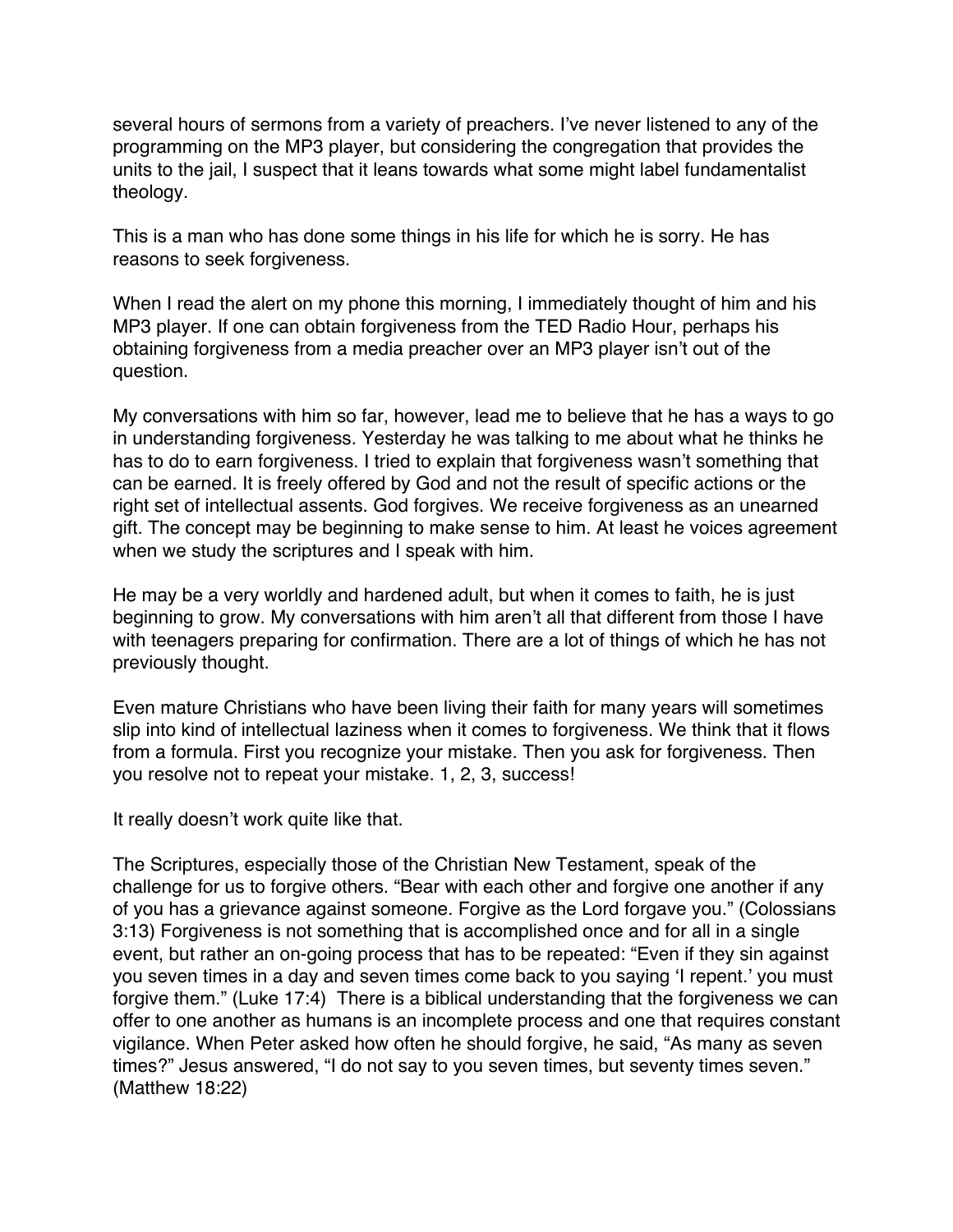<span id="page-27-0"></span>Turning to ourselves and our own resources, forgiveness is something that we have to do over and over again.

God, however, offers a deeper forgiveness. In Isaiah, the prophet reminds the people, "I, even I, am he who blots out your transgressions, for my own sake, and remembers your sins no more." (Isaiah 43:25)

God forgives.

We are called to forgive as well. And our forgiveness must be practiced over and over again.

At least with our rhetoric, it seems that we understand the first part of the teachings about forgiveness. We turn to God for forgiveness when we have sinned. We seem to be slower to accept the simple fact that our response to the gift of God's forgiveness is expressed in our forgiving others and then repeating that process many, many times.

It is probably a good discipline for me to visit inmates in the jail and to try to bring them a bit of teaching and faith that is appropriate to their circumstances. I probably learn more and receive more from the conversations than do the inmates.

I should probably continue to study and learn more about the nature of forgiveness as well. Maybe I should even listen to that podcast. After all, "Forgiveness is available from the TFD radio hour."

Copyright (c) 2017 by Ted E. Huffman. I wrote this. If you would like to share it, please direct your friends to my web site. If you'd like permission to copy, please send me an email. Thanks!

## **May 13, 2017 – A Bit More on Forgiveness**

After writing about forgiveness just yesterday, I am aware that I don't really understand all of the dynamics of forgiveness. I struggle with the simple task of forgiving myself sometimes. From time to time I do something that, in retrospect, is pretty stupid. I know better, but find myself acting too hastily or doing something without thinking it out.

Late yesterday afternoon I was loading a canoe onto my truck in preparation for our upcoming vacation. I load canoes all the time. After all, I have five canoes. The particular canoe I was loading yesterday is my lightest and smallest canoe. I built it back in 1998. It was the second canoe I built. I know the boat and I have loaded it onto racks hundreds of times. This particular rack is a bit tricky because I had already loaded a rowboat onto the truck so the top rack was full. I was loading the canoe onto a set of J bars on the side of the rack. I climbed up a short ladder so I could reach over the canoe to secure a takedown strap. Somehow I leaned a bit too far and lost my balance. In order to avoid falling, I jumped off of the ladder and landed safely. The canoe, however,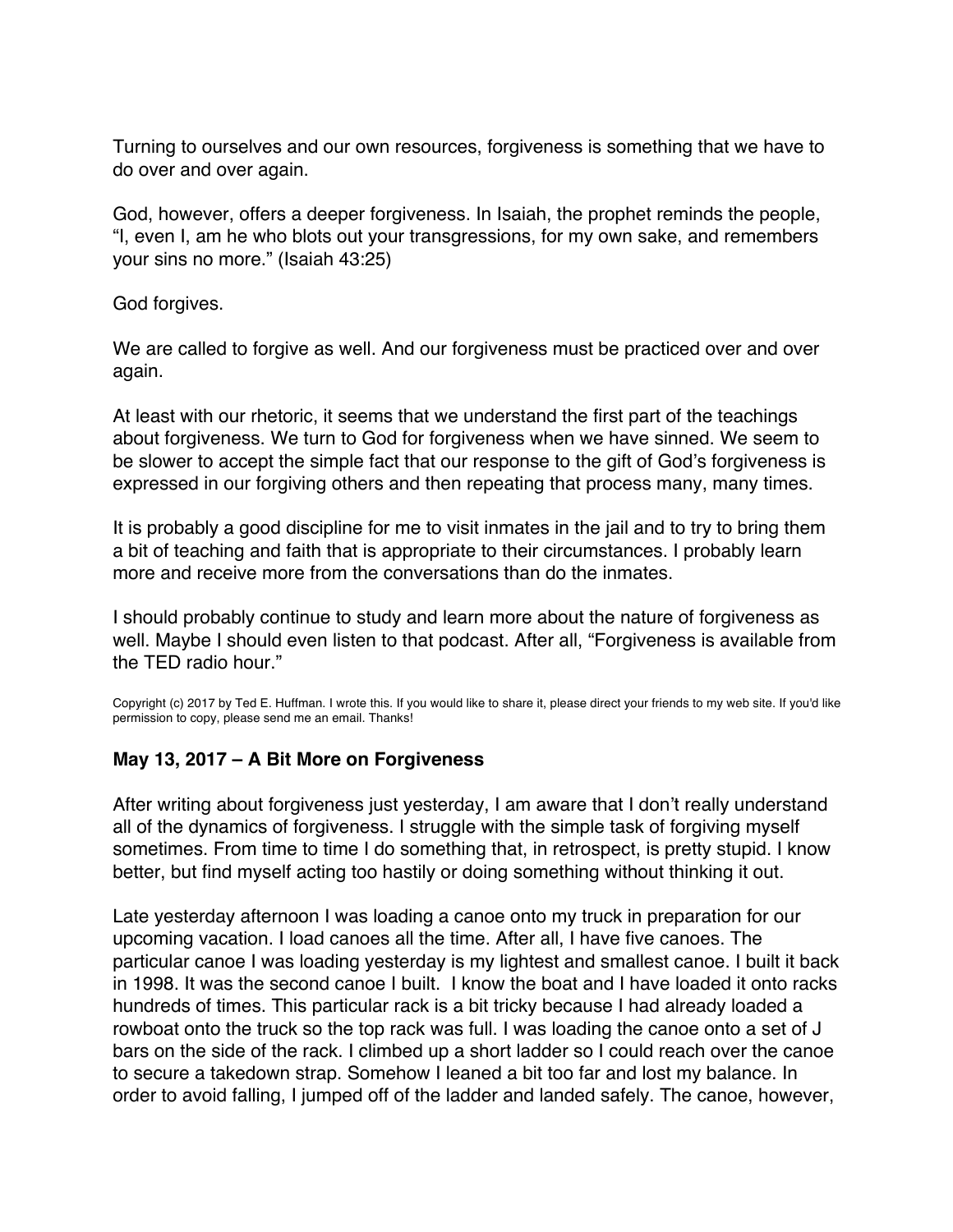took a rough trip. It fell from the rack and hit hard on the concrete. Upon examination I discovered that the joint where the thwart meets the gunwale was compromised by the pressure of the fall. It isn't a big repair. It will take a couple of hours and with a drill and a bit of dowel and some epoxy the canoe can be made as good as new. I won't know until I get the canoe into the shop and have everything clamped in place whether or not there is additional damage.

It really bugs me to have damaged one of my canoes through my own carelessness. I know better. The accident didn't have to happen. I just was rushing because I have a lot of preparations to complete before leaving on this trip.

You'd think that I could simply admit the mistake, slow down and resolve not to repeat it. I am capable of taking responsibility for my actions. After all I'm the one who made the canoe and I'm the one who will make the repairs. The canoe will probably get sanded down and get a fresh coat of varnish in the process as well so it'll emerge looking better and ready for many more years of service.

But I keep rethinking the incident in my mind. I woke up this morning thinking about it. I wish I hadn't been so careless. I could have put a safety strap or a bungee on the canoe so it would have stayed in place even if I had to climb down from the ladder. Holding it with one hand while I reached for the tie down with the other was unnecessary. Sure I know that now, but the truth is that I knew it before the accident. I knew that what I was doing involved a risk. It was a risk i didn't need to take.

And this is only a simple example - one that comes to mind as I look at my chosen topic for yesterday's blog. I make mistakes that have far more serious consequences. There have been times in my life when I have gotten so busy that I failed to get to the hospital or jail or nursing home to visit someone. When you are confined the hours go slowly. When you don't get a visit from the pastor it is easy to think that you've been forgotten. I know better. But I am only one person and my days are filled with setting priorities and making decisions about which tasks will be completed and which ones will be put off for the next day. I have even told people that ministry in a congregation the size of ours is a practice of the art of going home with unfinished work every day. The job simply is bigger than I.

The real struggle with forgiveness for me is forgiving myself. I know I could be a better person. I know I should be a better person.

I have had the luxury in my life of being surrounded by people who love and accept me just as I am. I am not the victim of unearned criticism. The family in which I grew up and the family we formed after our marriage both have been very supportive of me. I have served congregations that are loving and forgiving and supportive of their pastor. I know plenty of people who have been starved for approval and acceptance. My life has been extremely fortunate in this regard. You'd think that being surrounded by such good and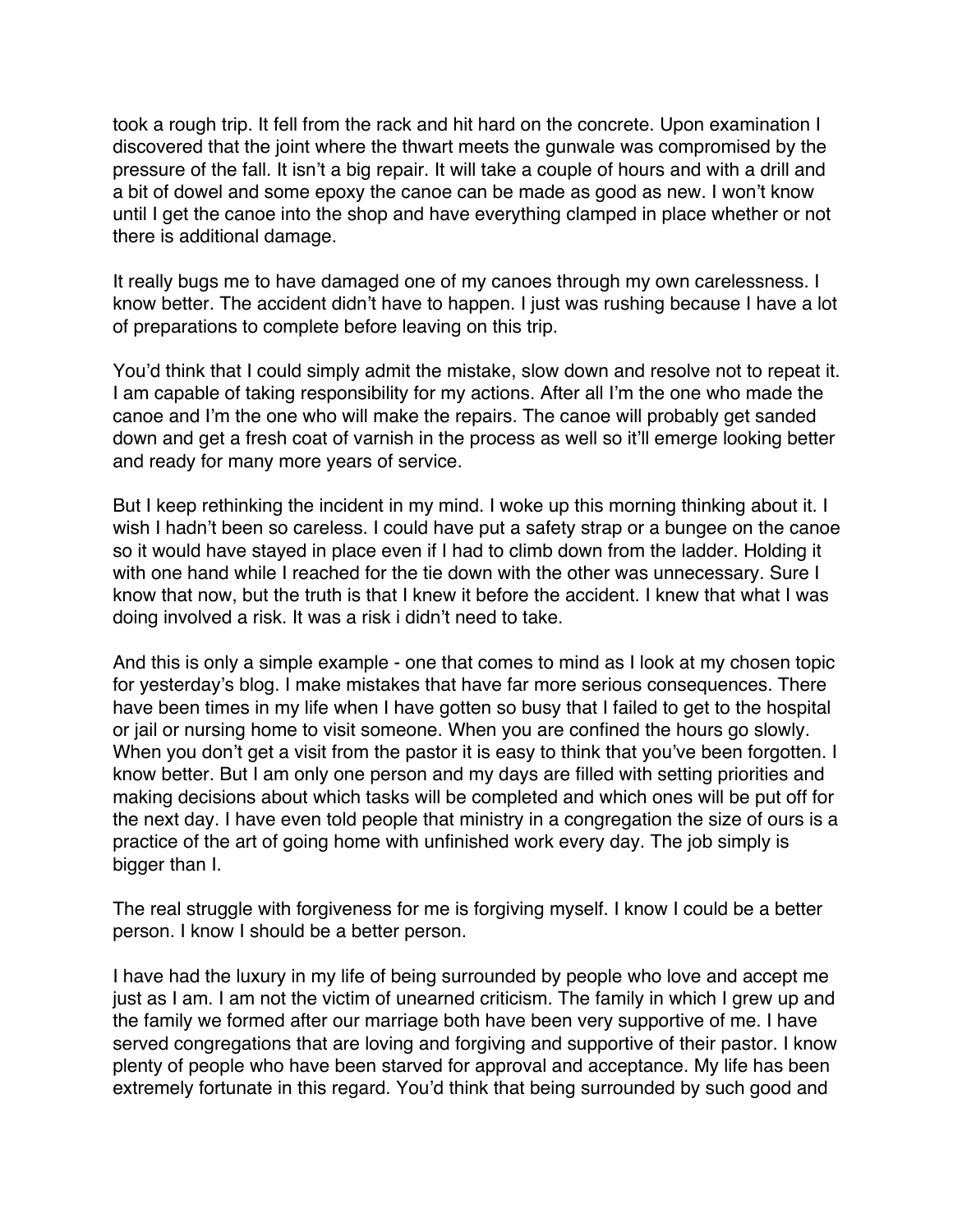<span id="page-29-0"></span>forgiving people, I'd learn to follow their example and forgive myself. After all, I'm only human.

Forgiveness, however, is a concept that is hard to put into practice. I'm sure that if I were to be the victim of a crime or deeply injured by the thoughtlessness or carelessness of another I would struggle with forgiving that person as much as I struggle with forgiving myself. I know I can be very harsh of incompetence or lack of preparation, especially when I observe it in others of my own profession.

So far today's blog post reads as if forgiveness depends on me and my actions. It really doesn't work that way at all. Forgiveness belongs to God. The issue is one of trust. God is ready to forgive. I need to accept the gift that has already been offered. I know from experience that when I do open myself to God's forgiveness I am empowered to offer forgiveness to others. Learning to accept forgiveness is an important part of being able to forgive.

May God grant me the grace to accept the forgiveness that is offered. May I learn from that grace for the living of this life.

Copyright (c) 2017 by Ted E. Huffman. I wrote this. If you would like to share it, please direct your friends to my web site. If you'd like permission to copy, please send me an email. Thanks!

# **May 14, 2017 – Joyful Grandparents**

OK, here's an old joke that probably isn't funny at all, and if it is, it is probably funny only to a handful of pastors and theologians.

"Why did God ask Abraham to sacrifice his son?"

"Because if he had asked him to sacrifice his grandson the answer would have been, 'No way!'"

I don't know if it has any impact on demographics, but we baby boomers, that post-war population swell, as we are aging are becoming grandparents at a high rate. There are more than 27,000 new grandparents in the United States every week. We may have been revolutionaries back in the 1960's and 1970's. At least we pioneered some new attitudes about the role of women in the workplace. The years, however, have gone by and now 40 or 50 years later, we still have some energy for reinventing.

And we are using technology to be present in the lives of our grandchildren in ways that were impossible for previous generations.

In our household the tool is Skype. We video chat with our grandchildren on a regular basis. We read stories over the computer. We make sure that our grandchildren know who we are. We are interested and invested in their lives.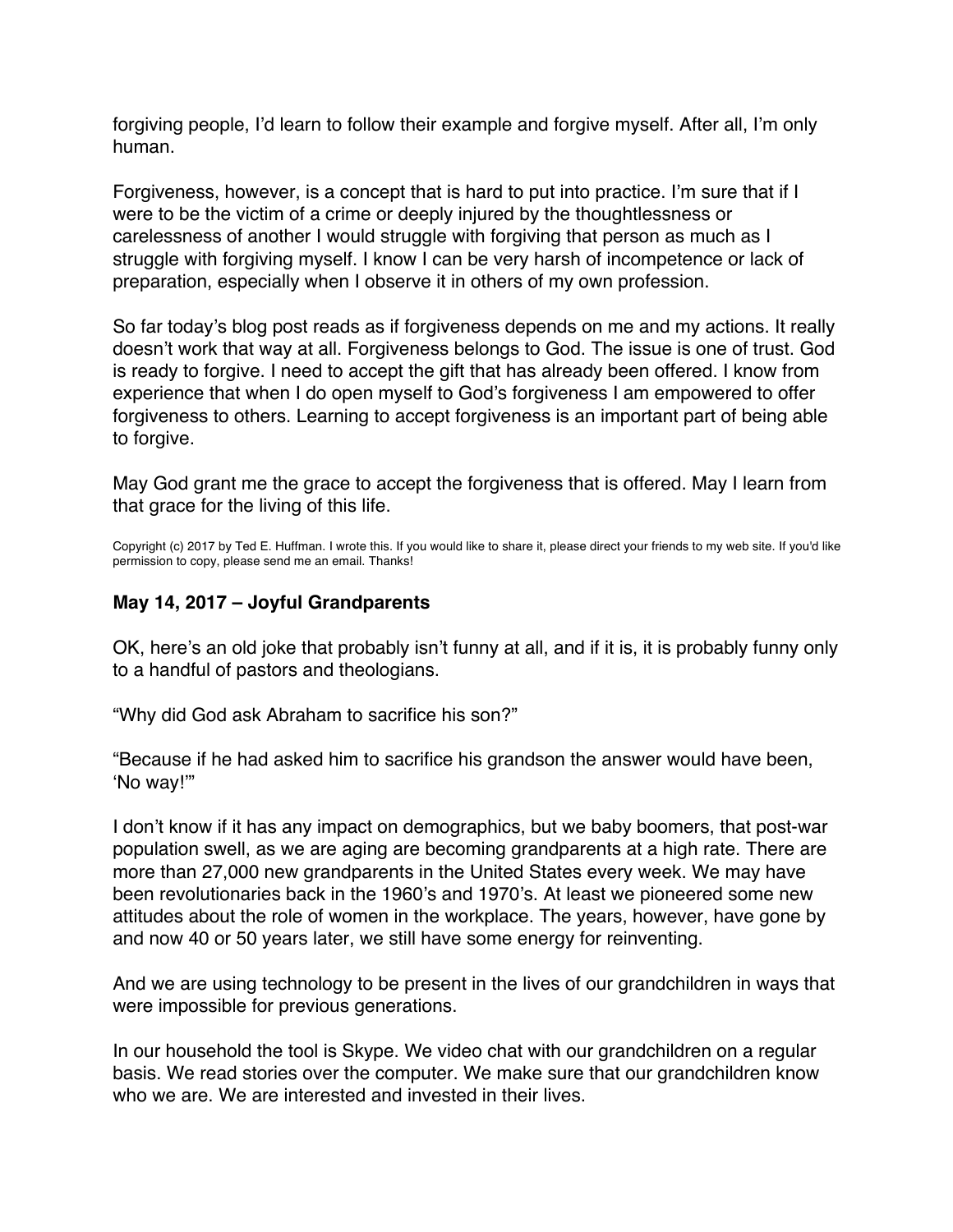Because of the distance, we don't get to provide childcare for our grandchildren very often, but we look with envy on those in our community who live close enough to be be regular caregivers. Trust me, if we lived in the same community as our children, we'd be the babysitter that no one could refuse. We'd beg to come over and we wouldn't charge a dime. We probably would pay for dinner from time to time so the kids would go out and leave the grandkids with us.

I keep saying over and over again and I truly believe it: There's no downside to being a grandfather. I enjoyed being a father. Every stage of our children's development was fun and interesting and challenging. Even the times that were more difficult were intensely rewarding. But there is something very special about being a grandfather. Perhaps I'm a bit more relaxed. Perhaps I have a little more free time in my life now than was the case when our children were young. Perhaps I've learned a bit from the experience of raising our children. Mostly, however, it is because holding a baby is a joyous life-affirming experience.

Yesterday I attended a memorial service for a friend who was a pastor. One of his children spoke eloquently about his hands and how they held so many babies at their baptism. I have to admit that is one of the perks of my job. This morning, I'll get to hold a tiny one and show him off to the congregation. It is an honor to be entrusted with the tiny ones. I'm looking forward to the experience. I joke that I like baptisms more than anyone else in the congregation including the parents. I do enjoy them.

So, dear readers, you'll understand that the pull of those grandchildren is really strong in our lives. We leave this afternoon for a vacation timed to have us present for the birth of a new granddaughter. We've got a few days of driving ahead of us and there is no guarantee that she will wait for us to arrive for her coming out party, but at any rate we should be there for the early days of her life. And she has a brother and a sister, so there will be plenty of grandparent actives to go around. Our eldest grandchild is in kindergarten, and school won't be out for summer vacation, so sleepovers at grandma and grandpa's camper probably have to be on the weekends, but we are eager to spend as much time with our grandchildren as possible.

As a result, the blog will be written every day, but I'm not sure about posting it. It is possible that I'll skip posting on some days and post more than one day's worth on another day. We'll see. I won't stop being a writer, I'll just make getting the blog published first thing in the morning a lower priority than it is when I'm at home and immersed in my working life. Since we have to travel to get from here to there, I will be in places where Internet service is sketchy or non existent.

I'm not quite ready to hit the road. There's a list of things to do before leaving our home and work behind. But I am eager to be going. The lure of those grandchildren is strong.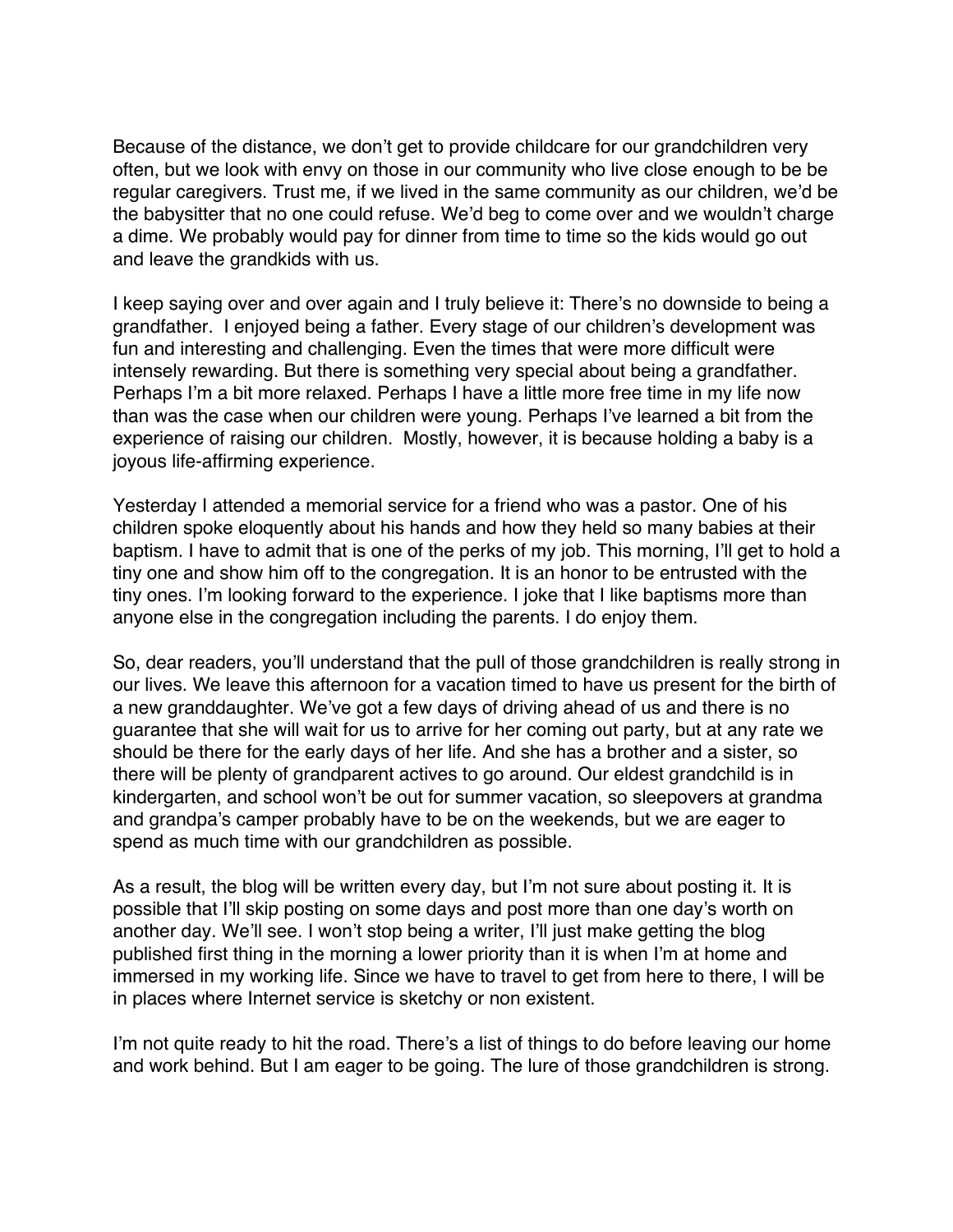<span id="page-31-0"></span>Every mother's day I have the privilege of thinking about some of the best mothers in the world. My mother was amazing and taught me so much about this life. We had the joy of her living with us at the end of her life and it is an experience that I will always treasure. There are plenty of men who cringe and tell stories about their mother-in-law. I'm not one of them. I had the best mother-in-law one could imagine. I still joke with my wife and her sisters that I was the favorite child of their parents. They always treated me with deep love and affection. My wife is an amazing mother whose partnership in parenting I have treasured. When it comes to matters of children, I know I can count on her to be loving and caring and filled with good ideas. It was a delight to watch her with our children and it is a delight to watch her with our grandchildren. I have much to celebrate on this Mother's Day.

In our family, we tend to stretch out the generations. My mother was 32 when I was born and 60 when our son was born. Whoopi Goldberg is younger than I and she is already a great-grandmother. Our oldest grandchild is six, so we have a while before we'll enter that category. It is, however, on of the things about aging that I'm looking forward to. And among the other aspects of getting older, it is nice to have something so positive that lies ahead.

Copyright (c) 2017 by Ted E. Huffman. I wrote this. If you would like to share it, please direct your friends to my web site. If you'd like permission to copy, please send me an email. Thanks!

### **May 15, 2017 – Back to the Place I Began**

Yesterday I was talking with a church member before worship and he commented, "No matter how much you travel, you always end up wanting to come back to the place you are born." He was speaking of a sense of having a special connection to a place that I know is real. I'm not completely sure that the desire to go back home is always the strongest desire that a person experiences, however. At least there are plenty of people who don't end up living in the place of their birth at the end of their lives. Our friend Ray was a Dakota boy through and through. He was born in North Dakota and though he lived in Oregon and Minnesota, most of his career was in South Dakota where he really fit in. After he retired, he served interim positions in several states, always returning to his home in South Dakota. Then, he and his wife packed up and moved to a retirement community in Tennessee and not long afterward to a home in North Carolina. He never lost his love for the Dakotas. He never lost his desire to be in the Dakotas. The last time I saw him he spoke of wanting to come back, but it never worked out for him. There are other factors that come to play in one's life.

My mother grew up in Montana. During World War II, she went to California to marry and they spent a couple of years in Oklahoma before returning to Montana. Then she lived in the same town for 45 years. She always referred to herself as a Montanan, but she lived in Oregon and then in South Dakota at the end of her life. The pull of family was stronger than her loyalty to place.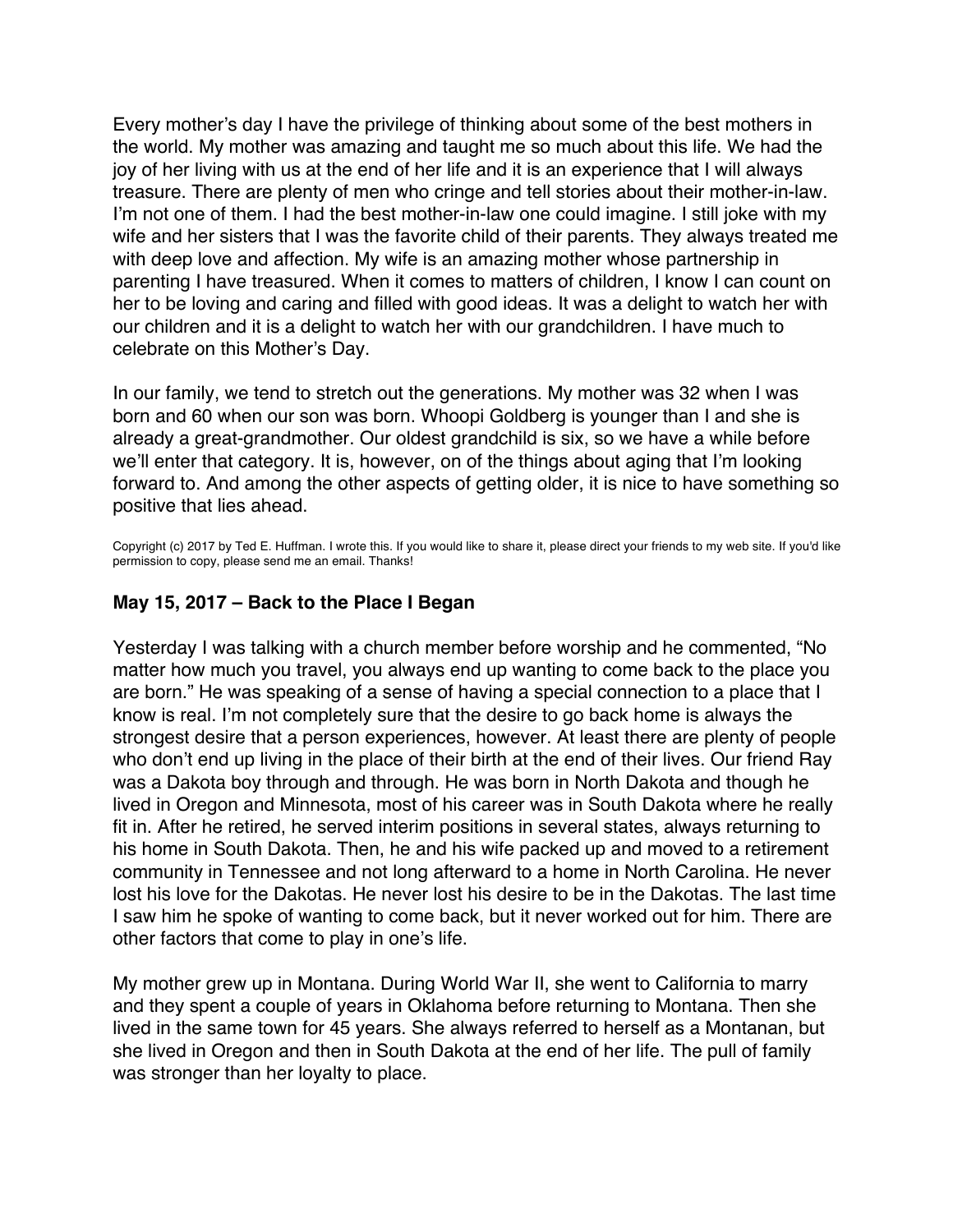I was thinking about those two yesterday as we drove across southwestern Montana heading out on our trip. We are currently in my home town, parked down by the river where I grew up. Every drive across Montana involves covering a bit of territory. We made 400 miles yesterday afternoon and evening. The country is beautiful. It can be a hot and dry country. It can be a snowy and bleak landscape. But yesterday it was beautiful. The grass is lush and green and even the sagebrush looks like it has been watered. The rivers are running full and the fields are filled with lots of calves and lambs. We kept looking for newborn antelope, but it seems we are just a bit early for those little ones.

Anyway, I went to sleep with the sound of the river that is so familiar that it makes sleeping in this place a special treat for me.

When I stop to think of it, however, I know that things have changed a lot since I left this place. I have lived in our home in South Dakota more years than I lived in Montana. I left this place when I was 17 and although I attended college in Montana those years add up to less than the number of years I have served our congregation in South Dakota. And in my absence things have changed. I noticed decades ago that they were allowing kindergarteners to drive cars and that some of the young adults in town had retired. When I visit there aren't many people on main street who I know, and most of the businesses seem different to me, too. The theatre is an art gallery, the fire station and post office and telephone company all have different purposes. My father's shop has been a thrift store and a pet care place. Locals don't remember that it once was a farm implement and tractor dealership. They've forgotten the feed warehouse and a host of other businesses that seemed so stable and long-standing when I lived here.

Even the sound down by the river isn't the same. Yes, the music of the water over the rocks continues and is so familiar that it takes me back to my childhood. But in my childhood the road at the top of the hill was the major east-west highway in this part of the country and the stream of semi-trucks crossing the bridge as they applied their jake brakes to slow for town provided their own kind of music. These days the road is quiet and the Interstate highway crosses the river nearly a mile upstream. There are more trains every night than was the case when I was growing up. We used to get one passenger train each way per day and perhaps three or four freight trains per day. These days the stream of coal trains heading to the west coast with coal for export and returning empty is nearly constant. The trains blow their whistles at the river crossing a mile downstream and they seem much closer than the traffic on the Interstate.

The business of the trains is changing as well. Yesterday we saw a train that was completely filled with wind turbine blades passing a coal train. The coal train was headed west and the turbine blades were headed east. The coal train was stopped on a siding to let the other train pass. Each turbine blade took two flatbed cars, equipped with special mounting brackets that allowed the blades to swivel as the train went around curves.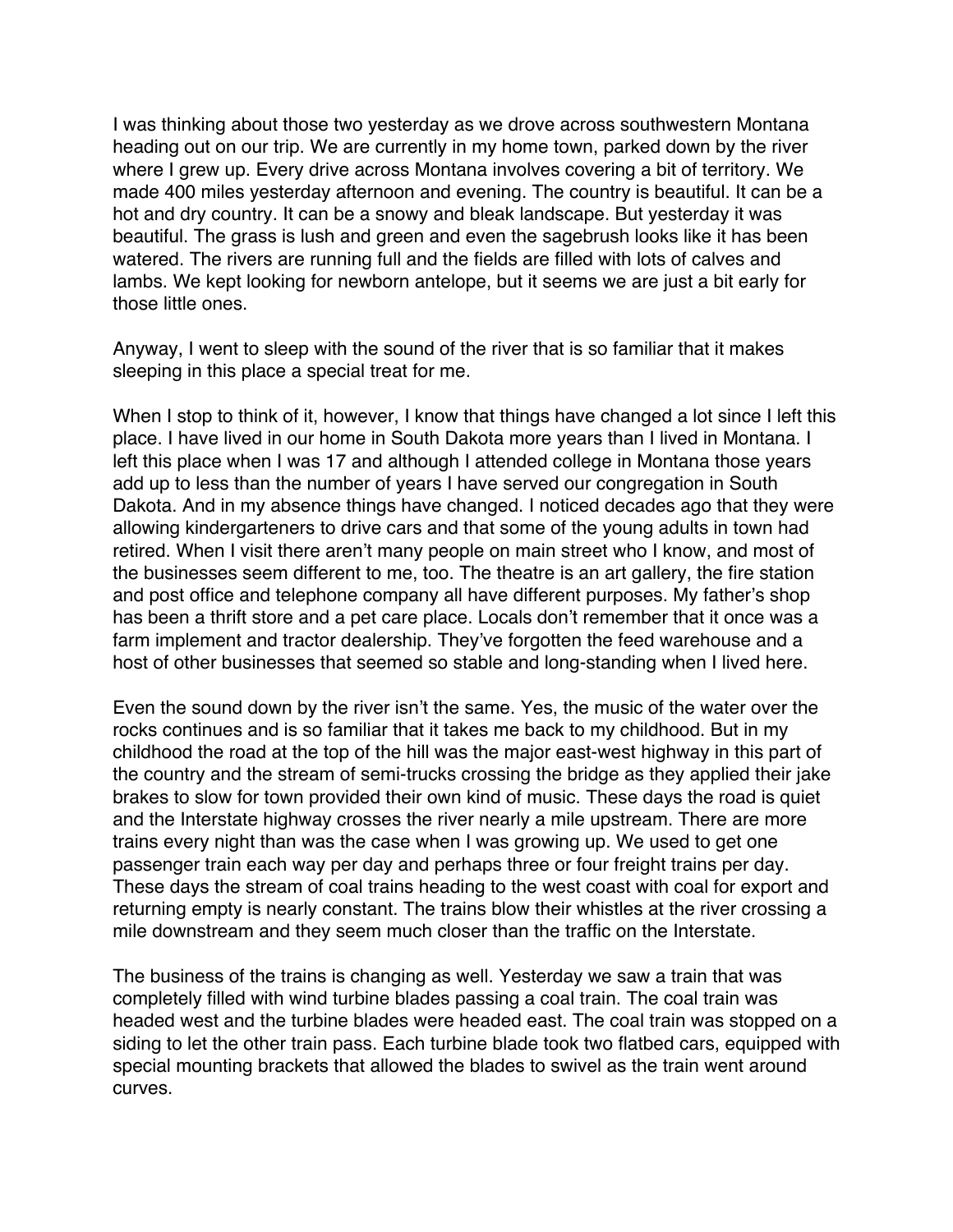<span id="page-33-0"></span>We remain an energy hungry culture, but it is clear that the culture of energy is changing. That huge train with all of those wind turbines was moving because there are folks who think that renewable energy is the way of the future. The expense of an entire train custom outfitted for those especially long items demonstrates that they plan to make many trips and that there is a demand for those turbine blades. The fact that the coal train was stopped for the wind turbines instead of the other way around may have had to do with the length of the trains or the location of the siding, but it seemed to be symbolic of the fact that the world is changing.

I'm home, but it is no longer a place where I linger. After breakfast we'll be on the road again, headed west. There is a lure of the placer where you grew up, but there are other things that pull on your heartstrings as well. It seems unlikely that I'll end up in the place where I began.

Even if I did, the place has changed and it is not the same.

Still, it is a great place to visit. I'm glad I'm here right now.

Copyright (c) 2017 by Ted E. Huffman. I wrote this. If you would like to share it, please direct your friends to my web site. If you'd like permission to copy, please send me an email. Thanks!

## **May 16, 2017 – Crossing the High Desert**

The land between the Rocky Mountains and the Cascade Mountains in the western United States is typically dry country. Over the years we've crossed that country on a number of roads on many occasions in Washington, Oregon and California. We've driven all of the major east-west routes across Washington. The prevailing weather pattern is from west to east and the clouds drop their rain or snow as they hit the Cascades. Being lighter and being influenced by the mountain wave pattern, the clouds rise and cross the space between the Cascades and the Rockies without dropping much more moisture until they hit the higher peaks of the Rocky Mountain Spine, where they deposit more on the west slope than the east slope in a pattern similar to what happens with the Cascades.

In Bend, Oregon, there is a wonderful High Desert Museum which explores wildlife, human culture, art and natural resources of the region. It demonstrates the kinds of plants and animals that thrive on the low-moisture environment. Up here in Washington, where we are traveling, there is a bit more moisture and the agriculture shifts from the predominantly cattle-grazing economy of Oregon to some of the world's largest wheat fields. The wheat is grown in rotation in most of this area, with the land laying fallow and storing moisture one year and planted and harvested the next year.

Flowing through the northern high desert is an amazing ancient watershed, the Columbia River. The Columbia river pre-dates the rise of the Cascade mountains.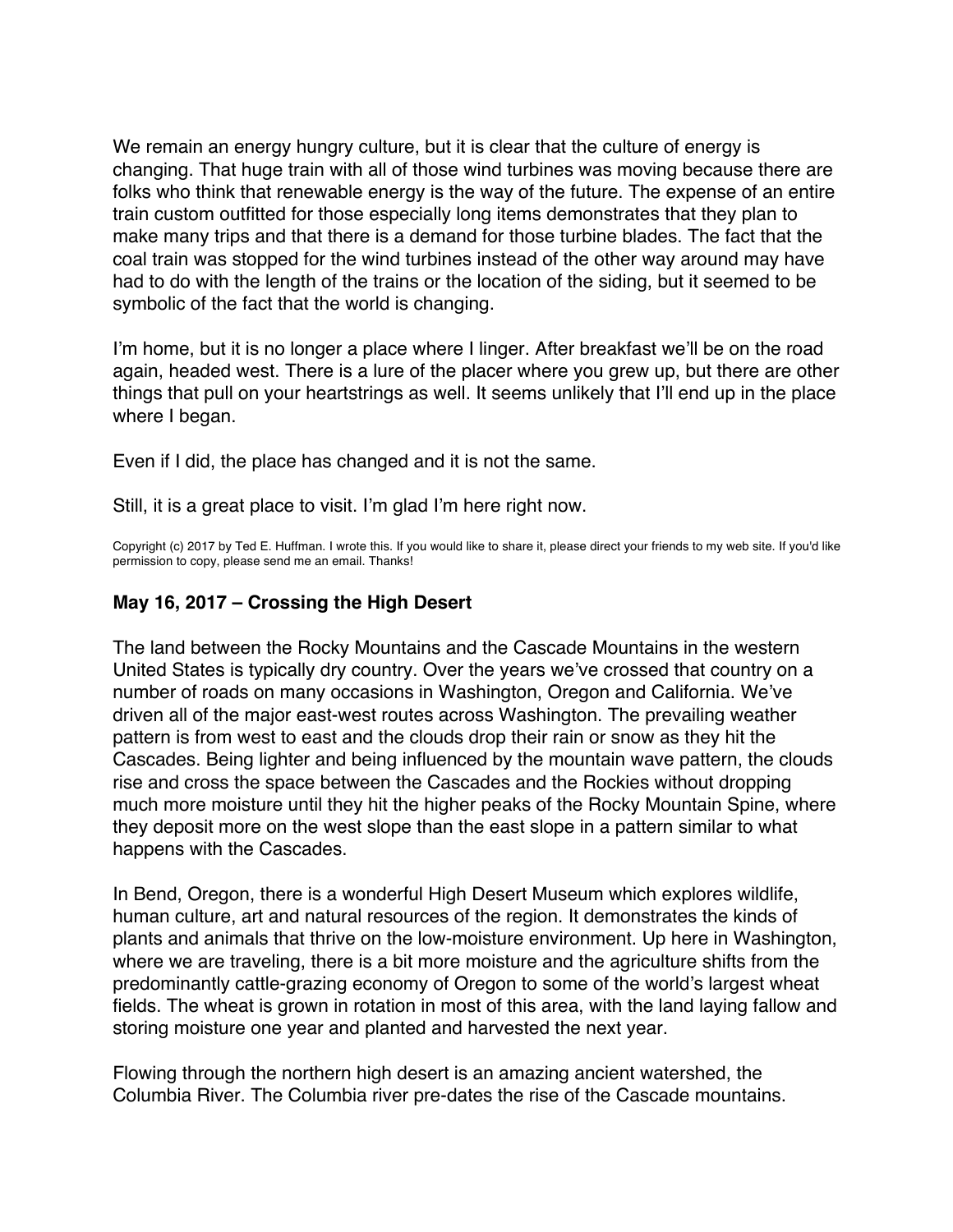Whereas some river valleys are formed by the water cutting into the surface, the Columbia gorge was formed by active volcanoes rising up with the river already flowing through the area. Traveling on the highways west from Idaho, one quickly drops form the alpine regions of the Rockies and soon after passing Spokane, the high desert opens up to wheat fields. We left the Interstate behind at Spokane and are crossing Washington on U.S. Highway 2 this trip, which takes us through the little wheat farming communities south of the Spokane Reservation including Reardon, Davenport and Creston. We stopped for the night at Coulee City, south of the Grand Coulee Dam. This morning we'll cross the river near Wenachee and climb over the Cascades. We'll be at our destination by noon or a little afterward - well ahead of our goal of arriving before our grandson gets out of school for the day.

As I said before, we've crossed this section of the high plains desert many times before in all seasons of the year. We've seen some winter days when the snow was blowing but the roads weren't too bad because the amount of snow was light and the roads blow clear pretty easily. When making such a trip in the winter we worry about the mountain passes, not the desert regions. It can get cold, but usually travel goes pretty smoothly out in the desert. What we remember more, however, are the trips across this region in the summer. Fairly early in our married life we made the trip in a car that had no air conditioning and we were so relieved to finally reach the mountains where the temperatures dropped and our comfort returned. We carried extra water for ourselves and for the car, should we experience a coolant leak.

This trip, however, is very different. We lay in our beds last night listening to a gentle rain falling most of the night. It never rained hard, as is the case with spring thunderstorms in South Dakota. The rain was gentle and there was a little wind in the trees, but nothing that felt like a storm, just gentle raindrops on the camper roof over our head. It was a delicious feeling to fall to sleep warm and dry in our camper.

This kind of rain must feel as if the heavens have opened up and are dropping all their blessings to the farmers who till this land. The timing is perfect for the green wheat that is now about 5 or 6 inches tall. The rain makes everything smell so sweet. As I write this morning, the birds are singing in celebration of the wet morning in a land that doesn't see too many wet mornings.

The name Coulee City reflects the optimism of early 20th Century settlers, not the size of the community of a little over 500 residents. Nonetheless the community has developed a very nice campground right on U.S. highway 2 that is a very convenient stop for travelers. We've stayed in this campground before and enjoyed our visits. This trip the campground is nearly deserted with just the campground hosts and one other camper besides us. It made for a quiet rest and a good stop on our journey.

We love driving through the Cascades. When we have plenty of time, we cut north to Washington highway 2 where the road winds through the peaks in a gorgeous alpine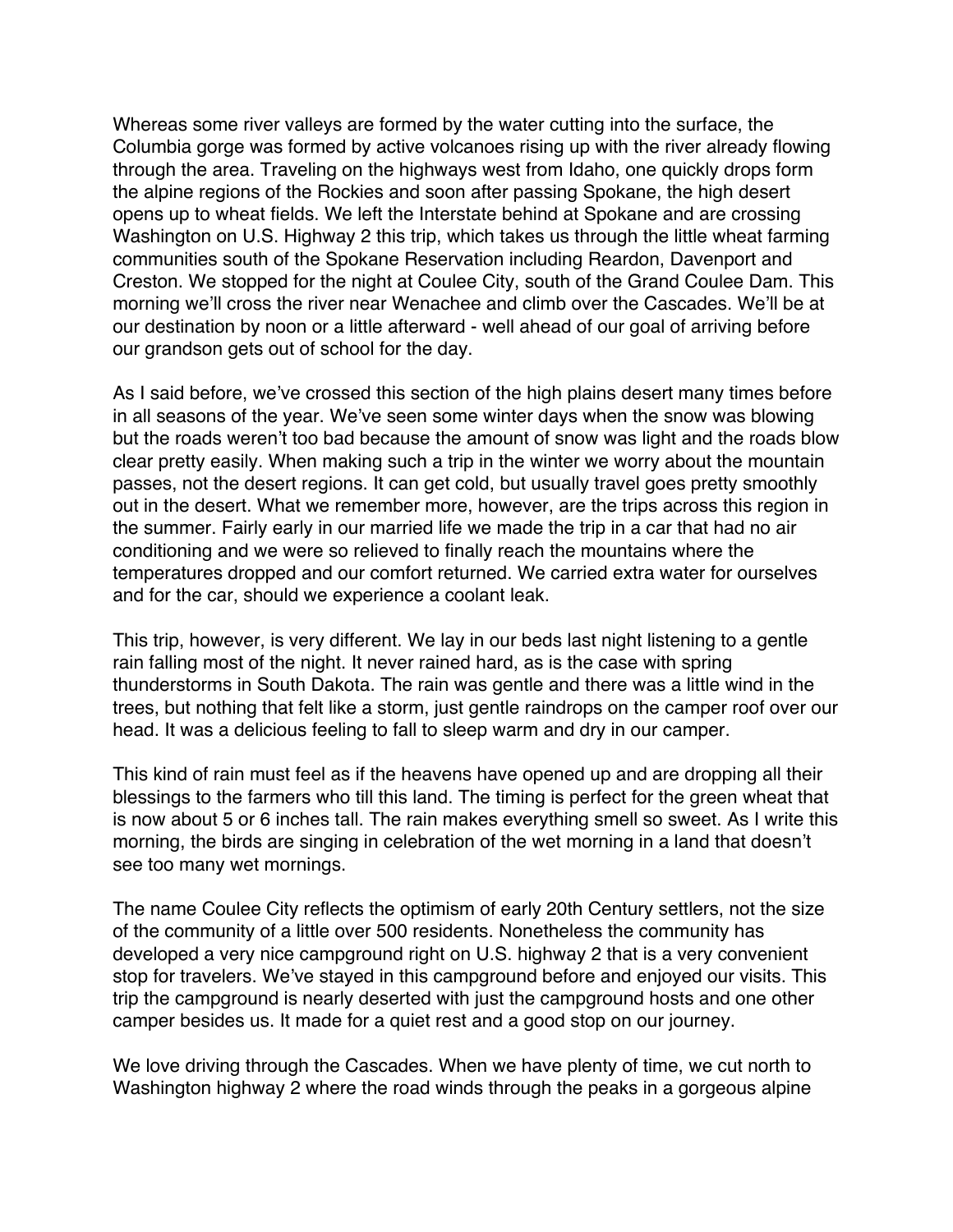<span id="page-35-0"></span>drive. US 2 is more practical for us on this trip, heading directly to Everett, which lands us on Interstate 5 north of the traffic of Seattle. Although our GPS says it would be quickest to take Interstate 90 directly to Seattle, we don't drive at the maximum speed on the Interstate and we enjoy the lighter traffic of less-traveled roads and we find that we make the trip just as quickly on the well-maintained two lane roads. I'm looking forward to this morning's drive, which will take us through Levenworth, a delightful community with a Bavarian theme and up over the top of the Cascades at Stevens Pass before descending the Skynomish valley into Everett. From there it is a short drive north to our destination, Mount Vernon.

The power of the little ones to attract us elders is extremely strong. A journey like this is deliciously fun in part because of our anticipation of our arrival. We are so excited to see our grandchildren and have all kinds of adventures planned.

More about that tomorrow . . .

Copyright (c) 2017 by Ted E. Huffman. I wrote this. If you would like to share it, please direct your friends to my web site. If you'd like permission to copy, please send me an email. Thanks!

## **May 17, 2017 – Gaining Perspective**

The birds are singing and it is remarkably quiet here in the RV park where we have settled in Mt. Vernon, Washington. Close to downtown, we are nestled among evergreen trees in a part of our nation that was once mostly temperate rainforest before settlement. I haven't yet learned all of the history of this place but one of the striking features of this region is how close the mountains come to the ocean. When we topped Stevens Pass yesterday in snow squalls, the snow alongside the highway was deeper by several feet than had been the case as we topped the Rockies at Pipestone and Lookout Passes. There is a lot of moisture in this country and the rivers are running full. It is impossible to ignore how much water shapes everything.

A shift in place is good for the spirit. We love our home and we love living in the hills, but taking leave of that place and coming to another gives us the opportunity to once again be reminded how really big the world is and how our lives are lived from a particular perspective. Place shapes who we are. Going to a different place helps us to broaden our perspective.

It seems to me that we are living in a time when narrow perspectives dominate. Political leaders can't seem to engage in meaningful conversations or actions about policies that have long-lasting effects. Short-term profits and short-term consequences seem to be the only thing that are being considered. It is hard to have a meaningful conversation about environmental policy, for example, if you are only looking at the next few years. It is nearly possible to forge consistent foreign policy if you are only focused on the next election. Here in the United States, our House of Representatives are engaged in a continual election cycle. Running every two years means that the only focus of attention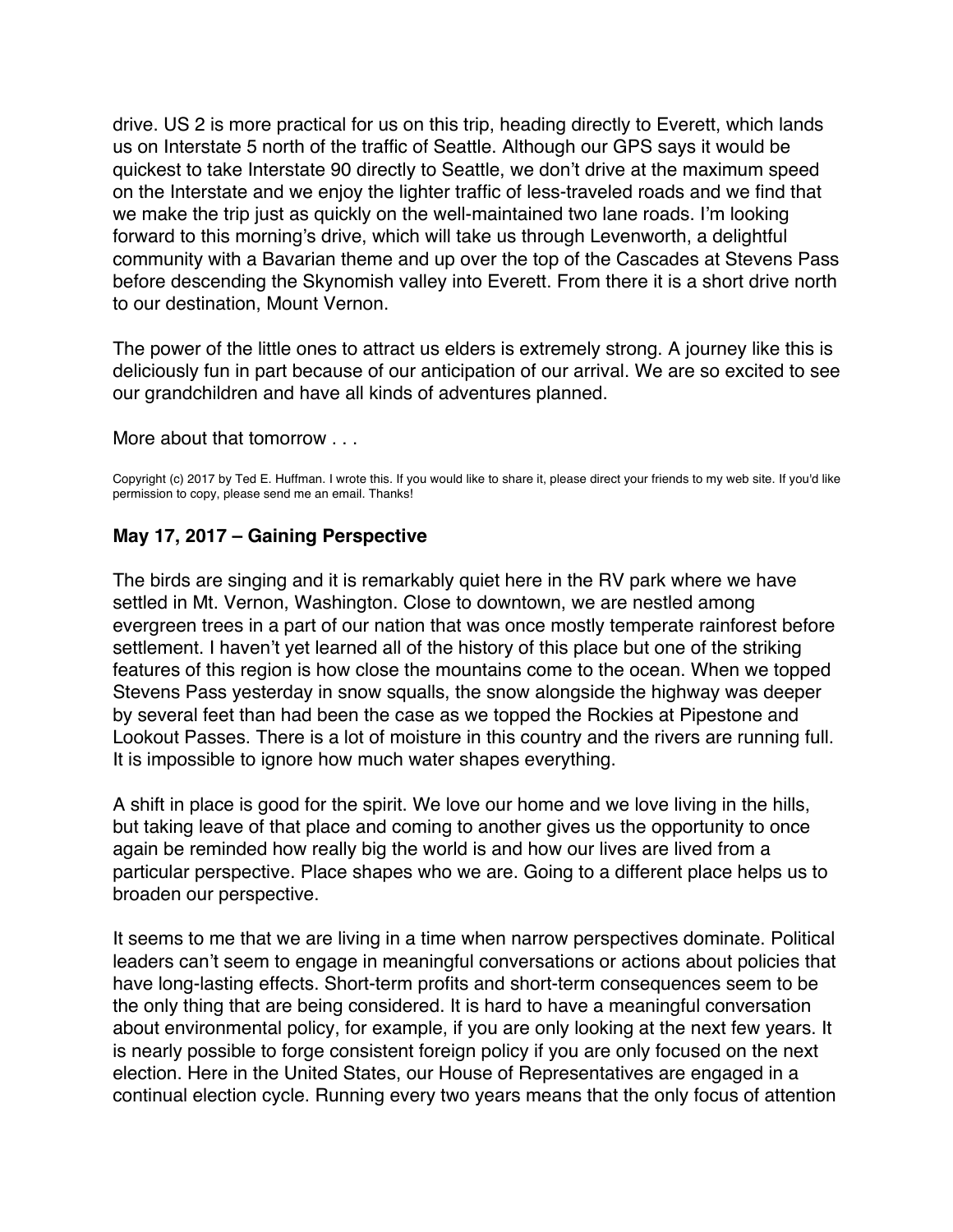is getting re-elected. Legislators literally start fund-raising for the next election before they start the current term.

Of course there are exorbitant costs to such a narrow point of view. It excludes investment. When one takes a narrow focus on time, there is no distinction between expense and investment. In either case, the cash is gone. The reality that investment produces return escapes one who cannot imagine the future. As a result costs escalate. When funds are expended instead of invested, survival requires more funds.

This blog post is not, however, about political philosophy. It is about the other critical change in perspective that is a gift of this particular trip.

It is about the essential joy of a 60-something grandfather getting down on the floor and giving horsey-back rides to his nearly three-year-old granddaughter. It is about the incredible shift in perspective that comes from sitting with my grandson, to whom I've read countless books over the course of his life, as he reads stories to me with emotion and understanding.

Living in multiple-general communities is essential to the life of the spirit. One of the essential truths of religion is that there is more to God's creation than just ourselves. We belong to a people that has endured for generation after generation and that will continue beyond the span of our own lives. It is a simple truth, but one that we often avoid.

My father died before the birth of my son, but I can see elements of my father's legacy in the children of that son. I can recognize traits that have been passed on through genetics and through the culture of family life. Playing with my grandchildren quickly brings to mind memories of my mother playing with our children when they were young. Those who have gone before have not gone away. They are with us.

It is a few minutes before 9 pm in Japan where our daughter lives. As she is preparing to go to bed after a day's work, I am just going through my morning routine. There is a 19-hour difference in time zones between us. We normally talk when it is evening here and morning there, but we were exchanging a few text messages this morning as I reported on our safe travels to her.

Her presence in our family, however, is more than the moments when we are in direct communication. I recognize personality traits that she shares with her niece. Equally important and equally joyful, I recognize elements of my relationship with my daughter when I observe my son with his daughter.

We belong to a web of relationships that stretches far beyond any single moment or any single place. It is precisely because of the complexity of our relationships that shifting from one perspective to another is so valuable. I am well aware that the ability to make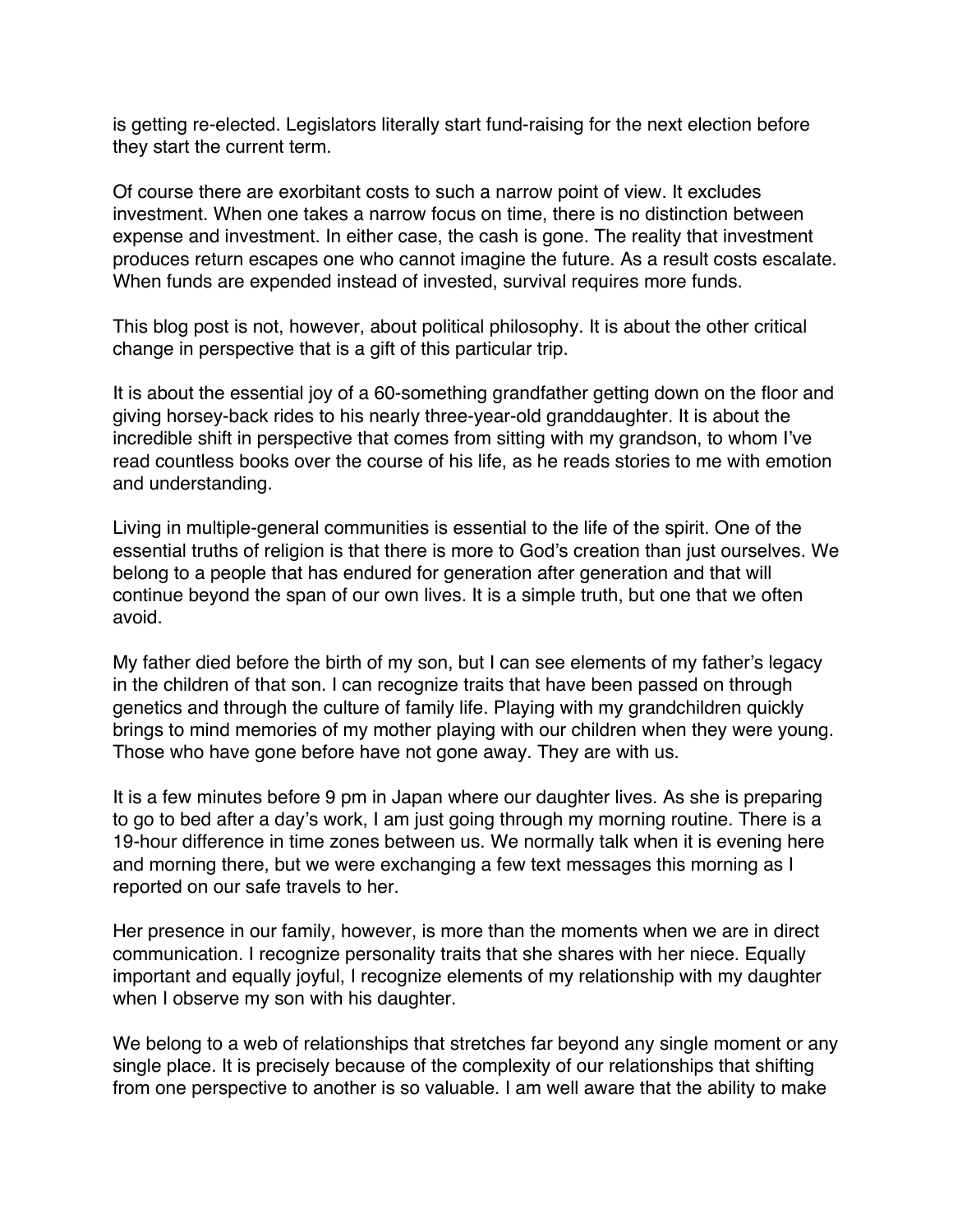<span id="page-37-0"></span>that change is a privilege that not all people enjoy. We have the financial resources to travel. Not all people would be able to take several weeks away from work or to pay the costs of travel. That privilege has a direct connection with the emphasis on education in which we grew up. Our parents stressed education and our educations have given us options in life that do not exist for those who have not received sufficient education. One of the gifts of education is the expansion of perspective. We can see more options than those who are locked in the grips of oppressive poverty. This privilege we enjoy should not be squandered or taken lightly. We are very fortunate.

My writing will always be a bit philosophical. It is how I process the events of my life and search for meaning in my experiences. For the next few days I suspect that I will be writing more about the joys of travel and the pleasures of family life.

Early in my career, a wise colleague reminded me that being a pastor isn't what you do, it is who you are. Sharing my life with my congregation is part of my pastoral role. Taking an occasional break from daily pastoral duties is essential to keeping perspective.

So I'm writing early this morning (at least in this time zone). That way I'll have a whole day to play with my grandchildren.

Copyright (c) 2017 by Ted E. Huffman. I wrote this. If you would like to share it, please direct your friends to my web site. If you'd like permission to copy, please send me an email. Thanks!

# **May 18, 2017 – A Busy Place**

After supper last evening, or grandson, who is in kindergarten, did a worksheet from school with simple subtraction problems. He understood the principle of subtraction well and soon completed the page of problems without a mistake. Later, he read stories to us. The pattern in their home is that at bedtime he reads two stories, then has one read to him, then reads another and then has a chapter from a longer book read to him. I love story time with our grandchildren. I love to read stories and I love to have him read to me. Last night we were running just a little bit later than usual. Grandparents seem to have this kind of influence. So I was reading to his younger sister while he was reading to Susan to save a little time.

I was trying to remember my own kindergarten experience. I know that we learned colors and numbers and letters. I don't think that we learned reading or arithmetic. Our grandson is a bit older than I was when I went to kindergarten. My birthday is in the summer and his is in February. And he went to preschool where he learned the content that I learned when I was a kindergartener. I don't think I was reading stories when I was his age. I don't think that was doing subtraction until the first grade. I know that I didn't have homework until I was much older than he. I know I didn't have his confidence about riding a school bus. I never rode a bus to school.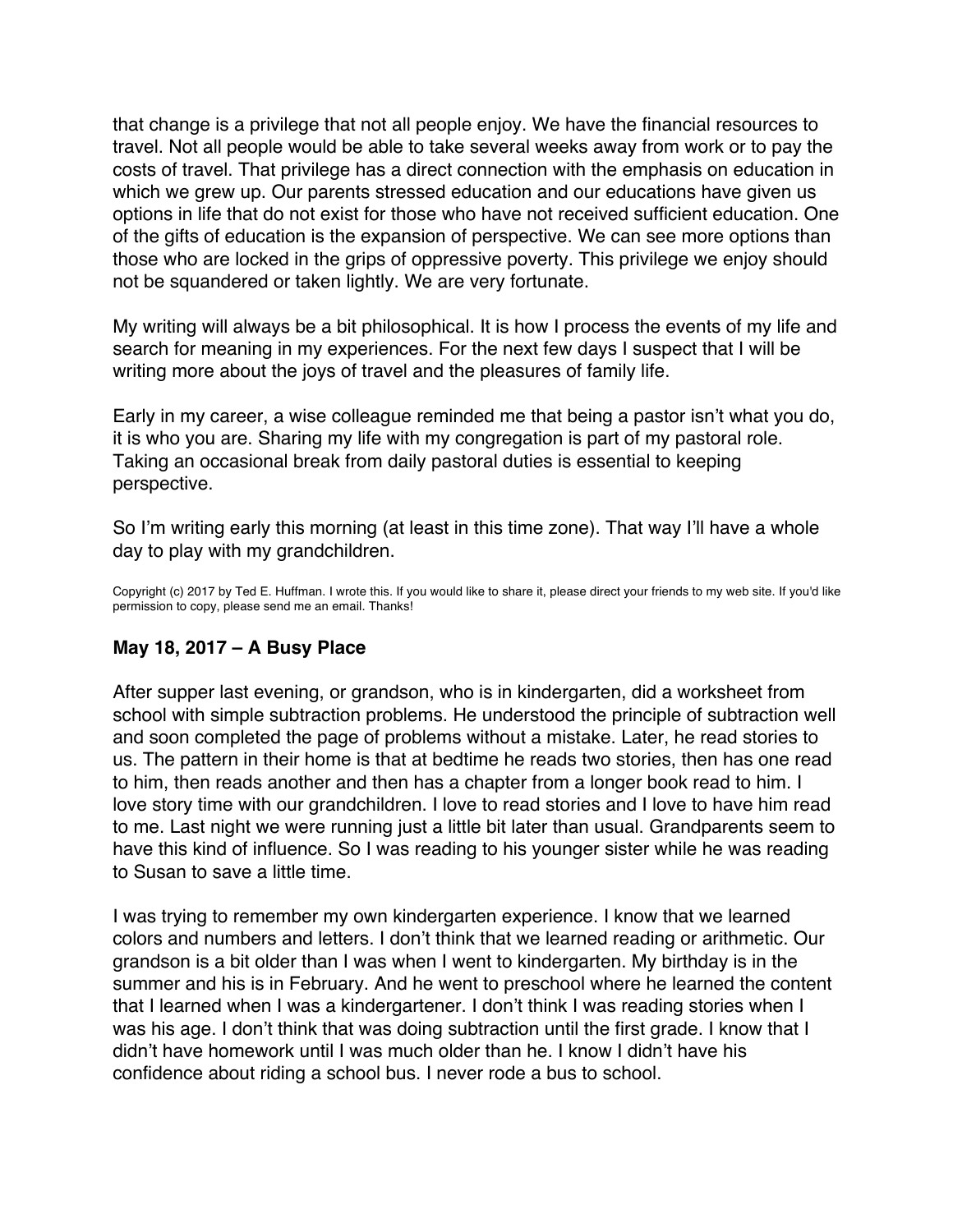The world is changing and it is a bit of a challenge to refrain from the typical grandfather statements like, "When I was your age . . ." I suspect that it will be even more difficult when our grandchildren are teenagers.

Of course one of the main focuses of this young family is waiting. There is a new granddaughter on the way, which of course, is another change. We didn't have advance notification of the gender of our children before their birth. At any rate this family doesn't wait by sitting quietly. Yesterday there was breakfast and getting the grandson to the bus stop, then it was off to an appointment with the midwife and from there we went to toddler swimming time and from swimming lessons back home for lunch and a nap for our granddaughter while we headed down to meet our son for coffee. Then we went back to meet the school bus. There was a snack and some time to play then supper and then homework and showers and toothbrushing and stories and bedtime. And I didn't mention the re-arranging furniture and sorting baby clothes and routine housecleaning that got done somehow around the edges of all of the activity. As soon as we got the children to bed we headed back to the camper and I was ready for bed. And I didn't have any trouble falling asleep.

Today is equally busy. When our daughter-in-law told us all of the activities that are planned, I wondered how she will find time to have that new baby. Being in the final stages of pregnancy doesn't seem to be slowing her down at all.

Mind you this family usually does all of this activity without the benefit of two extra adults. The parents are perfectly capable of juggling work and kids and home chores without grandparents. It is not a schedule for the fainthearted.

But, my-oh-my is it ever fun for us to be a part of all of the activity. I wouldn't trade the experience for anything.

And I know that as the years go by I will have to struggle to keep up. With our grandson doing addition and subtraction in kindergarten, he'll be doing multiplication and division in first and second grade. Throw in a little algebra, geometry and calculus and he'll likely be doing math problems that are beyond my ability before he gets to middle school.

And his philosophical thinking isn't bad, either.

When we arrived he gave us a gift. It was a small toy dog. He said that it was a special toy, one that keeps the owner from having bad dreams. My wife asked him if he needed to keep the toy for himself. He replied that no, he thought that bad dreams can sometimes be a good thing. Then he went on to explain that even though they are hard, sometimes bad dreams help you learn something that you might not be able to learn otherwise. As I listened to their conversation, I thought to myself, "That might be an interesting topic for a blog." Then I thought, "This kid's a philosopher!"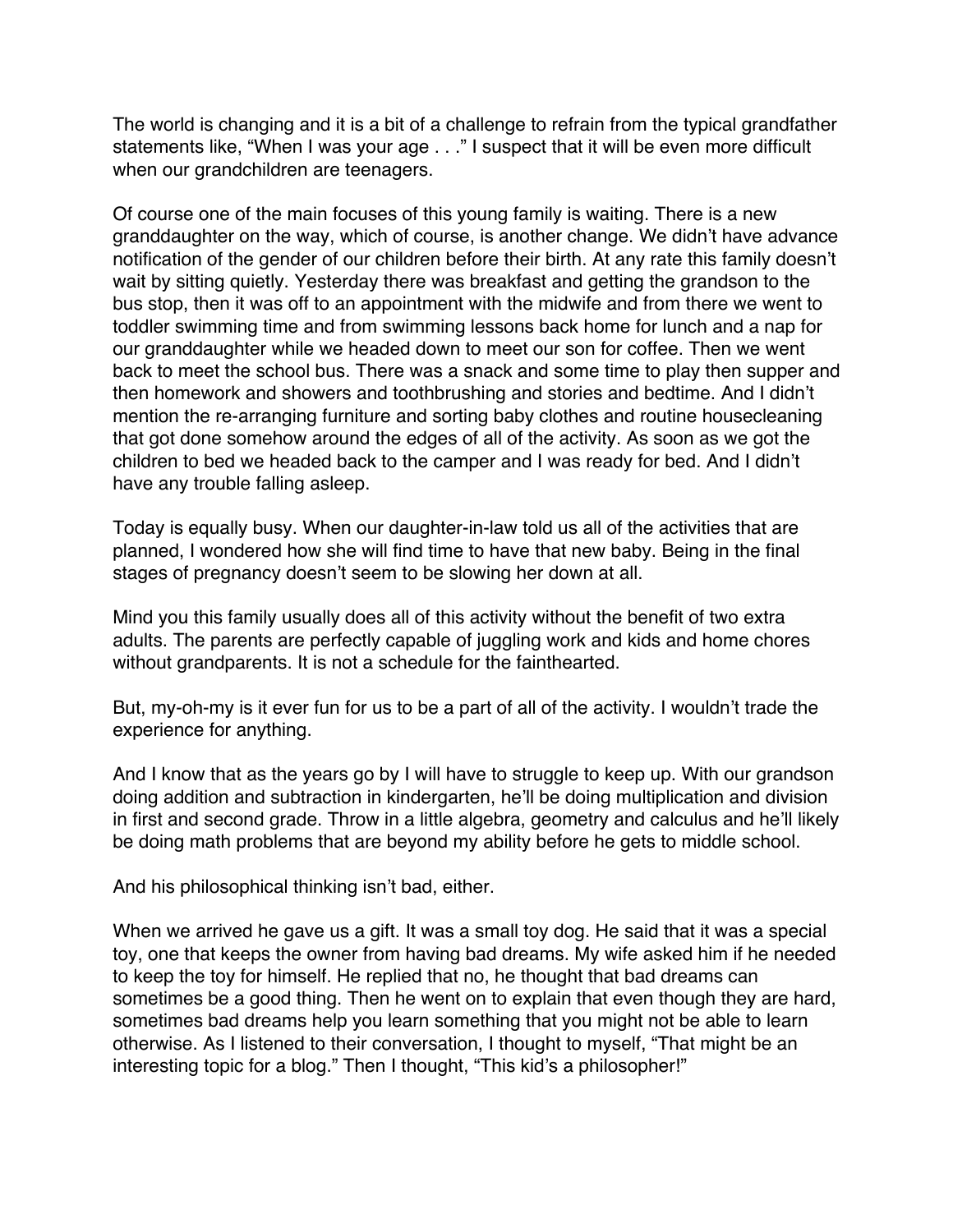<span id="page-39-0"></span>Of course he also is a handful for his parents. I witnessed his well-rehearsed and thoughtful negotiation skills over what he would and would not eat for supper. And I noticed that his sister was listening intently and imitating each step of the negotiations. She is one persistent girl and in a couple of years I won't be surprised to see her in charge of menu planning entirely. I don't think their father ever had the benefit of negotiable menus. We simply made a supper plan, prepared the meal and served it. There might have been some negotiation over dessert, but it took the form of "Eat four more bites or there'll be no dessert."

The wonderful thing about all of this activity is that it is truly energy-giving. Sure we get tired. But we also are energized by the opportunity to share the life of our children and grandchildren. I don't think I was capable of imagining this stage of life when our children were young and we were struggling to keep up with the busy pace of balancing children and work and the other demands of life. The bottom line is that it is wonderfully fun to be a grandfather and to participate in their life.

I couldn't have chosen a better way to spend my vacation.

Copyright (c) 2017 by Ted E. Huffman. I wrote this. If you would like to share it, please direct your friends to my web site. If you'd like permission to copy, please send me an email. Thanks!

# **May 19, 2017 – Waiting**

Our new granddaughter has not yet been born, but she is already exerting her influence on our lives. We are at the "any day now" stage. And we know that "any day" means it could be today. And it could not be today. She is active enough to disrupt her mother's sleep which in turn disrupts her father's sleep. The parents share their tiredness with the children. The grandparents, here to help, are a bit more tired than usual because they are experiencing a change in pace from their usual work life to the life of caring for grandchildren. Everybody was a bit tired last night. There were a few more tears at bedtime for the children. Grandpa read didn't read as much of his magazine before crawling into bed. Grandma was ready for her tea as soon as we got back to the camper for the evening. We know that the little one is having an impact on our lives.

Which, of course, is as it should be. Babies are supposed to be disruptive. They come into this world in such a way that they demand our attention and our attention is required for their health and survival. Humans are unique among all of the animals in terms of the length of the journey of childhood. The baby deer that will be born in our yard over the course of the next month will be able to walk within minutes of their birth. They will be eating grass within a month and fully weaned by the end of the summer. They'll hang around with their mothers for the first couple of years, but by then they'll be getting old enough for adult life.

Human babies take a couple of decades to get to adulthood and some take several more years than that. They are dependent for a long time.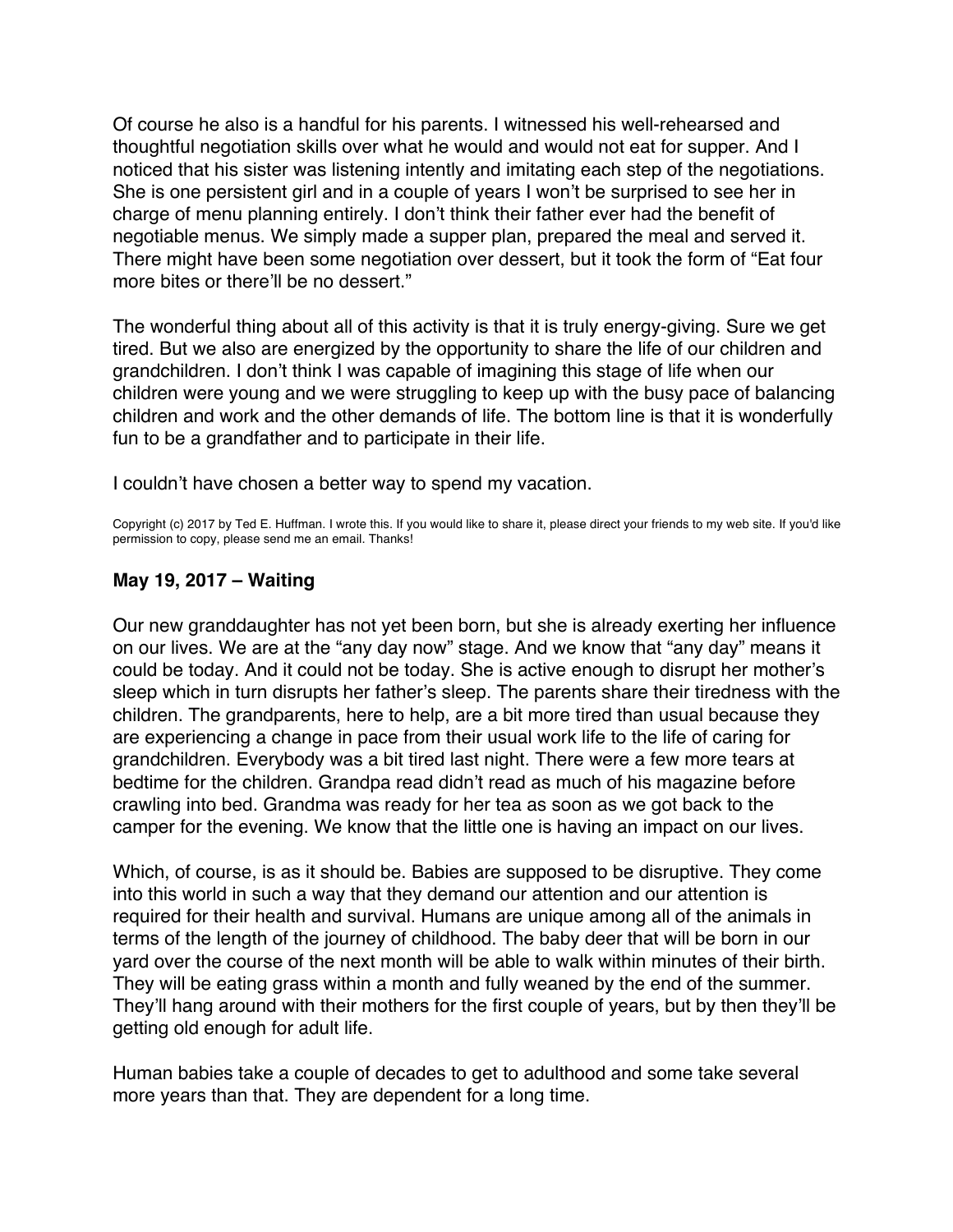Since we know this, there is lots of anticipation when a new baby is expected. We wonder about her personality. Will she be easy-going or high-strung? Will she be assertive or more passive? There is so much that we don't know. Surprise is part of the joy of anticipation.

There is something deeply human about the mood of waiting. In the church we find this to be one of the human experiences that is significant enough to warrant a season of practice each year. Advent is about learning the skills and emotions of waiting. As we prepare for Christmas we recall the anticipation of Jesus family, his religious community, and indeed the whole world. But we also recall for ourselves the power and beauty of anticipation. We practice a necessary life skill - learning to wait.

Jesus spoke of anticipation fairly frequently. "Watch therefore, for you know neither the day nor the hour," Jesus said as the conclusion of the parable of the ten bridesmaids. Being ready - preparing - and then learning to wait is an essential human skill.

So we don't know when the baby will come and that gives a special meaning to our days here. We have a huge luxury of being able to take an extended vacation and to come a long distance to share in that waiting.

Of course life goes on as we wait. There are others who are doing the work of the church and keeping things running in our absence. Our son gets up and goes to work each day knowing that any day now he might need to take extra time away from the usual pace of office chores, meetings, and daily work. The cars are still going by on the freeway every day. The stores restock their shelves. The airplanes fly overhead. The news reporters craft the latest events into words. The disruption that we anticipate itself is part of the normal pace of the world. Babies are born. People die. Life goes on.

We, however, are paying special attention to one birth, one life, one tiny little one who already has become the focus of our attention and the center of our love. She will be born into a family with a long legacy of love. She carries some of the genetic material of her great-grandparents and those who went before. She is a unique expression of the love of a family that has known generations of love. And she will take her place in a family that has been waiting and preparing for her birth for a long time already.

The checklists are complete. The baby clothes are arranged. The birth kit is packed in its bag. The supplies are purchased. Tiny diapers are ready for the time. The tiny baby bed is out of storage and set up with a clean sheet. A new rocking chair is in place and has been carefully tested by her brother and sister. The grandparents have arrived the care for the siblings is arranged. The phones are kept by the bedside every night in anticipation of what we know is coming. Still, there are tasks that must be done each day. We plan activities and events for the children. We play with the toys and pick them up before bedtime each day. We are not bored as we wait.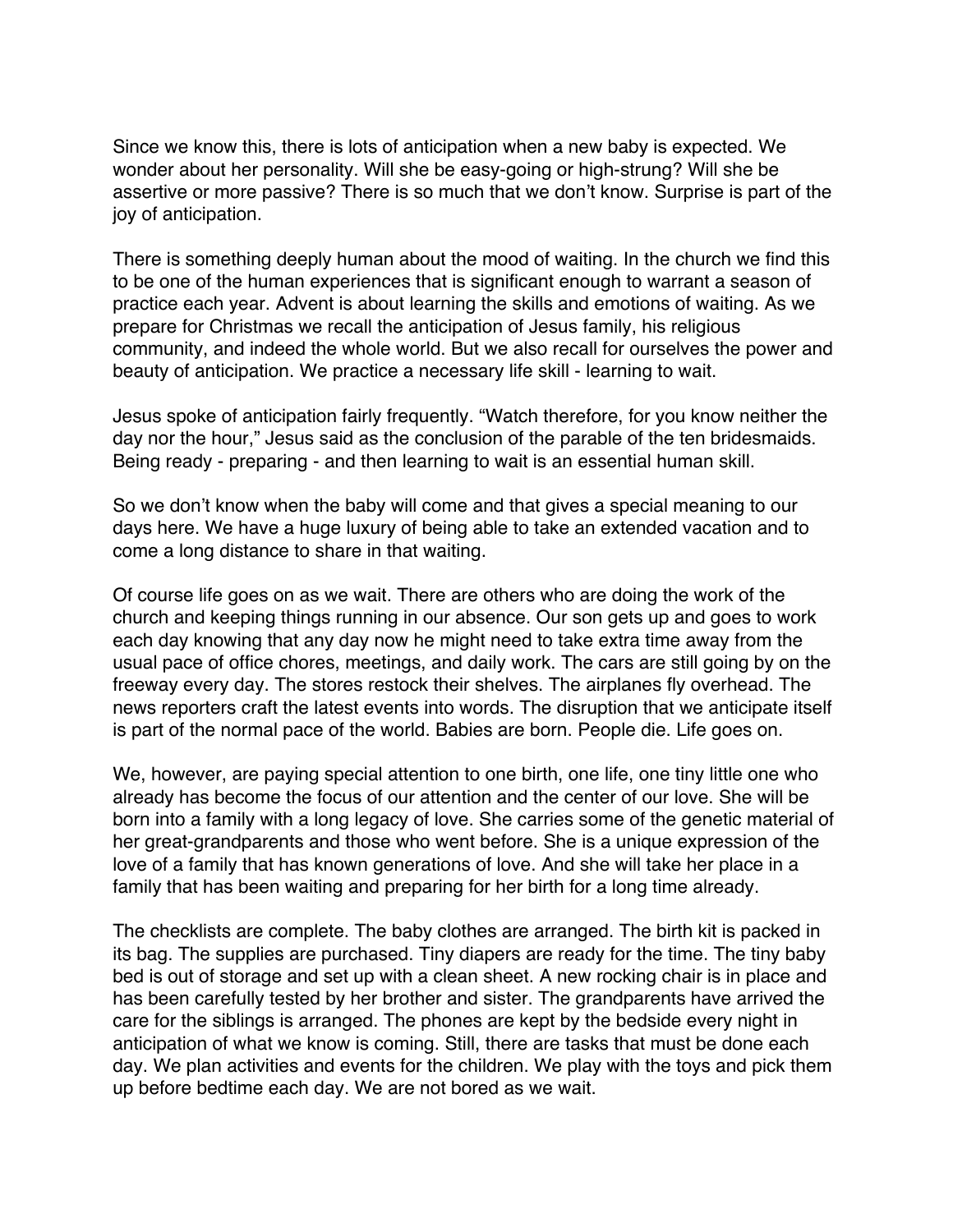<span id="page-41-0"></span>Sometimes the little one occupies a little space in our consciousness. Waiting has become a familiar friend and a recognized feeling. Sometimes, with a stretch or a kick, she asserts her presence in a way that her mother cannot ignore and the rest of us in term give our attention. Each of us is thinking of her in our own ways. We check the calendar, wondering which day will become her birthday - the unique day of her coming into the world - a day that we will celebrate from this time forward.

This waiting is a delicious experience for grandpa. He preaches about waiting every year. He likes to talk and think about the quality of anticipation. The real-life experience, however, is far sweeter than all of the talk. The reality is much better than the words.

Sometimes you don't need any more words. You just need to wait.

Copyright (c) 2017 by Ted E. Huffman. I wrote this. If you would like to share it, please direct your friends to my web site. If you'd like permission to copy, please send me an email. Thanks!

# **May 20, 2017 – Children are Welcome**

In our travels we have discovered a wide variety of different RV parks. Actually we prefer campgrounds when we are out and about. We don't need paved roads, sprinkler systems to keep the grass green, water, sewer and electrical plug-ins, or other amenities if what we are doing is stopping for one or two nights. However, when we are going to be in the same place for a week or more, it is nice to have some basic services for our camper. Usually we select a campground by taking a look at the directory and reading about what is available. One thing that we look for is what amenities are offered for children. Having grandchildren means that we make use of swimming pools, playgrounds and bicycle paths. And when we are traveling without our grandchildren we find that being in a place that is family-friendly with other children is the kind of mood we prefer.

However, on this trip, we selected our current parking place by its address. We wanted to have a place that is very close to our son and daughter-in-law's home as we wait for the new baby to arrive. We know that we may be called to make a quick trip to their home in the middle of the night, so we want to be ready. This is a lovely RV Park with all of the amenities for campers. But it is clearly geared to senior RV users. There is no playground and no community room. Essentially it is a large parking lot for really big RVs with small strips of grass and trees and a single picnic table for each rig. It seems to be completely full every night with a few rigs that are more permanently parked, with porches and skirting. Most of the RVs are a lot bigger than our trailer. Our trailer, which seems large to us, is dwarfed by all of the 5th-wheel trailers and class A motorcoaches. That is no worry to us. We have no need to keep up with the neighbors and are very happy in our little camper.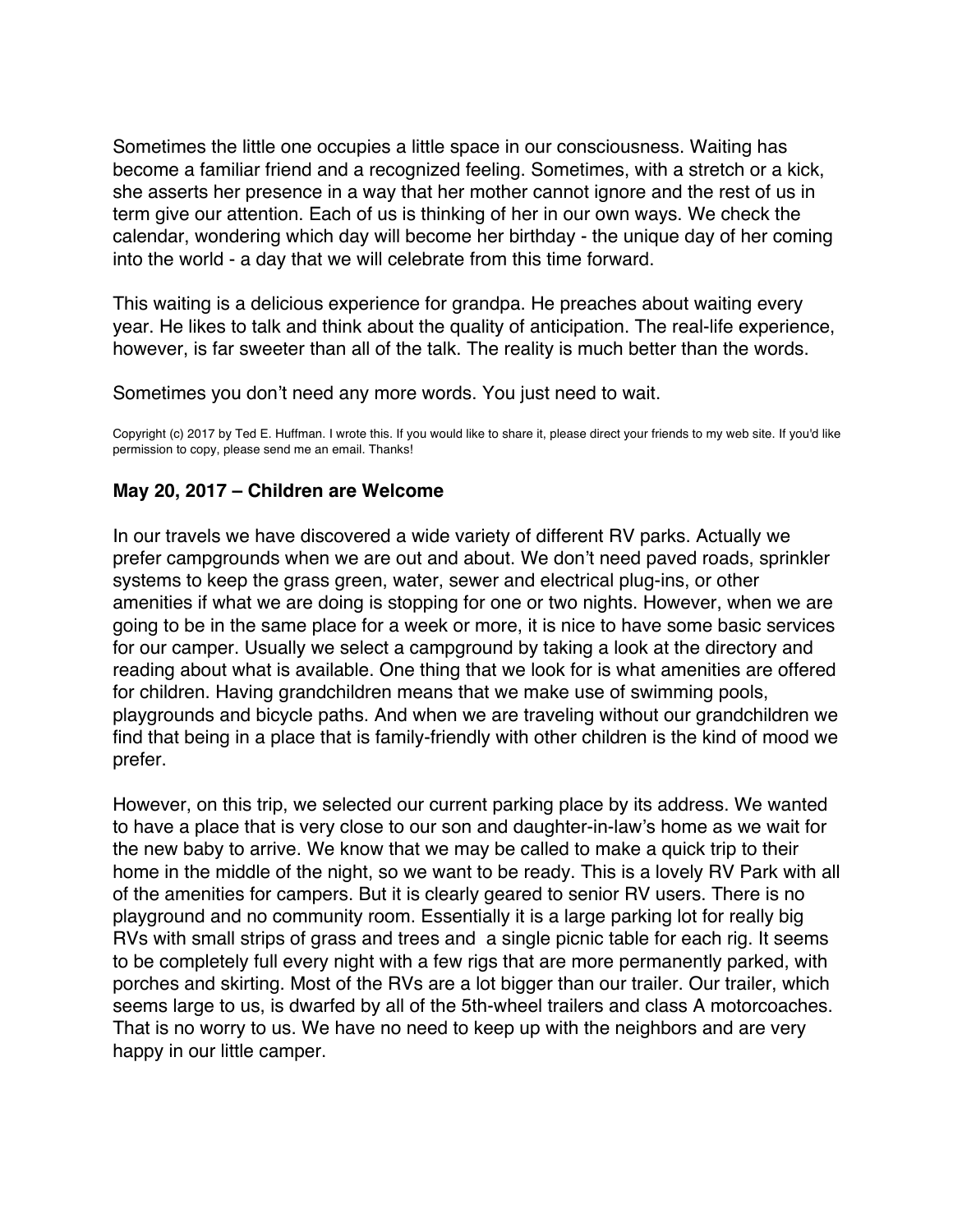One of our favorite features of our camper is that it has a separate room with two sets of bunkbeds for visiting grandchildren. And last night and this morning two of the beds are occupied. We often visit during the summer, but this trip is during the school year, so our grandson is only available to stay in the camper when there is no school the next day. Tonight was his first opportunity since we arrived and, as expected, his sister wanted to camp with grandma and grandpa as well. It is, for us, an amazingly wonderful treat to have them visit.

We kicked the soccer ball around the yard and our camper has plenty of toys and activities for children. We've become pretty good at stocking the toy cupboard with entertaining items for grandchildren. And I have a reputation, known among all of my grandchildren, for making "the best pancakes in the world" for breakfast. Our grandson began staying in our camper when he was 2 years old and his sister, who is nearly three is equally comfortable with us. Their parents are wonderfully generous with their children and, I suspect, don't mind an occasional evening when the children are away with grandparents.

The campground, however, suggests to me what a senior citizen community might feel like. It is set up for people who come in with their campers, set up all of their slide-outs, connect all of the utilities, aim their satellite dishes for the best television reception, and then disappear into their private space. There is very little interaction between the campers. We are very close to each other in terms of physical space, but we don't have any conversations beyond a simple greeting or an occasional complement, usually about the RV or tow vehicle of our neighbor.

I imagine that the other people in the RV park are like us. Their children have been raised and they are a couple out exploring the world. Some of them have pets, but most do not.

Staying here has gotten me thinking about the ways our communities divide up by age and interest. Mount Vernon, where our son lives, is a lovely community with a vibrant and eclectic downtown area, thriving schools and a growing population. It has a lot of subdivisions, many of them relatively new, that cater to retired people. "A community for over 55" is a common phrase on the signs identifying subdivisions. In Washington State it is illegal to have a neighborhood that is segregated by age, so if younger people wanted to buy into the subdivision, they would be allowed to do so. However, the focus in those subdivisions is upon families without children. Small yards, no parks within walking distance, and locations that are a bit farther away from schools attract families without children.

My dream retirement home, however, would be in a place where the neighbors have children. As our children have become adults, I find myself hungry for opportunities to be around other people's children. Fortunately I have a job where parents bring their children and I get to interact with them in church programs and activities. I am privileged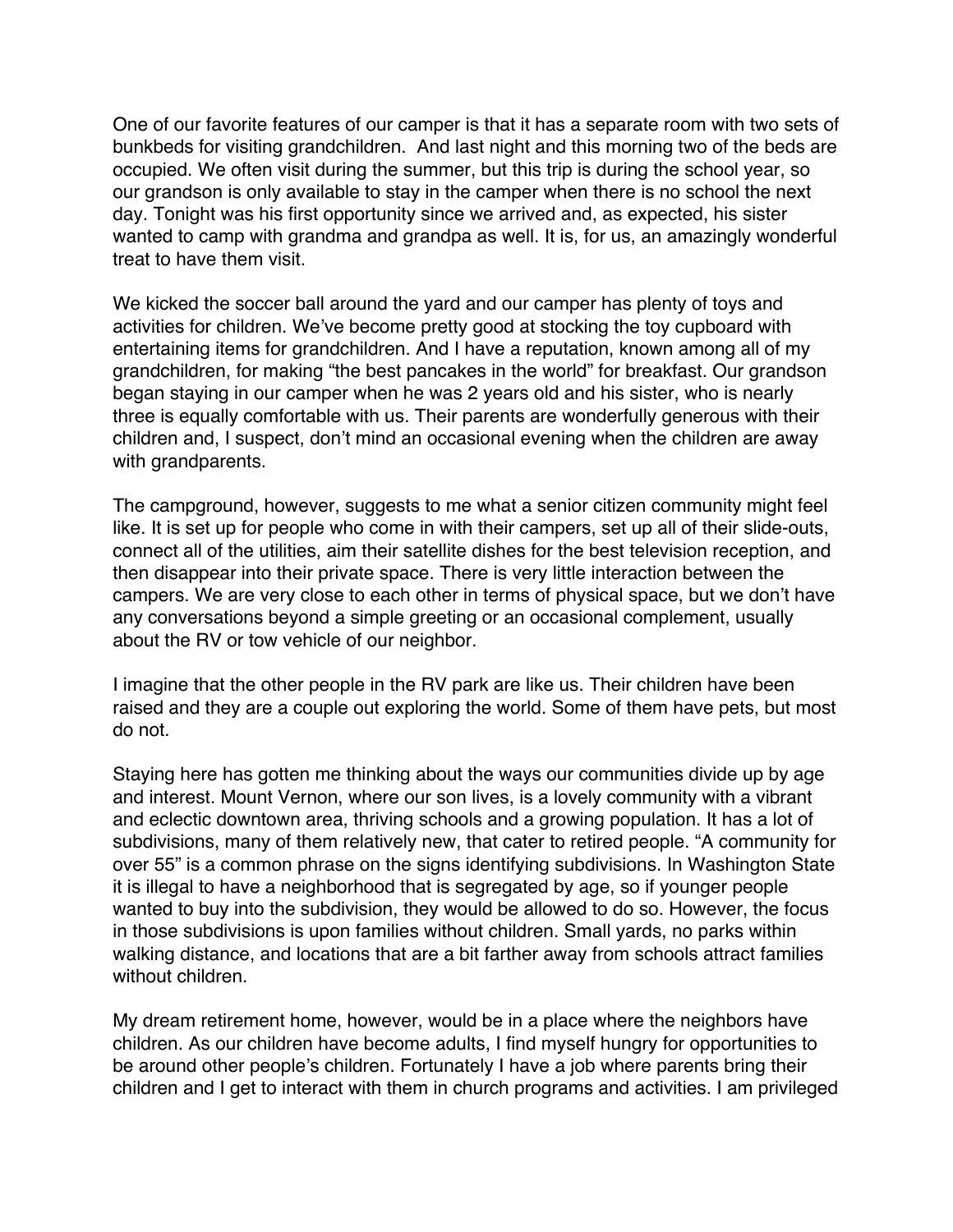<span id="page-43-0"></span>to sit with teens as they explore some of the deep meanings of life and to hear their perspective on the events of the day. I get to hold the tiny babies and eat cookies with the toddlers during fellowship time after worship each week. I watch parents with their children and see them grow up.

I know that in future visits to this area we will find other places to park our camper. Even if we have to drive a bit farther, we will enjoy finding places with playgrounds and other kid-friendly attractions. In the meantime, there is no problem having our grandchildren over to the camper. I think that the neighbors actually enjoy it. I know I would if they had their grandchildren come along.

And for those who don't have any children to come and visit, I feel a little sorry for them . . . but only a little.

I may not make the best pancakes in the world, but I do have the best grandchildren in the world.

Copyright (c) 2017 by Ted E. Huffman. I wrote this. If you would like to share it, please direct your friends to my web site. If you'd like permission to copy, please send me an email. Thanks!

# **May 21, 2017 – Dividing the Chores**

When our children were fairly young, we took a camping trip one vacation. We visited Crater Lake in Oregon and a couple of other spaces. I don't remember the exact timing of the vacation, but the weather was cool. The morning we woke near Crater Lake was pretty cold. Another night on the trip, I set up tents in the rain as the children sat in the car to keep dry. My mother was along for the trip as well. Like many other camping trips, there were challenges, but the trip itself was a success. We remember it fondly and were glad that we were able to make the trip. On that particular trip, we divided the chores up in a pattern that we had established in earlier camping trips which continues in part today. When we arrived at our camp site, I focused my attention in getting the tent set up while my wife cared for the children and their needs. Once the tent was set up, she and the children would go inside the tent and roll out sleeping bags and prepare the space in the tent while I set up the camp stove, made a fire and prepared our meal. It was a practical division of labor that made sense when there were two small children who needed care.

Over the years we have fallen into a pattern, which is very comfortable to us, of my doing most of the cooking when we are camping. Our current camper is equipped with a modern, easy-to-use galley and, outside of a somewhat quirky oven with a pilot light that is difficult to light, preparing meals is very similar to cooking at home. Still, when we are camping I tend to do a bit more of the cooking.

Having grandchildren, however, gives us the freedom of dividing chores and doing things a bit differently than was the case when our children were tiny. Much of our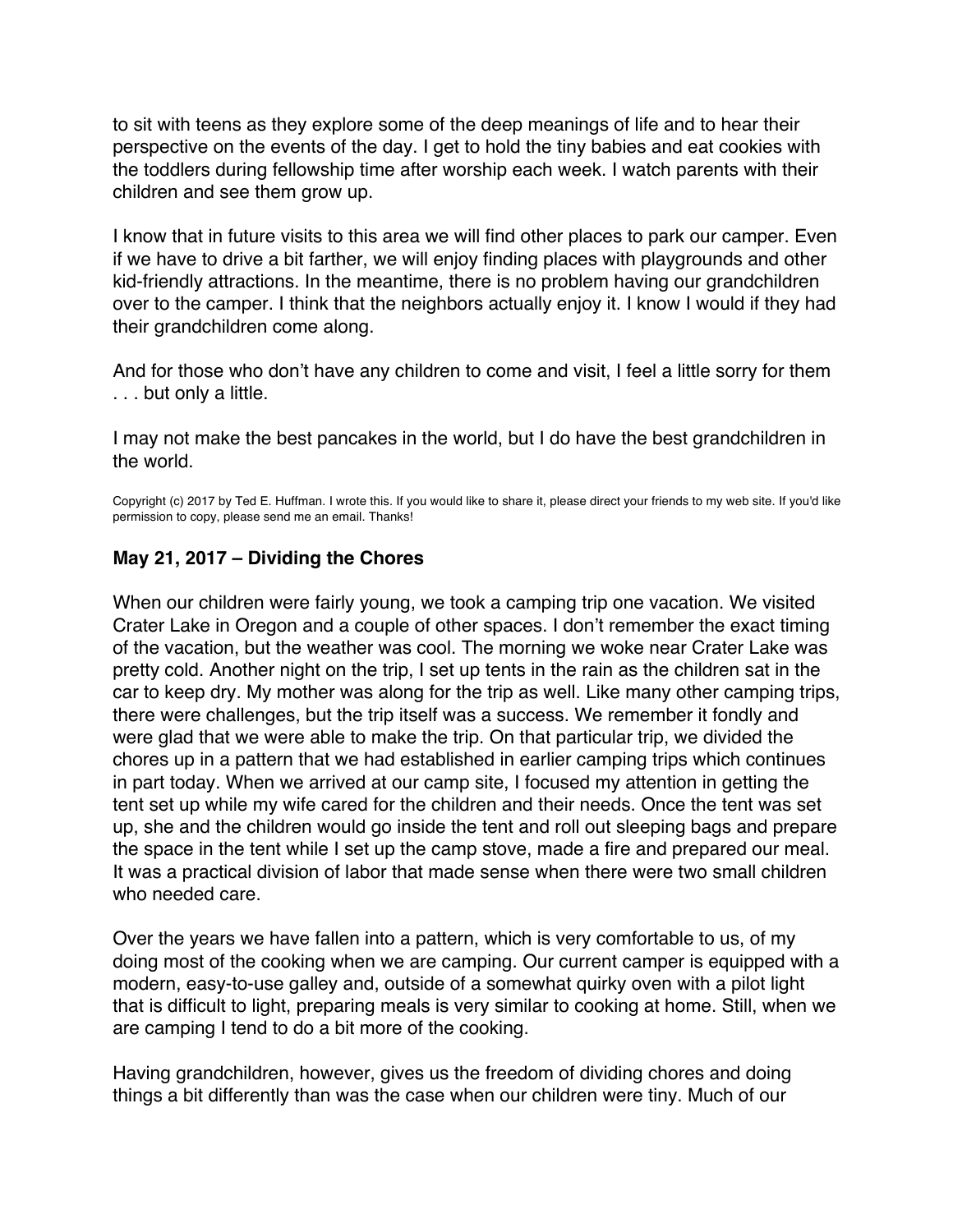grandparent duties, when the children are staying with us, come naturally. We both love reading stories and are reasonably competent at helping little ones get dressed. Much of our camping time is playing games and planning adventures, and we don't have as many chores to occupy our time as is he case when we are at home.

Once in a while, I discover that there are areas of family life where, even after decades of being a father, I lack some necessary skills. Yesterday, as we prepared for the day, my granddaughter asked me to fix her hair. Since my wife was right there, I suggested that she might help with the hair. Our granddaughter asked again for me.

I can do a lot of things, but I haven't got a clue about how to properly put rubber bands into a little girl's hair to make it the way she wants it. I don't even do a good job of keeping my own hair combed. As I walk out of the shop after a haircut it looks the best that it will look until I return for another haircut. With a laugh, I deferred to my wife, who deftly combed and arranged the hair to our granddaughter's satisfaction.

The kids do like my cooking and eat well when they are visiting in the camper.

Being grandparents doesn't involve all of the responsibilities of parents. Even though the grandchildren get to spend the night at the camper, during the day we go back to their home and their parents share in the childcare duties. Still, raising children takes a lot of energy. We find that we're pretty tired at the end of the day and sleep comes easily. Being on vacation frees us from the routine of our regular jobs and gives us extra time to focus on caring for the children. It also gives us great respect for our son and daughter-in-law, who balance their professional careers with child raising duties in a graceful manner. We've forgotten how much hard work is involved in keeping the balance of life when caring for little ones.

A sleepover at grandma's and grandpa's camper is a real treat for the parents. And, of course, it is a great treat for the grandparents as well, even though some of our skills are a bit rusty.

We, of course, have great luxury and privilege in our lives. We have the ability to travel great distances to visit our grandchildren. We have modern technology to keep us connected when we are apart. We have a camper to serve as a home-away-from-home for us and for our grandchildren. And we work in a profession that allows for longer vacations for rest and renewal. It all fits together for our family. There are plenty of families who live much closer to the edge of survival for whom grandparents caring for children is the only practical option as they struggle to make ends meet and work out ways of keeping up with the demands of work and childcare and some sort of reasonable rest and recreation.

One thing that comes to my mind as we take responsibility for caring for our grandchildren for short amount of time is how much respect I have for single parents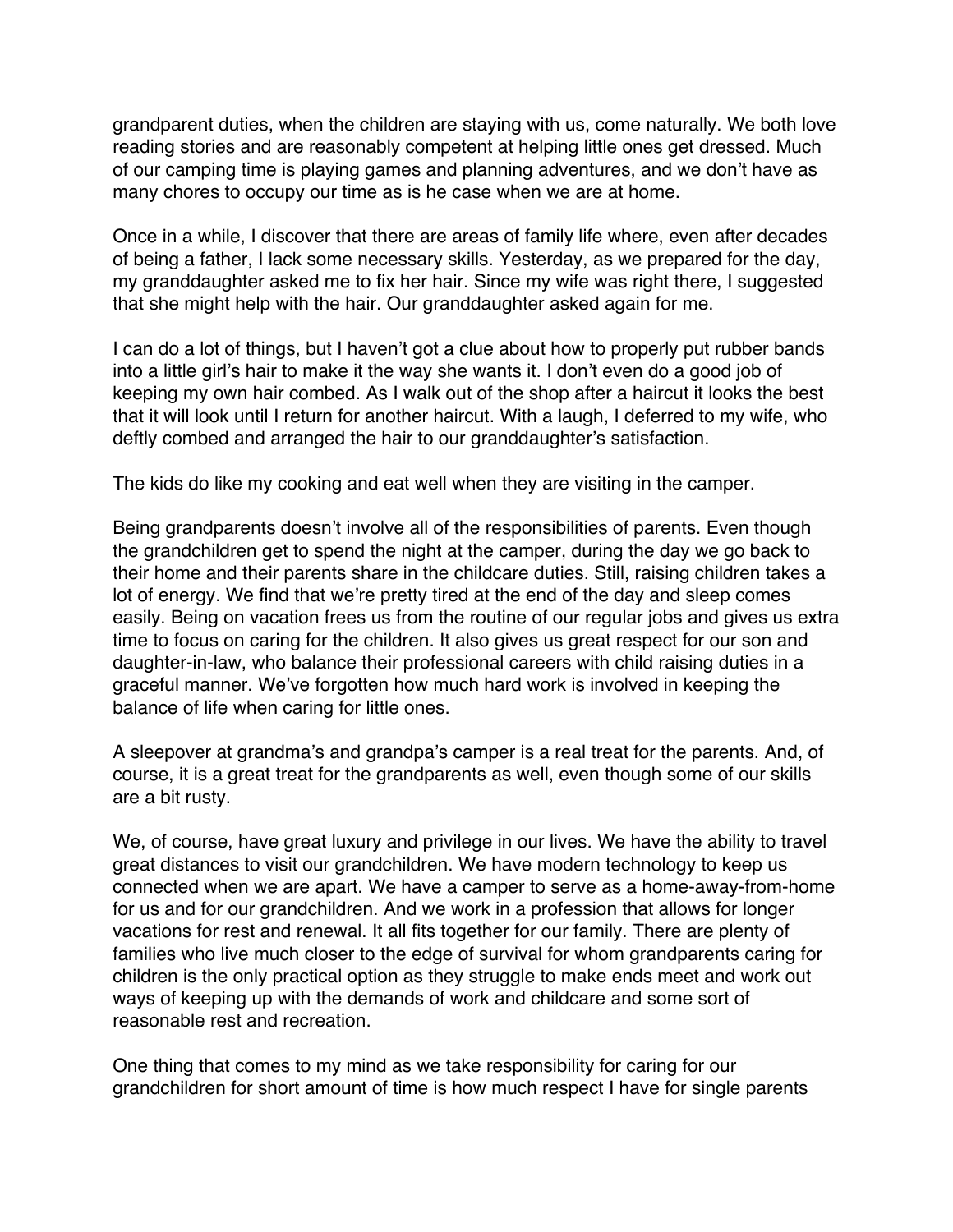<span id="page-45-0"></span>who have to be always on for their children. It is a real challenge to care for the kids even when we know that we have the parents for back up. And we have each other to divide the chores and keep watch over each other. We never found ourselves in a position to have to go it alone with parenting and work and the other balances of life. We've learned to work together and to divide up the chores. I'm sure I could learn to fix a little girl's hair, but I don't really have to have that skill to be seen by my grandchildren as a competent adult. I'm sure my wife can prepare a meal and keep the children safe and occupied at the same time, but she doesn't have to do it very often.

On another front, we are all waiting, waiting, waiting for that new grandchild to be born. Perhaps today is the day. Perhaps not. We will see. Anticipation is a powerful part of our lives.

Copyright (c) 2017 by Ted E. Huffman. I wrote this. If you would like to share it, please direct your friends to my web site. If you'd like permission to copy, please send me an email. Thanks!

# **May 22, 2017 – A Beautiful Place**

On the southern edge of Mount Vernon is a tree-covered hill known locally as "Little Mountain." The hill is part of the Cascade mountains that rise quickly from the ocean shoreline in this part of Washington to heights of over 10,000 feet. The little mountain is a rather impressive urban park of over 500 acres that rises about a thousand feet above the surrounding town. There is a road that goes to the top of the peak, and a couple of well-placed observation platforms that afford an impressive view of the city below, the Skagit River valley, and the land stretching to the Puget Sound with the San Juan islands off in the distance. Hiking and biking trails provide access to the park to give a wonderful mountain experience in the midst of a growing urban area. The park is a treasure of the community where many of the residents remember fondly the people who donated the land to create it.

After enjoying a short walk and the view from Little Mountain, our Sunday afternoon adventure took us to La Connor. The town is located on the Swinomish Channel with Fidalgo Island across the water. A beautiful arched bridge connects the Island to the mainland at La Connor. The French-sounding name is a bit of a local joke. The community was originally named Swinomish from the local Native tribe. J.S. Conner bought the settlement's trading post and in 1870 had the name changed to honor his wife, Louisa Ann Conner. The French-appearing "La" represents her first- and middleinitials.

La Connor's businesses mostly cater to the many tourists who come to view the picturesque town and bridge and to walk its boardwalk and view the many boats that take shelter in the channel. It provided a fun visit for our crew of six with two small children who enjoyed looking at the boats and being outdoors.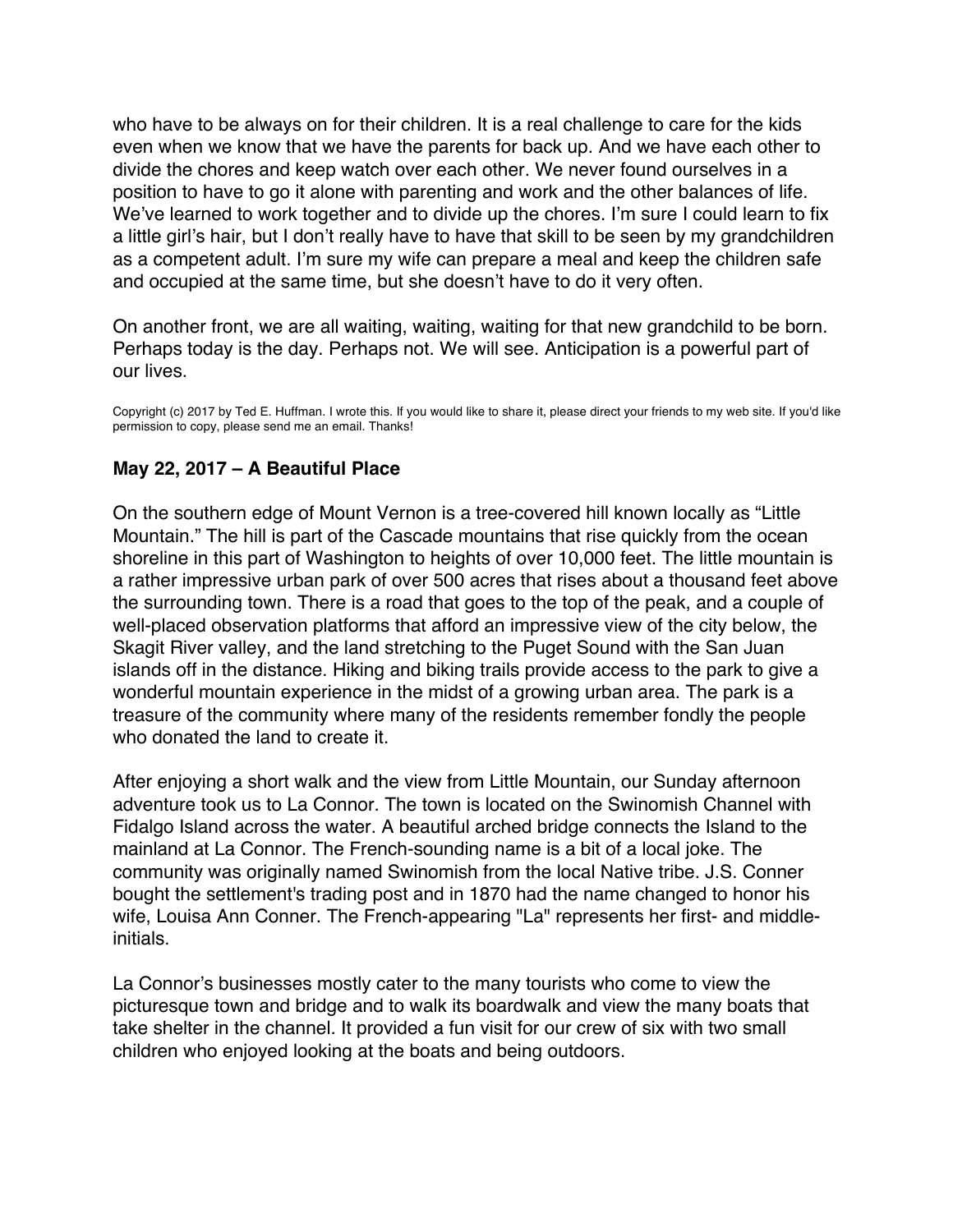Admiring the beautiful place to which our son and daughter-in-law have moved, we commented on the location between the mountains and the ocean. Our grandson added, "It's a perfect place because there are thousands and thousands of flowers that somebody else plants and takes care of." He was referring to the tulip fields which their family had recently visited that lie between their home and La Connor. The blossoms are now off of the tulips, which are raised for bulbs which are sold as ornamental plants around the country.

It is, undeniably, a beautiful place. One of the things that our grandchildren will one day learn is that there are many beautiful places in the world. We are inspired by the drive between their home and our own, which is another beautiful place with lots and lots of beauty on the routes between. It is, however, gratifying to know that our grandchildren have appreciation for the beauty that surrounds them and realize what a privilege it is to have access to such beauty in your everyday life.

Of course life goes on amidst the beauty. I was awakened this morning by the whistle of a train. There are many trains that go through this town, mostly carrying refined petroleum products from the Shell and Tesoro refineries located on Fidalgo Island at Anacortes. Although the City of Mount Vernon has only a little over 30,000 residents, it is right next to Burlington and other cities and towns are very close. Not far to the south is Everett and the greater Seattle area with a combined population of over 800,000 people. All of those people require a lot of goods and services and the flow of trains on the tracks and trucks on the Interstate highway never ceases.

Four years ago, on May 23, 2013, the Interstate 5 bridge over the Skagit River at Mount Vernon collapsed, sending three vehicles into the water below. Fortunately all of the occupants of the vehicles survived and the repair of the bridge was accomplished in record time. It took about a month to have the highway open to traffic again. During the construction, however, all of the traffic of the Interstate had to be routed through the cities of Burlington and Mount Vernon to cross the river on a local street. It was a reminder of just how much traffic there is flowing by the city every day.

There is much to the history of this place. The Skagit River was an important source of food for native people when the salmon began their upstream migration to spawning grounds. Later, when European settlers arrived, the region was valued for its timber production. The fertile plains stretching towards the ocean were ripe for farming and the mild climate iterated settlers. There have been some dramatic floods of the Skagit River and flood control is an important part of the city's infrastructure. Construction of additional retaining walls continues.

These days the community is attractive to people retiring from active work lives in Seattle and other communities. There are a number of subdivisions in the town that offer reasonably-priced housing (at least compared to housing costs in Seattle).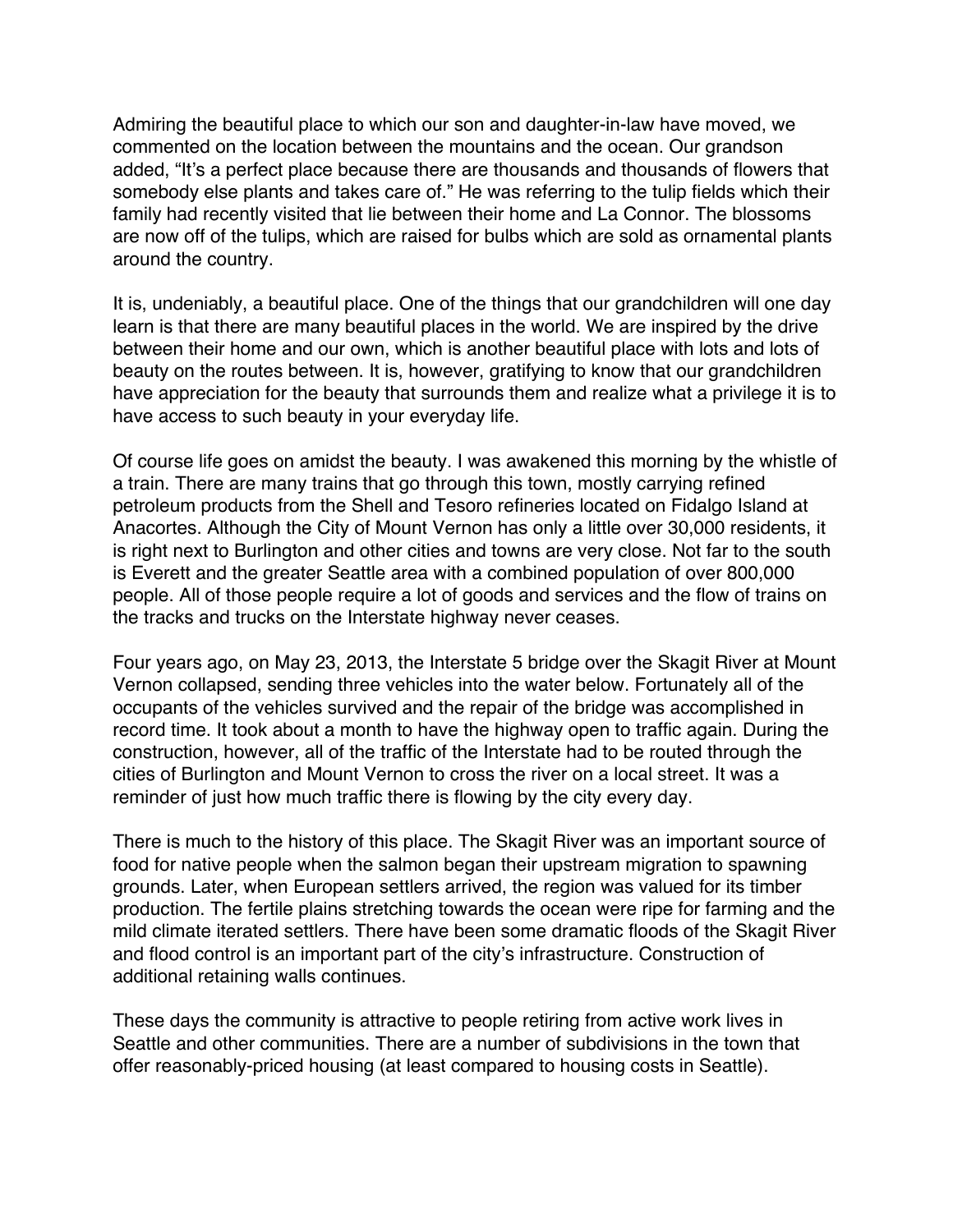<span id="page-47-0"></span>Our son and daughter-in-law were brought to the community by his work. He is the director of the community library which is in the heart of downtown right next to city hall. They moved to the community at the end of February and are beginning to settle in to their new home. We have the joy of helping them explore the region and discover with them some of the features of the area.

And the them of this visit, at least so far, is waiting, waiting, waiting. Yesterday was the due date predicted by the doctors, but babies have their own schedules and this one wasn't constrained by those predictions. There is, for us as grandparents, a delicious quality to the waiting. We are enjoying our other grandchildren and the visit to this beautiful place while we wait.

And, in the back of my mind, I'm thinking of what I will write in this blog on the day after the birth.

Copyright (c) 2017 by Ted E. Huffman. I wrote this. If you would like to share it, please direct your friends to my web site. If you'd like permission to copy, please send me an email. Thanks!

# **May 23, 2017 – Finding My Way**

Today is one week since we arrived in Mount Vernon. It was a totally new place to me when we first got here. I was using my GPS to get from the campground to our son's home for a while. Now I can find that route plus a few more important routes around town without assistance. I've gotten a sense of direction about the place and identified a few landmarks that help me to get around. I know that over the years to come as we visit multiple times the area will become familiar to me. It just takes a little time to get oriented.

Yesterday, as I was running errands, I realized that things that had previously confused me were now becoming clear. I had the choice of multiple routes to get to the same destination. I could take a "wrong turn" and then find my way to my destination. It is all a part of orienting myself to this place. The locals, who have lived here for some time, do this all the time. If they have an errand that takes them away from their usual return, it doesn't mean that they have to go back to their starting place to find their way. They simply know where they are going and how to get there. They can plan complex routes and they can make adjustments when traffic or circumstances change.

I'm not at risk of being confused with a local, but I'm a bit less like a newcomer now that I've had some time to figure my way around.

I remember our move to Chicago many years ago. I was intimidated by the city. The first trip into the city, I was driving a borrowed pickup truck and I was all alone. I had a AAA map of the city and had studied it and planned my route. A friend had told me about listening to the radio on my way into the city so that I could get traffic updates. I did so, thinking to myself that the updates would do me no good. I had my route in my head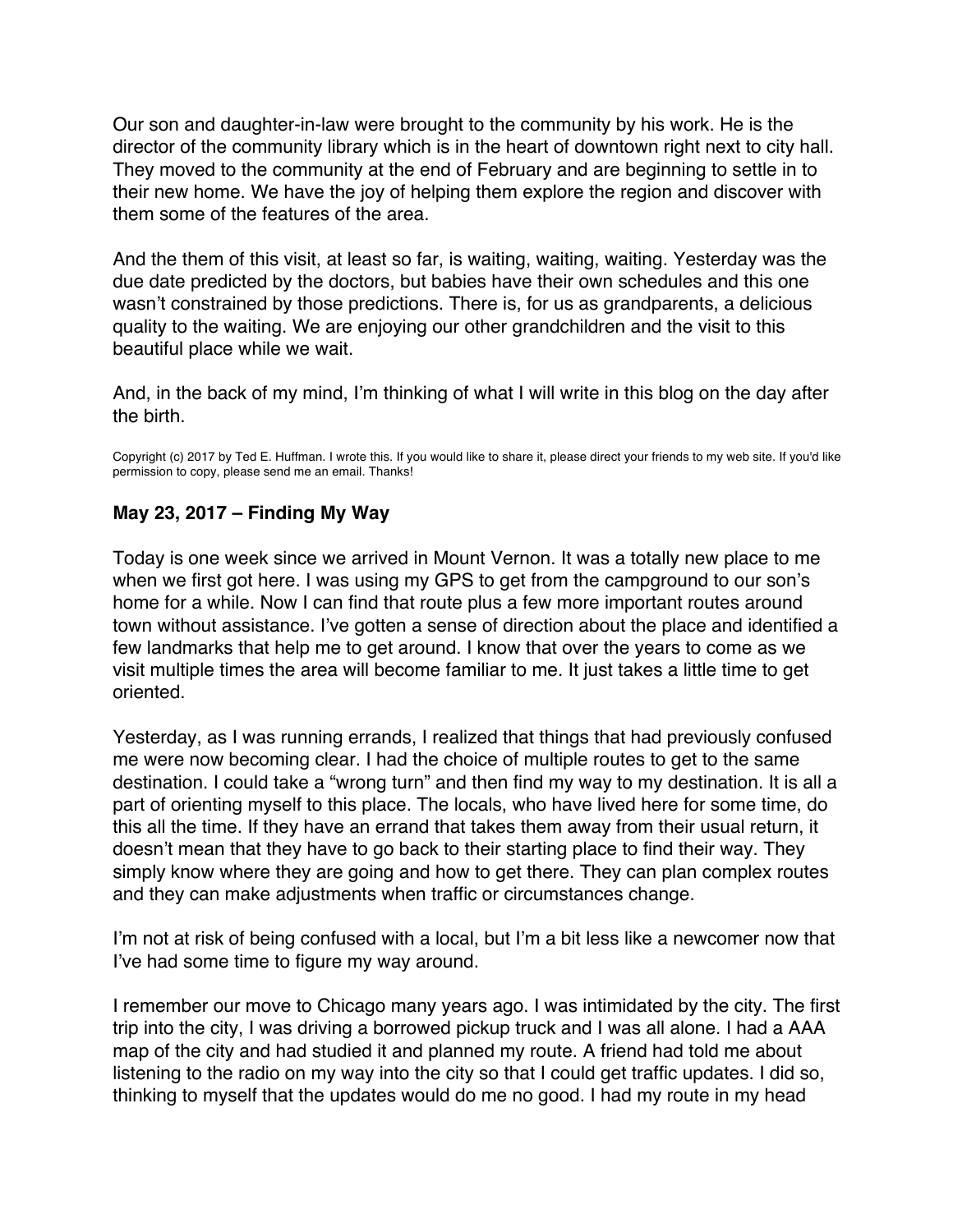and the map on the seat next to me and I didn't have an alternate route planned. If the traffic got bad, I'd likely drive right into the traffic jam. After four years of living in the city, there were many routes that I could drive without having the map open next to myself. I still kept it handy for directions and learned to look up things quickly on the map by learning about Chicago's number and grid systems.

These days the maps are on our electronic devices. I don't have paper maps of our travels with me on this trip. I have my cell phone as a back up to my GPS device in the truck. Sometimes, when I'm heading out to a new place I will use both devices to see if they offer different routes to the same destination. I've become quite confident in their assistance to get me where I am going.

Reading maps and using electronic devices are important skills for those who would navigate this world, but there are other skills that help keep one from getting lost. My father was a good teacher for me. He was constantly talking about situational awareness, and asking me where I was as we traveled. We would fly in an airplane from our home airport down to Yellowstone National Park, check the park for any signs of fire and then fly back by a different route, looking for smoke a we went. My father would constantly quiz me on our location, asking me to name the different creeks and streams as we crossed them and pointing out the various river drainages. When we were on the ground, hiking or hunting or exploring the wilderness, he would make sure that I knew which way to go to find our vehicle. I learned about following stream courses to get out of the mountains and how walking game trails was easier than heading out across country. The most convenient route is not always a straight line. The phrase "as a crow flies," doesn't take into account the way a crow really flies, which is rarely simply from point A to point B. The crow takes into account the wind and can be distracted by the presence of food and other items along the route.

Life, of course, is even more challenging than geography. It is quite possible to get lost in life and lose one's sense of direction. I have long thought that I would have a "map" for my retirement when I got to be this age. My father planned and talked about his retirement for a long time before he began to sell off his business interests and shift to more retirement activities. What I witnessed in him, however, was that things didn't go according to plan. An unforeseen illness sidetracked his plans and he didn't live long enough to enjoy retirement. Perhaps it was my experience with him that has shaped my sense of needing a great deal of flexibility about the next phase of my life. Whatever the reasons, I find myself forging ahead with my career even though I'm getting close to the time to make that retirement shift. I have less of a plan and less of a sense of direction than I have for some other phases of my life.

I also have less worry. I'm confident that there are many different possible routes and that we will find one that works for us. I'm very fortunate to be in a profession where one doesn't have to retire all at once. Changes can be made and there are ways to work at different sized jobs and adjust to circumstances.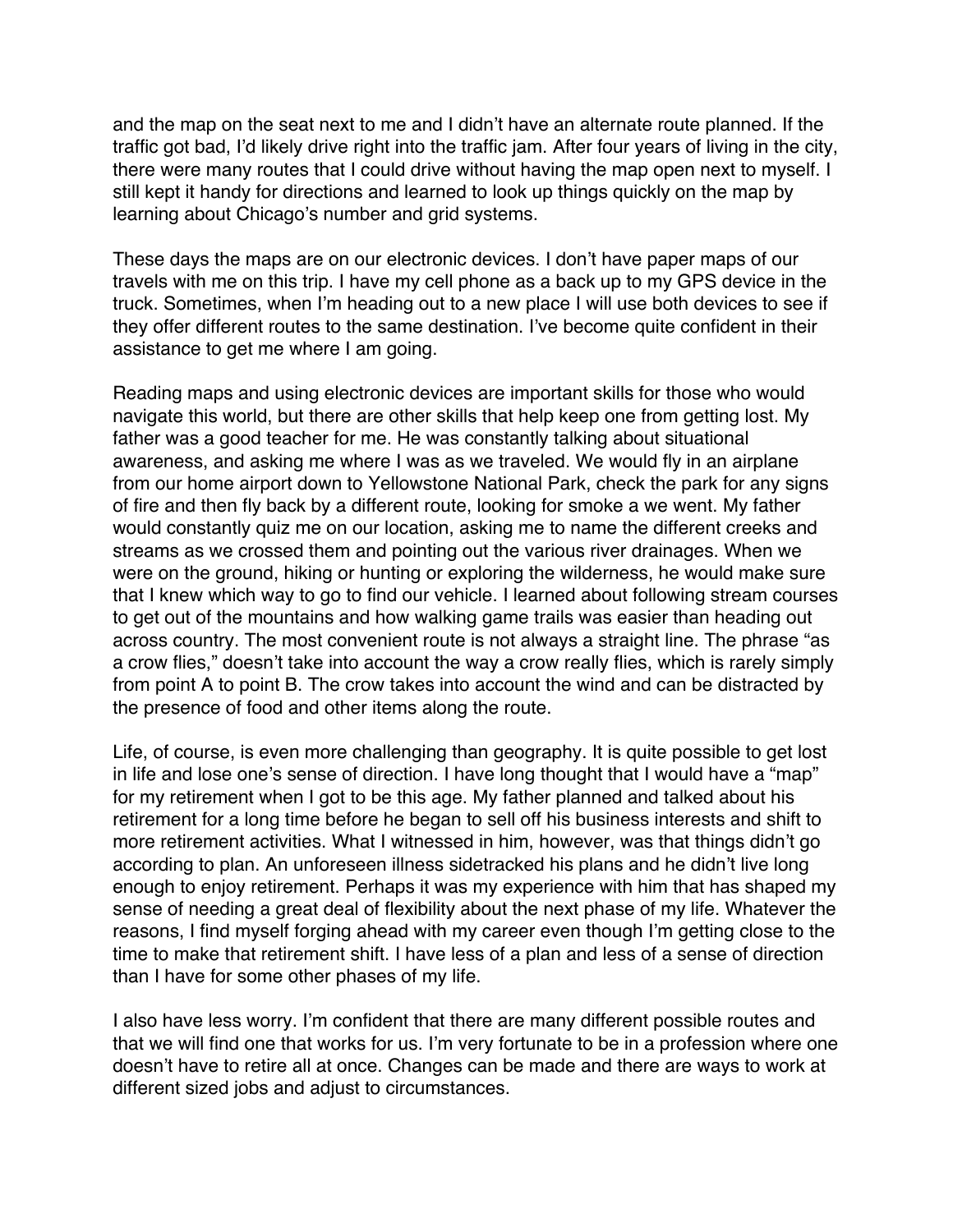A David Wagoner poem comes to mind:

Lost by *David Wagoner*, from Collected Poems 1956-1976

Stand still. The trees ahead and bushes beside you Are not lost. Wherever you are is called Here, And you must treat it as a powerful stranger, Must ask permission to know it and be known. The forest breathes. Listen. It answers, I have made this place around you. If you leave it, you may come back again, saying Here. No two trees are the same to Raven. No two branches are the same to Wren. If what a tree or a bush does is lost on you, You are surely lost. Stand still. The forest knows Where you are. You must let it find you.

Copyright (c) 2017 by Ted E. Huffman. I wrote this. If you would like to share it, please direct your friends to my web site. If you'd like permission to copy, please send me an email. Thanks!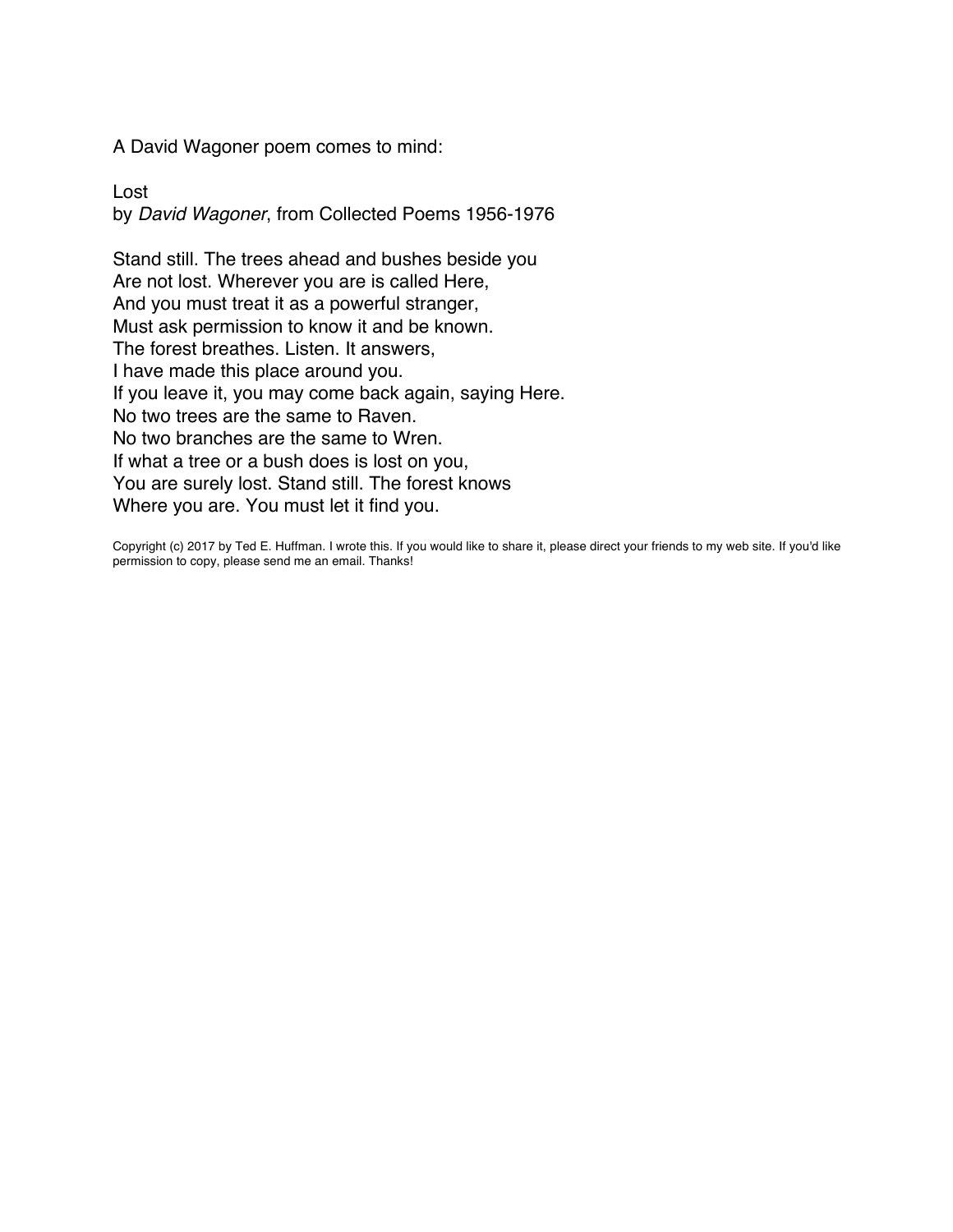#### <span id="page-50-0"></span>**May 24, 2017 – Eliza**



Dearest Eliza,

By the time you are old enough to read this, you will have already learned that you have both a big brother and a big sister. You may have even gotten used to being the third child in your family. Sometimes you may even find it annoying that grownups get you mixed up with your sister from time to time or that they are always comparing you to them. You know that you are a unique and wondrous person with thoughts, feelings and intentions that are all your own. But there are some things that your grandpa wants to tell you that he wrote to Elliot in his day-after-birth letter and Emma in her day-after-birth letter. Both of them heard about the love into which they were born and that the love of your family is a reflection of a legacy of love. Of course you know that your mother and father and brother and sister love you very much. And your grandmothers and grandfathers love you very much, too. And all of your aunts and uncles. But there is more to the story than all of that love.

Long ago, before anyone even knew that you would someday be born your grandparents were loved and treasured by their parents. That is true of your great grandparents as well and all of the generations of people who came before them. Your family has a great legacy of love and all of that love is an important part of the love in which you were brought into this world.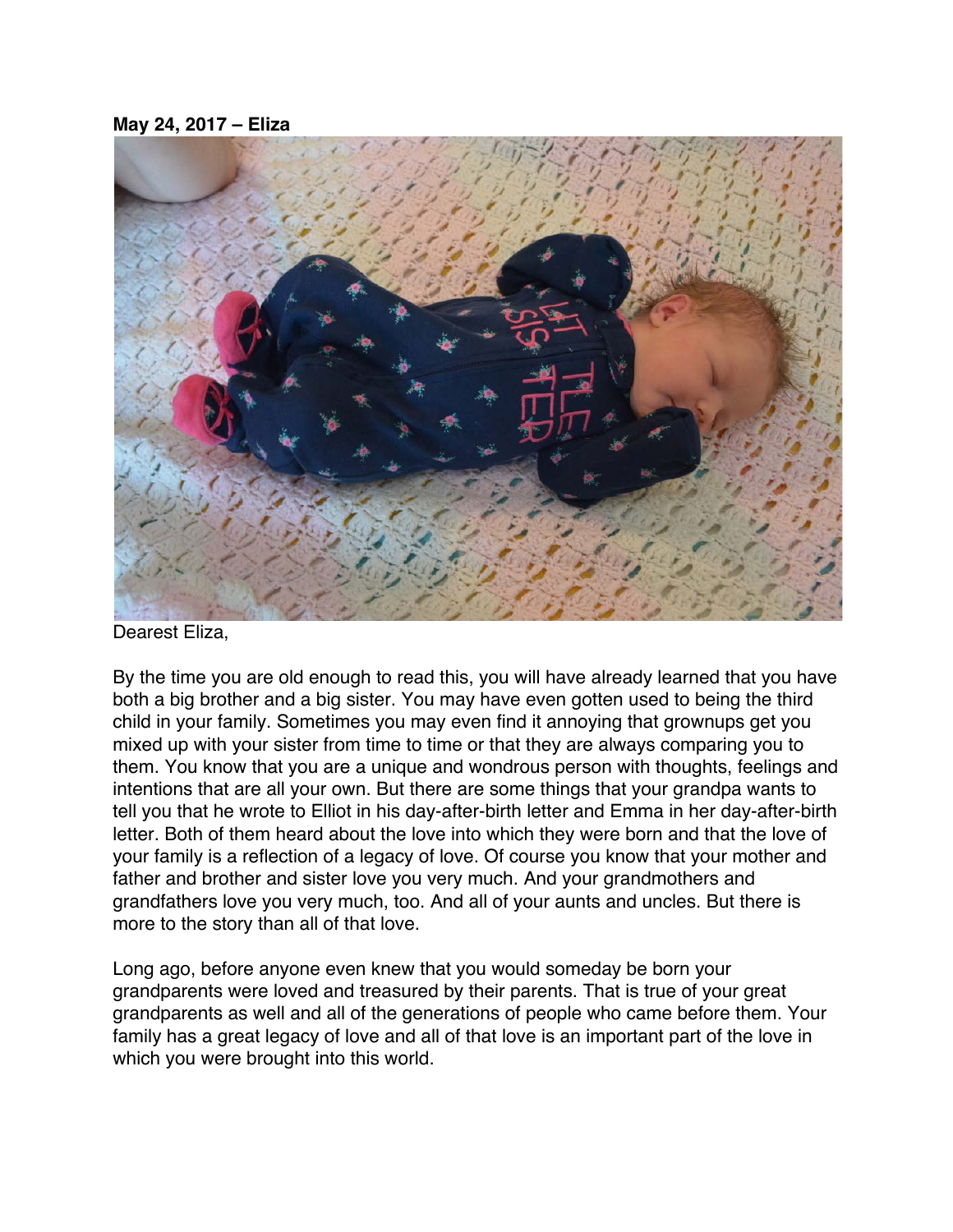We waited with great expectations for your birth and when the news arrived that you were born we celebrated with great joy. Your sister and brother were in the camper with your grandmother and me when you were born and your parents had a few moments on that first night to get to know you and to focus their attention on you alone. The rest of us waited with great excitement until the next morning to meet you face to face, to hold you, and to tell you how much we love you.

But there is something more that your grandpa wants you to know, because you provide a very important and unique perspective to our family. Your birth means that there are three children in your family and three is a special number. When there was only one child in your family, Elliot was alone in his generation. When there were only two children in your family, Emmala and Elliot often competed for attention, for toys and for time. It seemed like they always wanted to play with the same thing at the same time. There were sometime tears. Of course they loved each other very much and they had a lot of fun together, too, but there was something about being one of two children that left your family feeling like it was somehow incomplete. Your coming into the family changed everything and the change was very good.

For your grandpa, three is a sacred number. You will one day learn all about his job as a minister and the things that he believes and teaches to other people, but part of that faith is a special understanding of the number three. When you were born, he was on vacation and one of the things that he knew at the time was that on his first Sunday back at his work he would be preaching a Trinity Sunday sermon - that is a special Sunday each year when Christians celebrate the power and wonder of three.

The number three helps us to understand God. Even though no one has seen God and we don't fully understand all that there is to God, we can understand a little bit of God by considering the number three.

You make the number of children in your family three. Before you there were only two children. So on the day you were born, your grandpa was celebrating the number three in a very special way.

Here are just a few ways in which we were thinking of the number three when you were born.

Your sister, Emmala was almost three years old when you were born. Her birthday was just a couple of weeks away. Your grandpa was sixty-three when you were born. Your Aunt Rachel was thirty-three. And if you add three plus three you get six. Elliot was six when you were born. Your mother and your father were thirty six when you were born as was Uncle Mike. And your grandmother Susan was sixty-six. There were a lot of threes and sixes in your family when we were celebrating your birth into the world.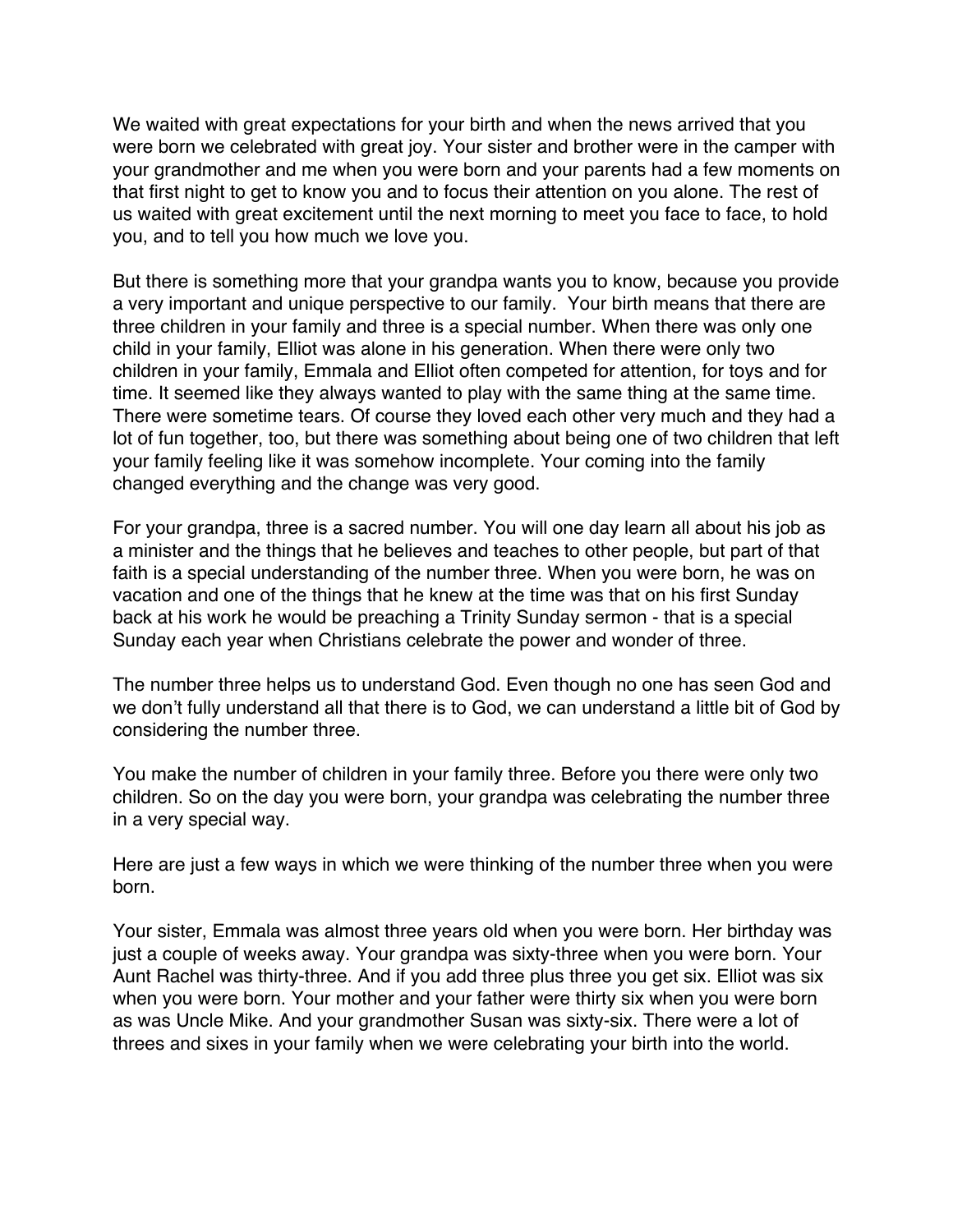<span id="page-52-0"></span>So three is a very important number and it is your number. Never forget how special that makes you.

Perhaps one day you will begin to understand how much we were excited when you were born. You might even experience the excitement and joy of waiting for a baby to be born into your life some day. One of the things about being with your family to greet your birth is that we can imagine many different wonderful things that you might do and see in your life. But there is much that we don't know. We don't know what jobs you will do or what people you will meet. We don't know all of the places that you will travel or adventures that you will experience. Our imaginations are busy and working hard, but we know that you are more than we can ever imagine.

So welcome to this world, little one. We are so delighted that you are here. And we hope that we never lose the excitement and wonder that your birth has brought into our lives. We pray that you will always remember how much you are loved and how important it is to be the third child in your family. We hope that you will carry the legacy of love into which you were born with you wherever you go and pass it on to new generations of our family.

We love you, precious one. Joy, joy, joy!

### Grandpa Ted

Copyright (c) 2017 by Ted E. Huffman. I wrote this. If you would like to share it, please direct your friends to my web site. If you'd like permission to copy, please send me an email. Thanks!

## **May 25, 2017 – Gaining Perspective**

When our son was born, the newborn infant intimidated my youngest brother. He was intrigued by the baby, but it was so small and vulnerable, that he wasn't sure he wanted to actually touch the little thing. He came to visit not long after the birth and each time I tried to hand the baby to him he refused. One evening, however, he was lying on the floor in a crowd of relatives and I simply took the baby and placed it on his chest. He put out his hands to steady the baby and a look of joy spread across his face. a few years later, he got married and in the course of time became the father of three. When his own sons and daughter were born he had overcome that nervousness about holding a baby and turned into a very good father. I remember seeing him with his own daughter as an infant and being amazed at the contrast between that scene and the first time he held our infant son.

Babies teach us some very important life lessons and one of those lessons is that each individual changes things for all of us. When a new life comes into this world, we are all affected by that new person. Yesterday, as we all marveled at the new infant born into our family, I was deeply aware of how an infant participates in obtaining the care that is needed. This little one doesn't have much volume to her cry. Her sister and brother are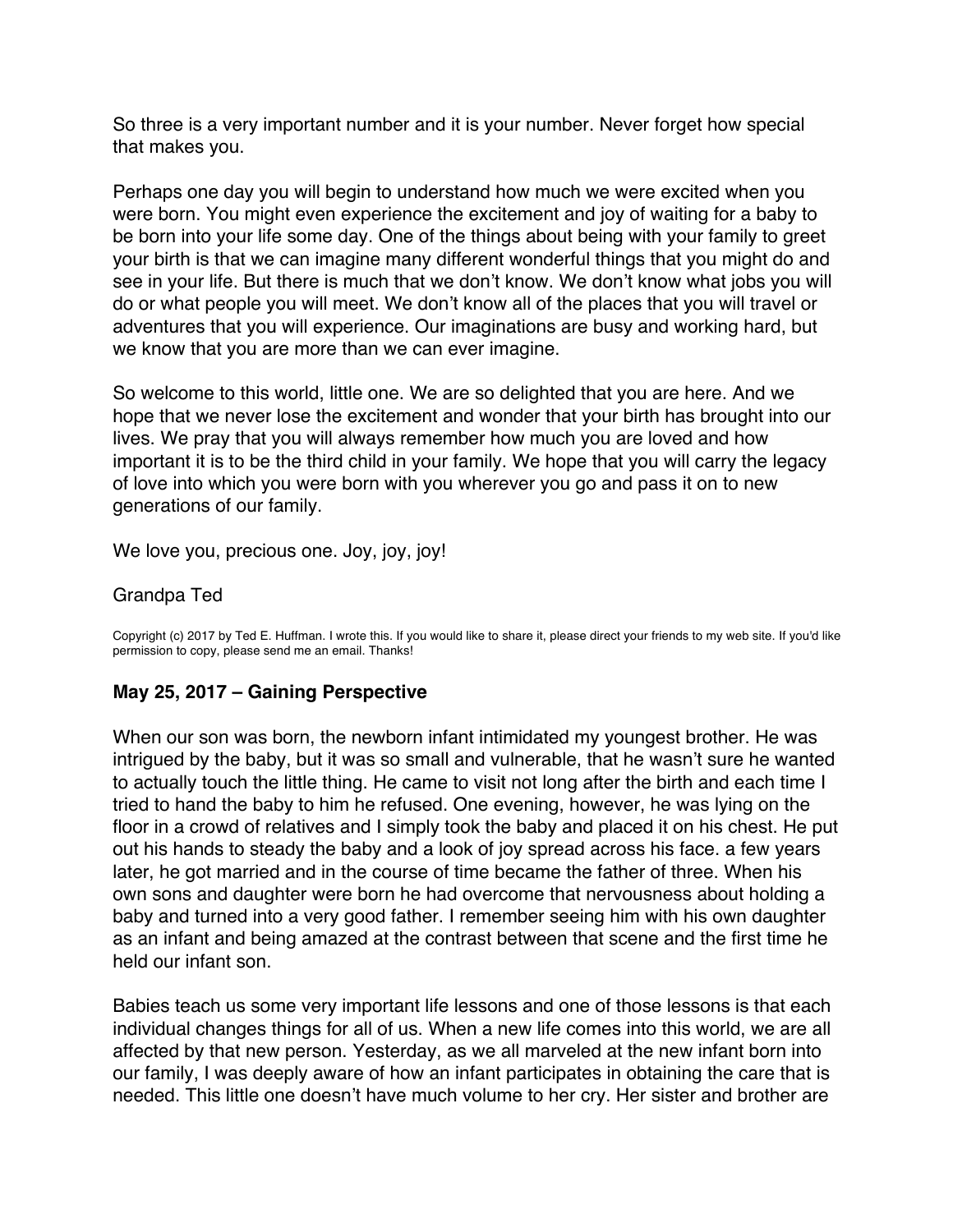capable of being much louder than she, but any little noise from her gets the full attention of all of the people in the room. The fact that she is so tiny brings out the nurturer in all of us, even her siblings, who were instantly gentle and who wanted to hold and cuddle and comfort the baby. With us as grandparents around, the baby didn't get put down much at all yesterday. There was always someone who wanted to hold her and the feeling of holding that baby was simply wonderful.

The issues of politics and work and even some of the household chores all took a back seat to care for the baby. Her mother, naturally tired from the process of labor didn't have to worry about her everyday routines. There was always another adult available to fetch groceries, prepare a meal and clean up the dishes. We all pitched in to meet the school bus, care for the dog, do a load of laundry and other chores that are a part of everyday life. Her father took the day off from work to be with his family and the work load was light.

I realize that the privilege of such support is not afforded to every family. We have the luxury of jobs that have generous vacation benefits and the ability to travel to be with our family. We have the technology to draw us together. For a while yesterday afternoon, we had my daughter on Skype as she prepared to go to her job in Japan and got to see her new niece and be a part of our family gathering. There are plenty of people in this world who don't have such luxury and plenty of babies born into families that don't have so much support.

Still, it is amazing that children thrive in the midst of some very trying situations. There is something in their nature that triggers our nurturing response and stirs us to want to protect and care for them. That nurturing tendency is, in part, biological, but not exclusively so. I clearly remember how quickly that nurturing instinct came alive for me when we adopted our daughter. I spent much of the first night she was with us sitting by her bed, watching her. When she stirred, my response was instant. I was very tired, but there was something more important than sleep in my life. This new responsibility captivated me fully.

One of the things about being the grandpa in this scenario is that I am also acutely aware at how quickly time passes. I know that there will be some long nights ahead for the parents. I know that they will have a lot of work to accomplish to raise their children. I have watched their six-year-old's journey since he was an infant and now that it is a short time before he is a teenager and an adult himself. The years will go by quickly. Nothing reminds me of that more than watching my son in his role as a father. I can remember when he was born. I can remember his being a tiny infant. Now I marvel as I watch him handle that new baby with confidence and assurance. I marvel as I witness him reading stories to his other children and getting them settled in bed and giving them the attention that they need. He has grown up into a responsible adult. But he is no less of a miracle than he was the day he was born.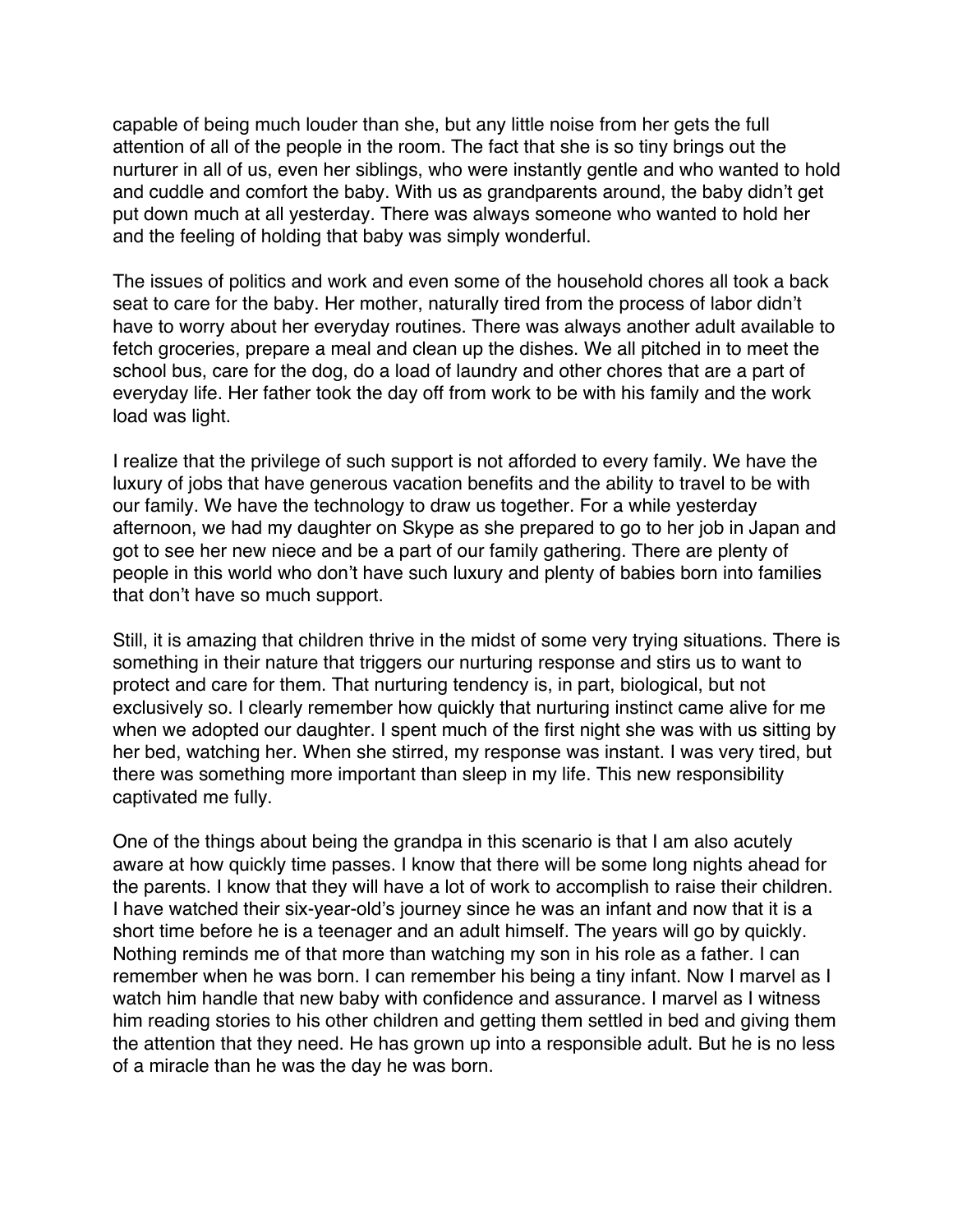<span id="page-54-0"></span>My grandparents and parents have all passed from this life. Their years are over. But their presence is deeply felt when I am with these little ones. I remember my mother rushing to help us out when our son was born. I can picture her holding him on the first day of his life. I know that the instinct to be present for these times came from those who loved and cared for me when I was young. I feel how much delight my father, who died before our son was born, would have at this young family and all of its struggles and joys. I feel their presence every day and even more intensely at these significant moments of our lives.

Today is a good day to simply pause and enjoy the moment. Yes life is fleeting. Yes there are many things that need to be done. But if you take time to pick up a baby, you'll remember that just being is a wonderful experience. Tomorrow will come, but for now today is precious.

Copyright (c) 2017 by Ted E. Huffman. I wrote this. If you would like to share it, please direct your friends to my web site. If you'd like permission to copy, please send me an email. Thanks!

## **May 26, 2017 – Remembering Star Wars**

Forty years ago we stayed in Chicago for the summer. It was the academic break between our third and fourth years of theological seminary. I had completed the requirements for my Masters of Divinity Degree and was focusing on my Doctor of Ministry Degree. I was working at the Wholistic Health Care Center in Hinsdale, Illinois and doing research for my professional paper. I was anticipating what would happen when I graduated: where I would go, what kind of ministry I would pursue, how I would put together a career. My advisor at the Health Care Center was urging me strongly to plan for at least three or four years service as a pastor of a local congregation to build my practical experience after eight years of full-time academic studies.

Spending the summer in Chicago was an adventure for us. We moved again that May from our third-floor walk-up in an old home with no air conditioning to the third floor of the apartment building next door - also with no air conditioning. A box fan in the window of an apartment with no cross ventilation would have to suffice for us, though we had a lead on a house-sitting opportunity for a month in the middle of the summer where there was air conditioning. The commute from our apartment to Hinsdale Union Church was 25 miles and took about 35 minutes because I was going the opposite direction of the predominant flow of traffic. I made the trip six days a week. Did I mention that our car had no air conditioning?

All of this is to say that it didn't enter my mind on May 25, 1977, to make the trip west to Los Angeles to Aveco Cinema Center to catch the opening of a new film called Star Wars. I'm not sure that I watched any movies that year. I wasn't keeping up with the industry at all. I've never been what you might call a movie buff anyway and I was spending more time in libraries than in movie theaters. I'm not even sure if I saw the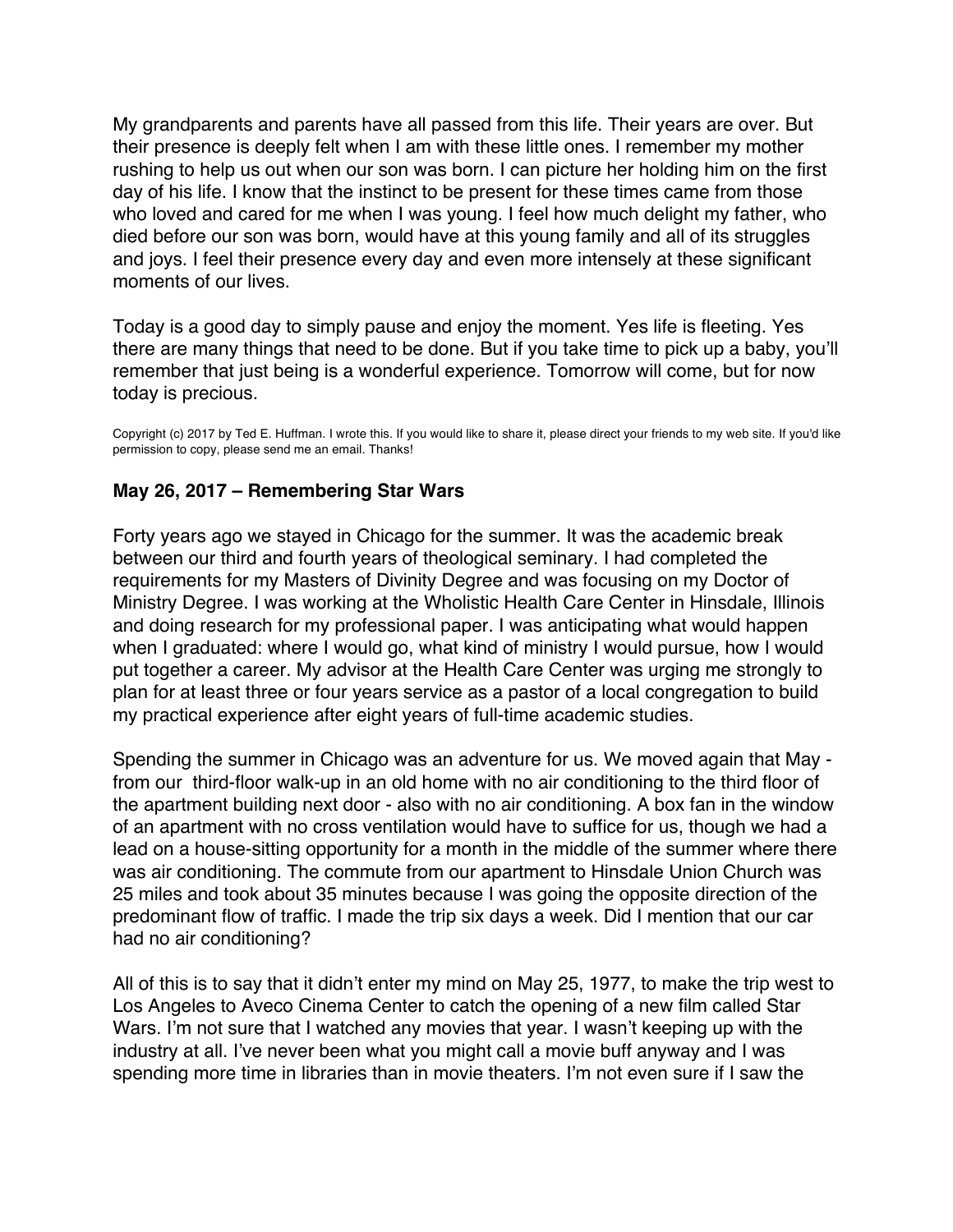poster for the film, proclaiming, "Coming Soon to a Galaxy Near You" that summer, though I do have some memory of it.

I suppose that I should have been more aware of popular culture, but in my defense, the movie wasn't expected to be as big as it turned out. 20th Century Fox wasn't sure what to do with it. There was quite a bit of doubt whether or not it would be a commercial success. The premier was limited to 40 theaters and the release date was rushed in an attempt to get it out before the expected glut of summer blockbusters.

I finally watched the movie more than a year later after my family and friends urged me to do so. It was a cool movie and I enjoyed it. I wouldn't say it was a life-changing event for me, however.

I was vaguely aware of the work of Joseph Campbell, not from any of my own reading, but from references to him in other works. He was considered to be an expert in comparative mythology and although I had some interest in the role of myth in the Old Testament Canon, I wasn't particularly intrigued by looking for common threads in the mythologies of multiple cultures at the time. It was years before I waded through Campbell's collected works after his death.

I was, however, interested in the cultural phenomenon of the movie. It achieved so much popular success that one had to have a familiarity with its themes in order to carry on an intelligent conversation in some circles. When the second movie in the original trilogy came out in the spring of 1980, I was much quicker to get to a theater and watch. That summer was a busy time in my life. My father was struggling with the cancer that would kill him later that year, we had just learned that we were expecting our first child, and I was trying to balance a job at which I was still fairly fresh and my responsibilities as a son and soon-to-be father. We still didn't have air conditioning in our home or car and the movie theater was air conditioned. I thoroughly enjoyed the movie and purchased a copy of the sound track on cassette tape to play in the car as I made the trips back and forth from our home in North Dakota to my parents' home in Montana. It wasn't exactly the sound track of my life, but I began to experience the sense of the universal story of which Campbell had written.

Joseph Campbell was a huge influence on the life and work of George Lucas and the Star Wars Films were a quest to tell an old story in a new way. I'm not sure that I accept Campbell's thesis that there is a universal story that is told and embraced in all human cultures, with specific details and adaptations to each, but I know that there are certain basic elements of life that we share with a lot of other people. I've never been one to claim that the truths I have discovered in this life apply to everyone, though there are plenty of Christian ministers who would make that claim. And if there is a single story that is the basic mythology of all cultures, I'm pretty sure that it isn't fully captured by any movie. The medium is great for storytelling, but it has its limits. No matter how wellcrafted a movie is, it is no substitute for lived experience. I know that first hand as I lived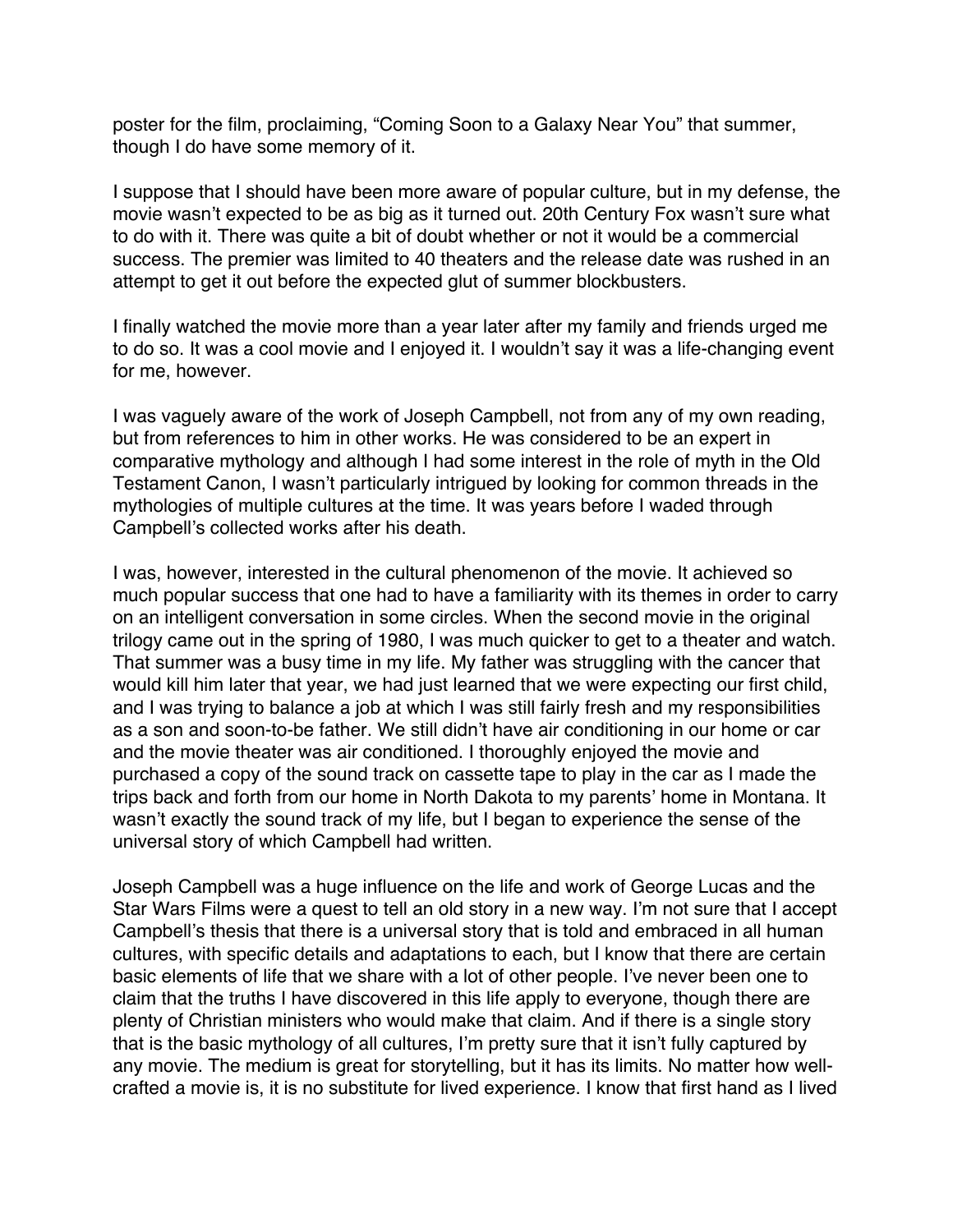<span id="page-56-0"></span>through the death of my father and the birth of our son during the years that the first trilogy of Star Wars films were released.

However, because of the timing of the release of the films and the events of my life I can look back now, from the perspective of 40 years later, and recognize that there is a sense in which I grew up with my understanding of the themes of the movies.

Happy 40th anniversary Star Wars. i'm grateful for the stories the movies have told. And, now, 40 years later I'm joyfully engaged in a new chapter of my own epic journey with the birth of a new granddaughter.

The story goes on.

Copyright (c) 2017 by Ted E. Huffman. I wrote this. If you would like to share it, please direct your friends to my web site. If you'd like permission to copy, please send me an email. Thanks!

# **May 27, 2017 – An Independent Spirit**

"Papa Ted, I can do it all by myself!" our almost-three-year-old granddaughter announces. Last evening it was in reference to climbing up into her car seat in the back of our pickup truck. It is a pretty good climb. The running boards on the truck are above her waist. From standing on the running boards she has to mount the floor of the truck, then the seat and finally crawl up into her car seat. It would take just a few seconds to pick her up and set her in the seat. But she is indignant when I try to do just that. She wants to master her world, which includes choosing clothes and dressing herself to the extent she is able, carrying her own "pack pack" in which are the things she needs for an overnight with her grandparents, and walking when it would take far less time to carry her. Her attitude commands respect.

It is a quality that is going to be important for her in this life. She is used to being the younger sister and not quite being able to do all of the things of which her brother is capable. Now things have changed. There is a new baby sister and her parents will need her to have a certain degree of independence to make the family system work. When you have three children to load into car seats, it makes a big difference to have a six-year-old who can buckle his own seatbelt and a three-year-old who can crawl into her seat by herself. When you go grocery shopping with three little ones, it requires that the older ones be able to carry some of the groceries so mom has a free hand to carry the youngest.

Grandpa has the luxury of being able to observe and reflect on the process of growing. There is something very natural and deep-seated inside of us that desires independence. We want to be able to do things for ourselves. We like the freedom of not being dependent on others. At the same time, we also want to contribute to our community. We want to do things that genuinely help. And we don't want to go it alone. That same little person who stamps her foot and announces that she can do it by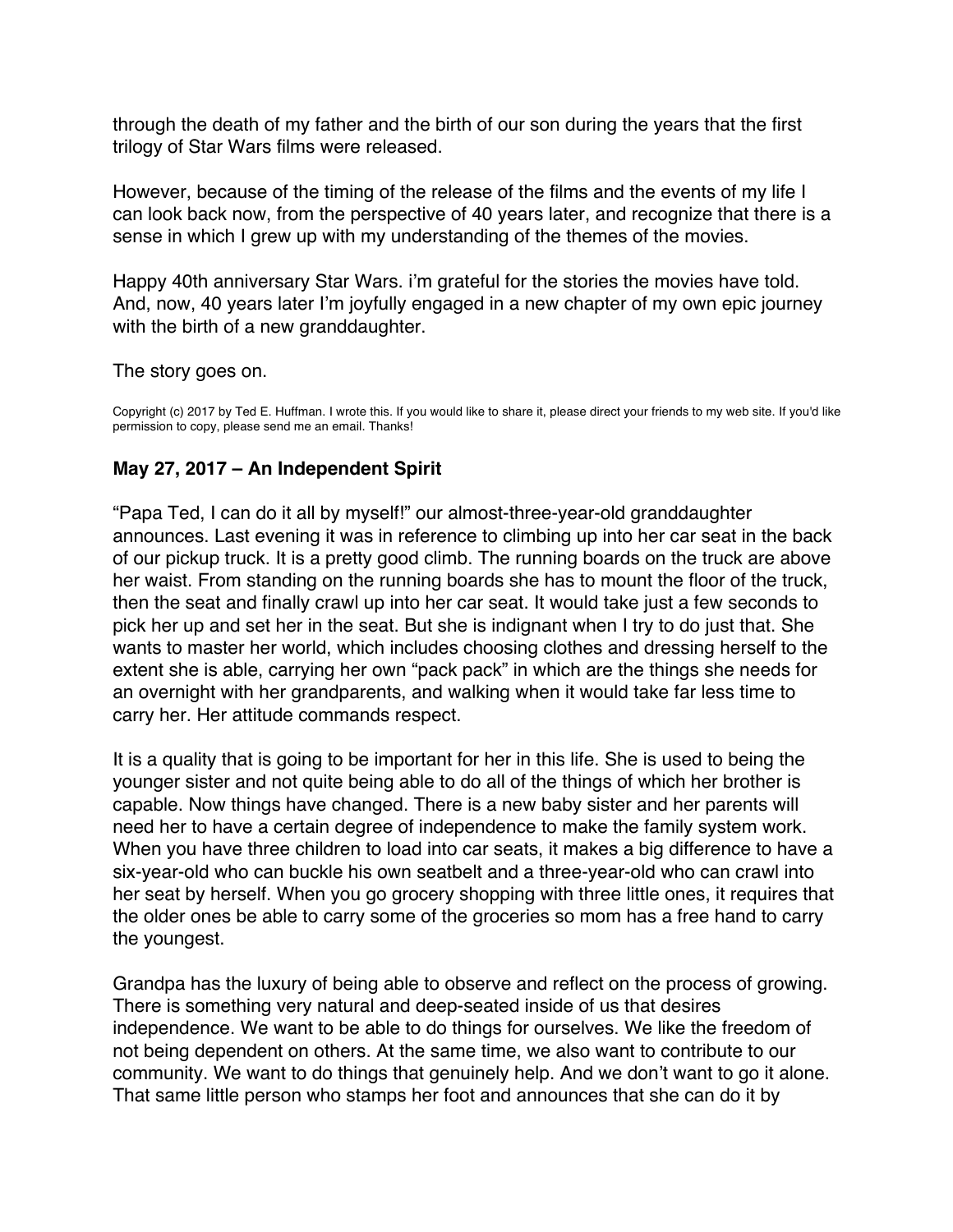herself, wants a response when she offers a hug and desires attention when she has something to say. Papa Ted is beginning to think of her as "She who cannot be ignored." She wants her independence and she wants to be in relationship. Both qualities are essential to her way of life.

Yesterday, while the oldest of our grandchildren was in school and the parents were caring for the newborn, we had some time with our granddaughter. We went to a park where she played and ran in the open space and then headed to our camper for lunch. On most visits to the camper, her brother has been along, so she was enjoying a little time to explore things on her own. The camper has no television set and no need of one. There are plenty of other things to do. Grandma has equipped it with ageappropriate toys and even brought along a big bag of dress-up clothes. I was delightfully entertained by a little blond-headed one who was dressed in high heal shoes almost big enough to put both feet in the same shoe, a black and silver skirt, a pirate's sash and pirate's hat, carrying a pink purse and a "booty bag" filled with "treasure." In this case the treasure was a number of pay dishes including a cake pan, plates, cups and saucers and a small teapot.

Life is good for grandpa.

Of course, from an adult perspective, there are still a lot of things that she cannot do, and her world is filled with contradictions. The same little one who announced "I need privacy!" to undress for her bath, ran naked through the camper past open windows a few minutes later. She had to make sure that she had exactly the same size portion for her supper as her big brother, but wasn't really hungry enough to eat all of the food on her plate. She can be independent and insist on climbing into the car seat by herself and a few minutes later be too tired to climb back down and go limp as a rag when you try to pick her up.

She is, however, making her way in this world in a most delightful fashion.

A year ago, I struggled to make out a few words that she was saying. Now we have long conversations. I can remember when she couldn't stand without something to hold on to. Now I have to run to keep up with her. Having a big brother who can read has made books more interesting to her and she shows signs of wanting to read that I didn't notice in her brother at this age. She's got numbers and counting and colors down before she is old enough to go to preschool.

I could turn this blog into a full-blown brag session. I am unashamed to brag about my grandchildren to my friends. More interesting to me, however, is the opportunity to observe how we humans develop and grow. It is natural for us to want to help and participate in community. We are driven to significant relationships. We need to love and be loved. We are naturally curious and desire to learn. We are creative and come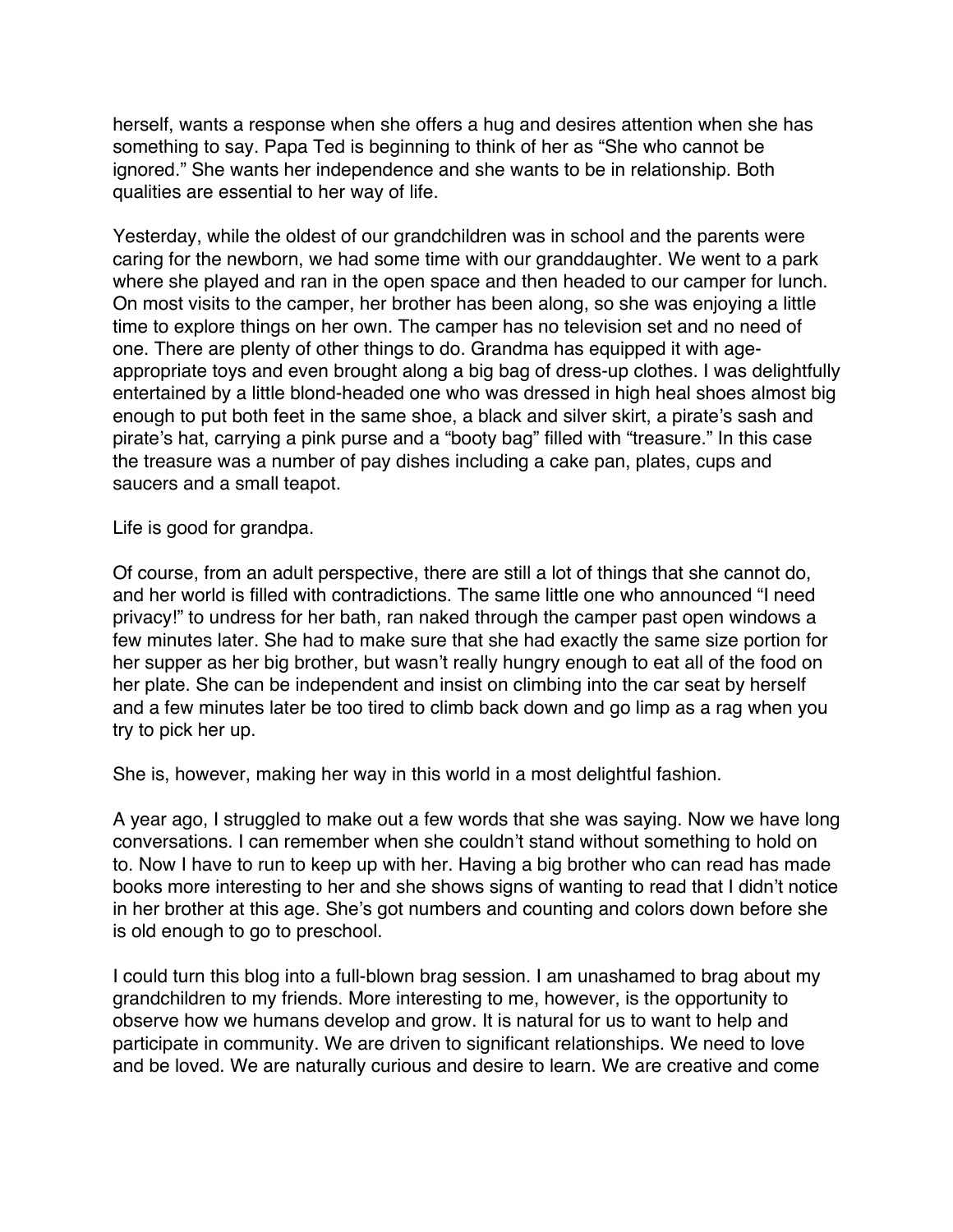<span id="page-58-0"></span>up with new ideas easily. Watching our grandchildren grow reminds me of my growing edges and my desire to learn in community.

Add another 25 years or so and many of our roles will be reversed. She'll be helping me with my seatbelt while I struggle with increasing disability and decreasing independence. She does, however, give me every incentive to take care of my health and stay active for as long as possible. After all, if grandchildren are this much fun, one can't help but look forward to great grandchildren!

Copyright (c) 2017 by Ted E. Huffman. I wrote this. If you would like to share it, please direct your friends to my web site. If you'd like permission to copy, please send me an email. Thanks!

# **May 28, 2017 – Persistence**

The seminary we attended had a lab preschool. Such schools are no longer common at theological seminaries, but it wasn't the only one in its day. The theory was that by having a school that itself was a learning and research institution, producing professional papers and opportunities for students to work directly with children in a supervised setting the seminary would advance Christian Education as a profession and teach students necessary skills for serving churches. I took the course in preschool education as a student and later, when my wife was working in the preschool I spent quite a bit of time photographing children in the center. Some of my photographs were used as illustrations in the book "The Young Child as Person," by Martha Snyder, director of the preschool.

Part of the process of the school was going to lunch after the children had gone home for the day. Each lunch had a regular agenda of reviewing the morning's activities and learnings and processing that information so that it could be used to learn from the experiences of the day. Professors Ross and Martha Snyder presided at those luncheons and guided the adults who had been in the school that day through the formal process.

I remember one of those preschool sessions that involved a discussion of persistence. We had been speaking of language development. One of the students in the school came from a home of an international student from South Africa and Zulu was the language commonly spoken in their home. The young girl was becoming proficient in English, but there were a few words that were more challenging for her. One of the concepts was that of hot and cold. The words don't exactly line up with the Zulu, which has a word for temperature extremes that applies to both hot and cold. The English words came into focus for the child one day as she was engaging in water play at a sink designed for children, with warm and cold water that were restricted in temperature so the children would not be injured by water that was too hot. She would alternately turn on and off the two faucets and say the words hot and cold. Once he discovered the meaning of the words, she demonstrated that process to everyone in the room, including me, who was a photographic observer. She insisted that I put my hands into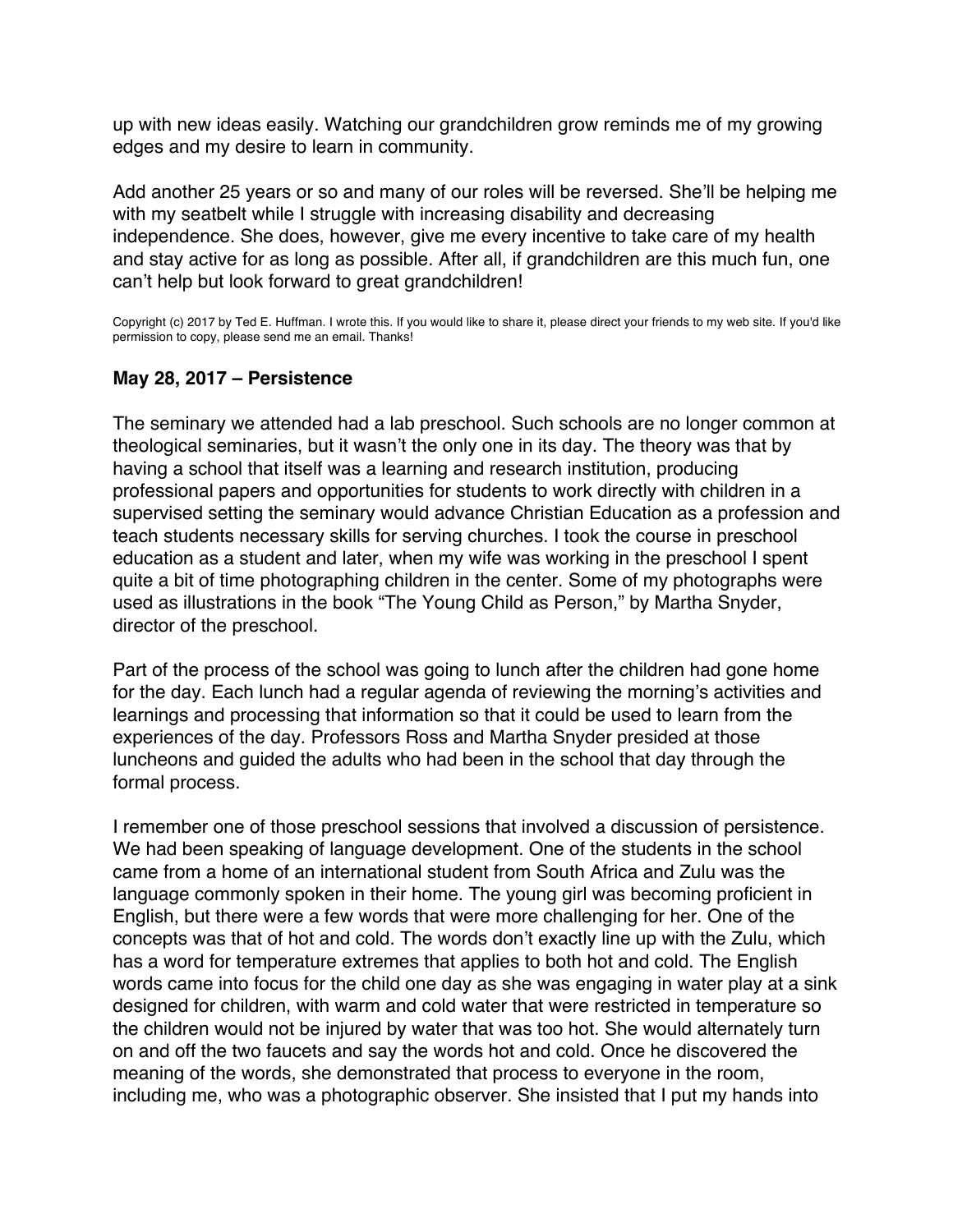the running water just as she had for the other children in the room as she correctly said the words hot and cold.

As we discussed the discovery, we examined the concept of persistence. She had demonstrated persistence as she worked out the meaning of the words over several days' worth of play in the preschool. It was noted that children have a special quality of persistence that comes from the ability to focus attention without giving in to distractions. Whereas adults continually have a host of distractions in their minds as they go through their daily routines, children have a quality of presentness that allows them to focus intently on one thing without having their attention diffused by everyday concerns.

Persistence is not the same thing as unchanging. The repetition involved in learning the concepts of hot and cold was not exactly doing the same thing over and over, because the understanding was growing and the perception of the child was changing.

A few months ago I encountered the concept of persistence in an entirely different context. I was reading Robin Wall Kimmerer's "Gathering Moss," a book that is equally a botany text and a discussion of cultural history. She was reporting on research that was conducted on the community of plants that she discovered growing next to a river in Wisconsin. Kimmerer took the plants to her laboratory to study them and when she propagated them in the lab one species dominated in a way that it did not in the natural setting. Curious, Kimmerer began to think of the conditions that existed alongside the river and to recreate them in her experimental setting. After much trial and error, she discovered that the natural flood cycle was what allowed the balance of the plant community. The plant that dominated in the lab was not so dominant when exposed to a cycle of flood and drought that allowed another moss to flourish. She wrote of the persistence of the moss that was able to go dormant during drought cycles and flourish during times of flooding. This persistence was a valuable quality of the plant that allowed the wider community of plants to remain healthy. Plants are the foundation of the food cycle for all living things and Kimmerer's research in mosses and other plants expands our understanding of how our world works.

The concept of persistence has been on my mind for the past ten days as I have enjoyed spending time each day with our grandchildren. Like the young girl in the preschool, our grandchildren are persistent about their learning. Yesterday we went with the children to a roller skating rink where they had a special time for preschoolers to experience skating. It takes some time for children to learn to skate and the rink has several aids to assist the children. There is a carpeted area that offers more resistance to the rolling than the hardwood floor. There are frames with wheels that the children can use for balance. And there are patient instructors who have experience with helping children learn. The children started out on the floor, getting into a crawling stance and standing up one foot at a time. They learned to pick up one skate while standing on the other and to bend their knees as they skated. Within in a few minutes they were making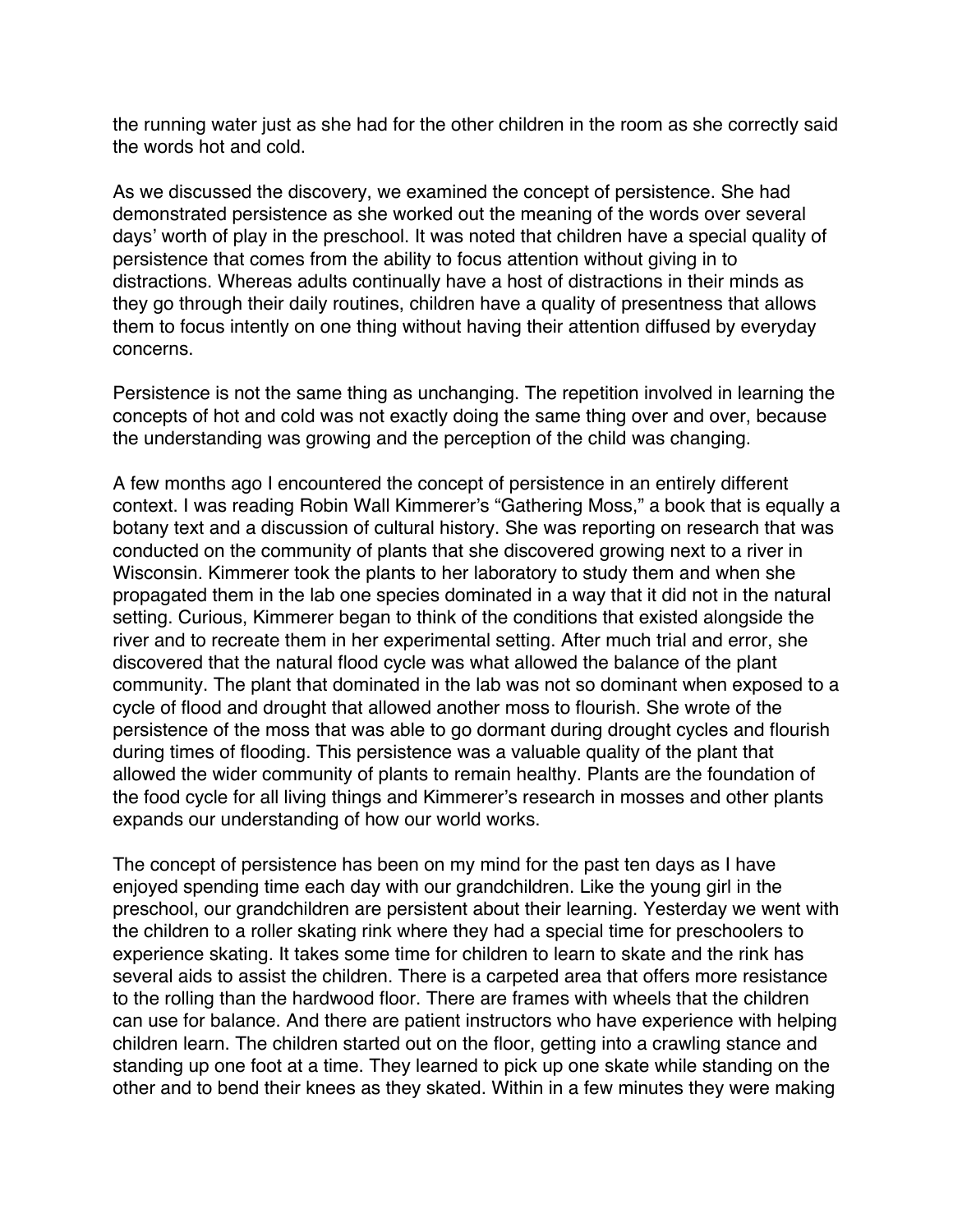<span id="page-60-0"></span>progress around the rink. The learning was easily visible over the course of an hour and a half. I was impressed with the learning. I was also impressed with the children's ability to stick with the process without becoming overly discouraged or frustrated.

Of course as adults we cannot go back to being children. We carry with us our past experiences and the pressures of daily living. But there is much we can learn from the focus and persistence of children. Being with them and observing them is as valuable today as it was back when I was a student in the lab school.

Copyright (c) 2017 by Ted E. Huffman. I wrote this. If you would like to share it, please direct your friends to my web site. If you'd like permission to copy, please send me an email. Thanks!

# **May 29, 2017 – Memorial Day 2017**

When I was a freshman in high school, I began to play taps for military ceremonies in our town. There were still a few World War I veterans in our town and from time to time one would die of natural causes. It was the height of the Vietnam War and we had a few funerals for soldiers who died in combat. Over the years, I've bugled for veterans of World War I, World War II, Korea, Vietnam, and Desert Storm.

I don't think it is that way these days, but back then, our small town made a big deal over memorial day. We had a parade down main street, which was the next-to-the-last performance for our high school band of the year. Graduation was the final performance. The parade ended at the Legion Hall, were there were a few speeches. Then an honor guard gave a 21 gun salute and we played taps. We used two trumpets in two locations and played with an echo effect. Then we got into cars and rode to the cemetery, where a wreath was laid, a salute fired and taps played again. Finally, we went down to the bridge over the Yellowstone River and a wreath was thrown into the river and as it floated out of sight downstream the salute was fired and we played taps for the third time.

I only participated in the ceremony three times. After that, I was off to college and since then I have not been called upon for such duties.

I have played taps for plenty of military funerals over the years since, however. My first parish was in a small town where, like my home town, there were no members of veterans organizations available to play taps. I gladly volunteered for the duty and was called on from time to time to render honors. I play less frequently these days, but have a trumpet in my office and can play when called upon.

These days most veterans organizations have bagels that play a recorded version of taps electronically when a button is pushed and the ceremony is done without an actual person blowing air through an instrument. I am not a fan of the sound quality of those machines and the emotionless way in which the tribute is rendered, but I am not a veteran and it is not my place to comment on the ceremonies they lead.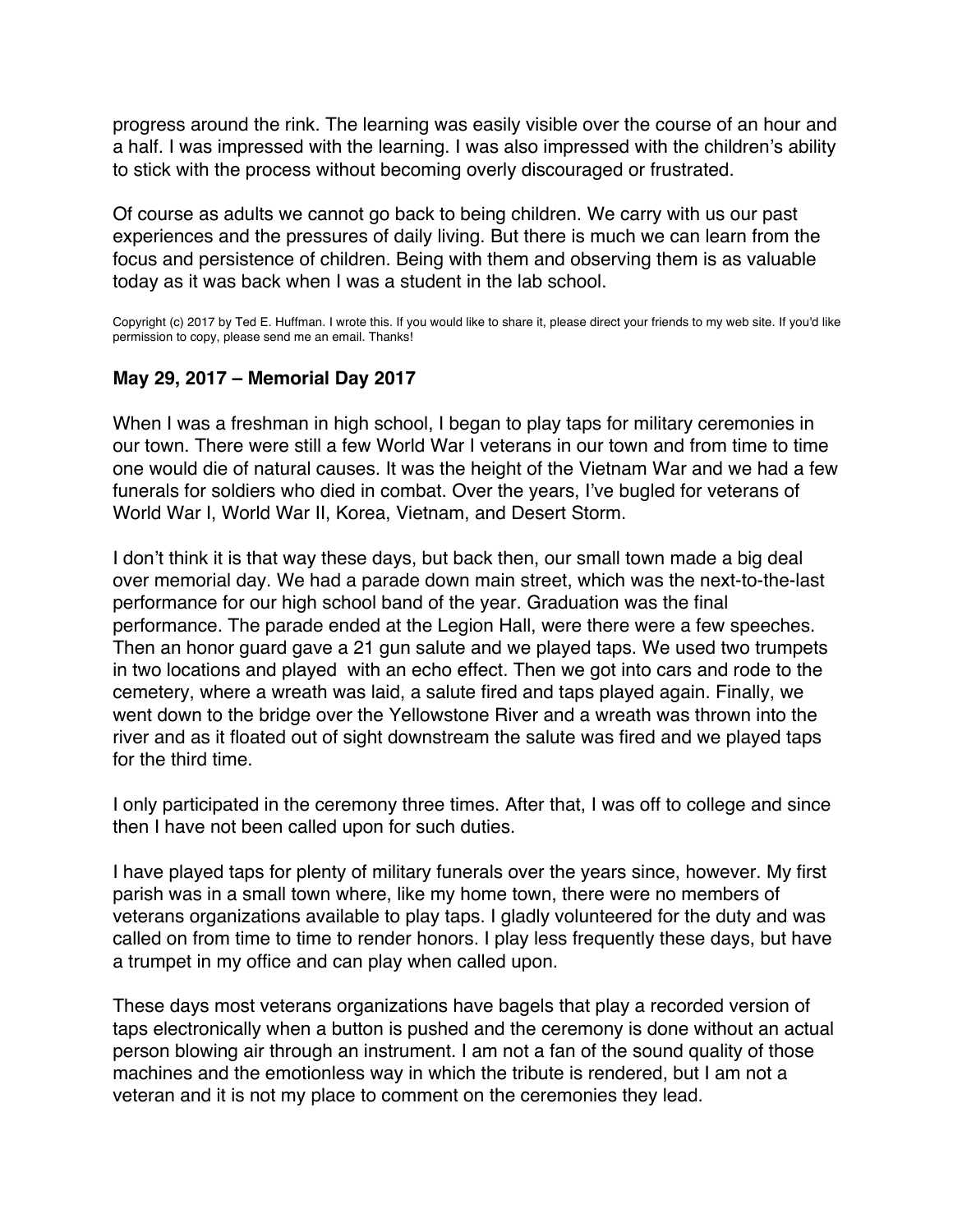I have, however, hung out with veterans enough to have some understanding of the importance of the day for them. For those who have served in combat the observance has a direct connection to people they actually knew who have been killed in battle. Many of those veterans witnessed first hand the trauma of the loss of one of their colleagues and the knowledge that they also could have died. The ways in which wars are fought these days are significantly different than was the case for our fathers' and grandfathers' generations, but war still involves violence and death.

For the old guys, those of the World War I and World War II generations, the ceremonies that took place away from the cemetery - at the Legion Hall and on the bridge over the river - were deeply moving because they had lost compatriots whose bodies never made it to formal cemeteries. Some died in far-away places before there were systems for returning bodies home for burial. Some were not identified following the confusion of battle. Others went down in ships that were sunk and the bodies never recovered. The veterans had real memories of people they had known who were lost as one of the costs of war.

Most people understand why we have two different holidays that draw attention to veterans each year. Some, however, are not aware of the distinction between the two and why two different days are required. Veterans Day, held in November, is a day to thank all veterans for their service to our country. It is a day to celebrate the safe return of those who have served in distant places and to honor their sacrifices. Memorial Day has an entirely different character. It is a day of remembrance of those who have died. Such remembrances are always tinged with grief and a bit of sadness. For those who served in combat and witnessed the deaths of others, the day can be part of a life-long process of dealing with trauma and grief. War changes everyone who is involved and the change is permanent.

Remembering, however, is an important part of living with grief. One of the fears of those who have lost loved ones is that this person, who was once so vital and important and beloved, might be forgotten. Of course we do not forget, but we fear that we might. Setting aside a day of remembrance helps to keep alive the commitment to never forget.

Those World War I veterans who used to lead our small town Memorial Day parade are no longer living and there aren't many of the World War II veterans left anymore, either. The memories that were so precious and meaningful to them have been passed on to a new generation. In a small way, I am one of the keepers of their memories. I don't remember their fallen buddies, but I do remember the somber attitude and the deep respect that they used to show as the notes of taps echoed off of the hills and faded into silence. Even as a high school student I understood that I was participating in a sacred process. Now, as one who is approaching the age they were at the time, I understand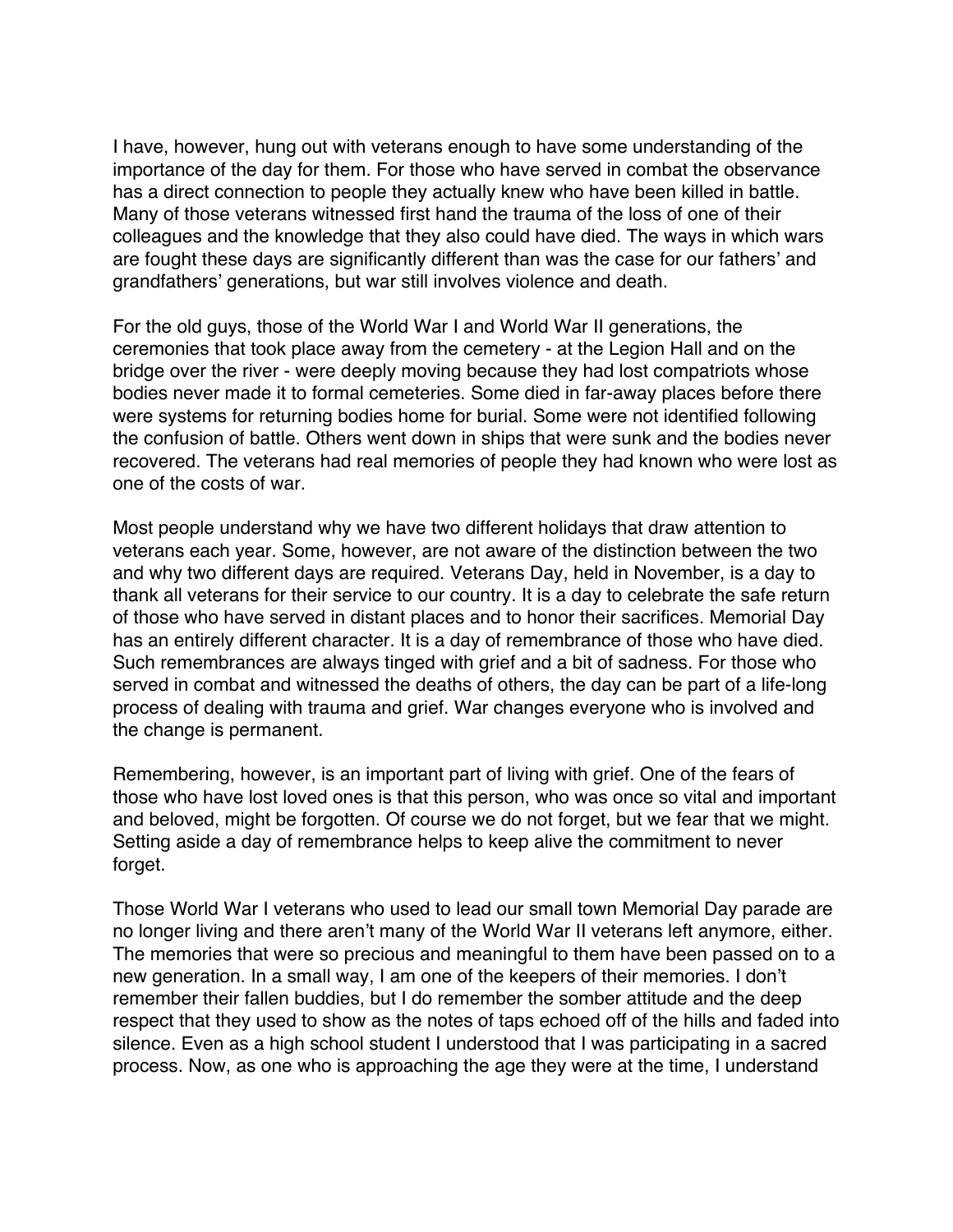<span id="page-62-0"></span>the process of memory and the importance of memorials much better than I did back then.

Yesterday we drove past a ceremony that was decorated with lots of flags and flowers and our grandson commented on the decorations. I tried to explain to him that the decorations were for memorial day and that remembering is important to those who have experienced loss. He responded with a six-year-old understanding of death, "But they can never talk to those people again." "Yes," I responded. "That is true. But they can remember and remembering is important to those who have lost someone they loved."

So to all of you who have experienced loss and grief, I won't use the phrase "Happy Memorial Day." And to all of the veterans, I'll save "Thank you for your service," for Veterans Day. Instead, I pray that you will have a meaningful day. Know that I'm available to share your silence and to remember those who have gone before.

Copyright (c) 2017 by Ted E. Huffman. I wrote this. If you would like to share it, please direct your friends to my web site. If you'd like permission to copy, please send me an email. Thanks!

## **May 30, 2017 – Holding the Baby**

I remember being a new father and thinking to myself that I didn't know what I would do if something bad ever happened to the tiny one I held in my arms. I remember looking at the tiny hands and feet over and over and marveling at the complexity and vulnerability of the little one. I remember taking special care when crossing a street or parking lot while holding the child so that there would be no tripping, no unexpected splashes from puddles and no need to rush. I remember being aware of my driving and taking special care of the precious cargo carefully loaded into the car seat in the back seat of the car.

Of course now that our children are in their thirties, I have a different way of thinking about them. I don't have the same constant awareness of my role and responsibility as their father that I once possessed. I don't wake in the night with a start and get up to go check to see if they are breathing. I don't worry as much as once was the case. I still marvel at the blessing of their continuing good health and wonder what their future may hold.

I was thinking these and similar thoughts as I was holding our new granddaughter. Today she is one week old. Holding that tiny one on my chest as she sleeps is one of the best feelings in the world. I am intensely aware of her. I can count her breaths. I can set aside all of the normal cares and concerns of life and just focus my attention on that warm little one resting against me. There are many wonderful and meaningful embraces in this life and holding a tiny baby is one of the greatest. In the last couple of days she has been stretching out and showing her full length. For the first few days, she kept her knees bent and was all curled up into a tiny ball, the position that was most familiar to her. After a week of exploring the wider world, she is beginning to stretch and move her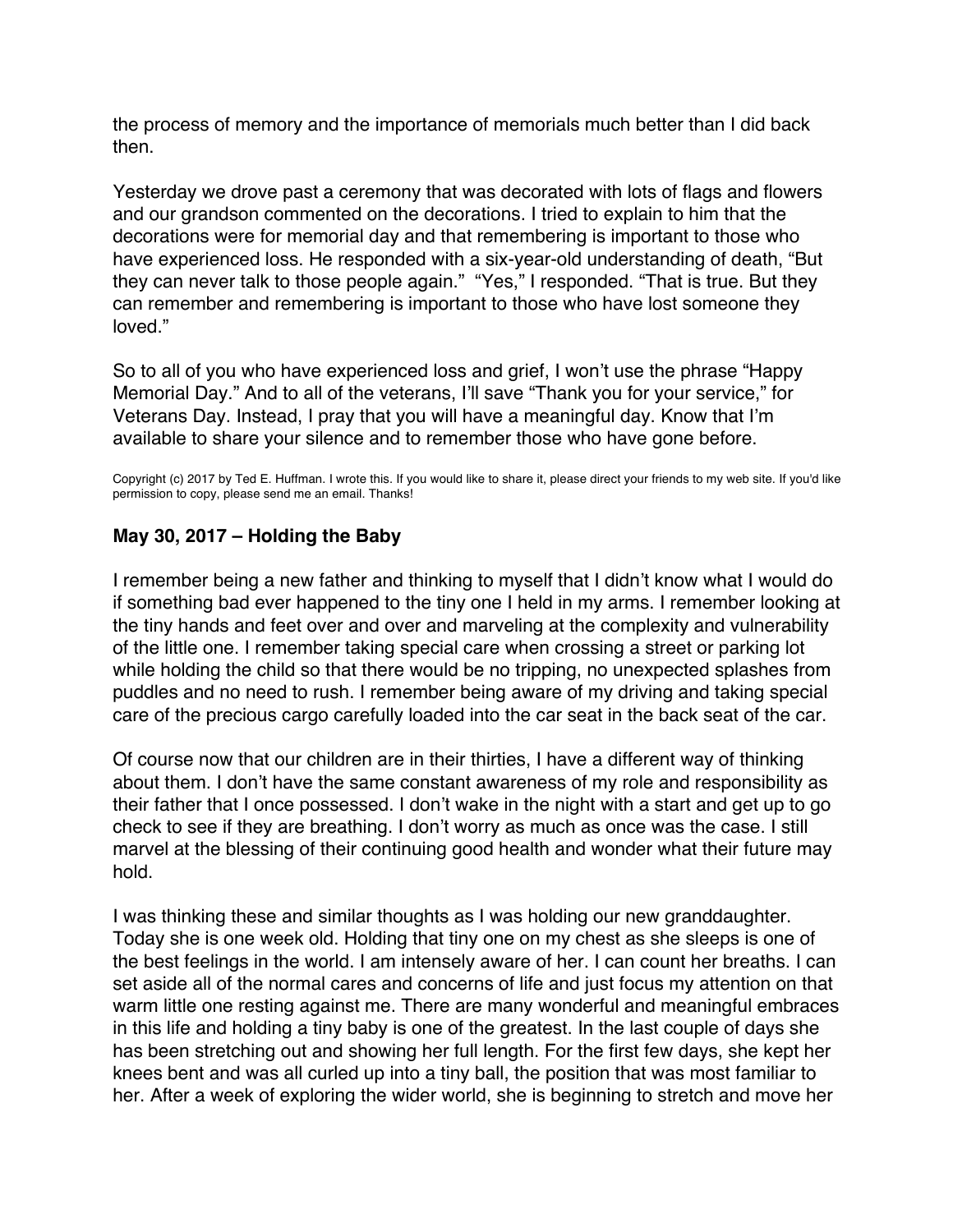arms and legs. Although her brain probably isn't processing fully-focused images yet, she is opening her eyes more and beginning to use visual clues to get a sense of what is going on in her world.

I know that in a week we will need to head back home to our regular lives and jobs and she will continue to grow and amaze her parents and we won't be there every day to witness the miracle of her growth, but for now I'm reveling in the luxury of being here and witnessing the everyday miracles of a newborn person making her way in the world.

I know that her days won't always be easy. I know that the world won't always be kind to her. I know she will face challenges and problems and experience pain and loss. But the instinct to shield and protect her is very strong. Right now, if she is lying in her bassinet and makes a little peep as we are eating dinner, four adults respond within seconds. She doesn't want for anything as her parents and grandparents make sure she is clean and fed and comfortable.

We have the luxury of being four adults with only three children at the moment. That luxury will quickly change. Her father returns to his usual work schedule today. Her grandparents will leave in another week. There will be plenty of three-to-one times for the children as they grow up. But her big brother is in a full-day kindergarten program and boards the bus for school in the morning and is gone until mid afternoon five days a week. And her sister is capable of playing and entertaining herself for significant blocks of time. She'll get plenty of time with her mother holding her. And I know, from personal experience, that her father will come home from work eager to pick her up and take care of her. Being three decades younger than his father, he has more energy for the sleepdeprived nights and long days that lie ahead.

For now, however, I have time to think about how marvelous it is that birth is the way humans come into this world. In need of constant nurture and care, we are thrust into relationships where we need to be able to depend on one another. We may encounter greed and selfishness and cut-throat dealings in our relationships in the business and political worlds, but in our home lives, we are invited to relationships of love and care and sacrifice. Fortunately, most of us are given the gift of encountering family relationships long before we have to deal with some of life's harsher and more conflicted relationships. There have been plenty of studies and analyses of what occurs when children are deprived of these essentials of love and care in their early lives.

As I hold the tiny one, I am filled with a sense of contentment. There are some big crises in this world. A cyclone is battering Bangladesh, a refugee ship caught fire off of the coast of Spain, there was a deadly attack in Iraq, a zoo worker was killed by a tiger. There is unrest and danger and tragedy all around. By grace, however, I am allowed to set aside my thoughts of all of those things in order to focus my attention on the little one sleeping in my arms.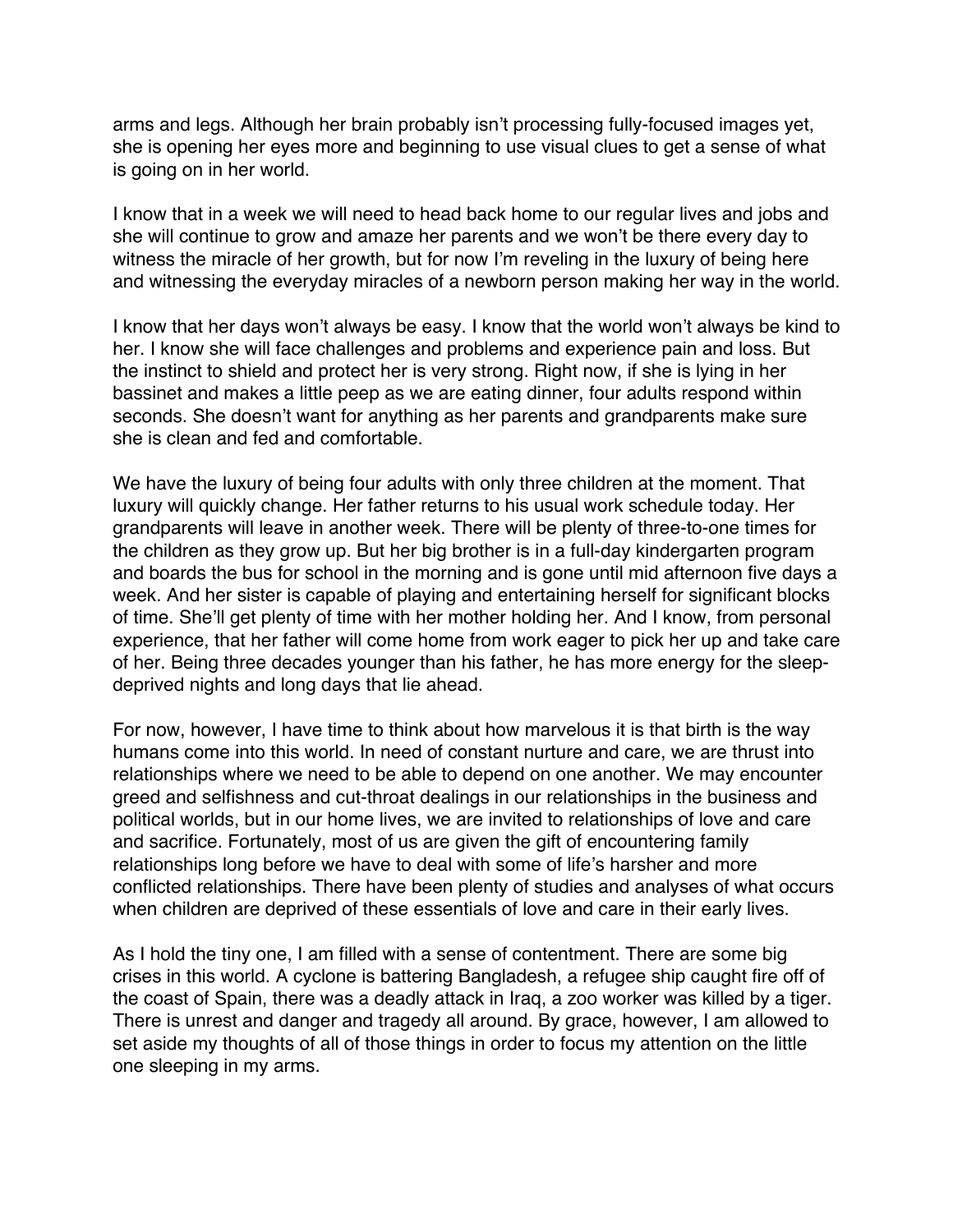<span id="page-64-0"></span>It reminds me how much better this world would be if our politicians spent less time raising money from wealthy donors and more time holding babies. It may even be helping me become a better preacher, though that is yet to be revealed. For now there is no other motive to hold the baby other than the simple fact that it is good for both of us. We are good for each other.

She is a blessing not only to me, but to the whole world.

Copyright (c) 2017 by Ted E. Huffman. I wrote this. If you would like to share it, please direct your friends to my web site. If you'd like permission to copy, please send me an email. Thanks!

## **May 31, 2017 – Time**

The passage of time and how we have chosen to measure it is still a bit of a mystery to our granddaughters. The youngest, just a week old, has no language skills with which to discuss the passage of time and her main interest at this point seems to be eating. When she isn't sleeping, her little mouth is going, searching for a source of food. We have no way of knowing whether or not she has any perception of time. She is just beginning to experience the concept of otherness, having known being a part of her mother's body for more time than she has known independent life.

Her older sister is trying very hard to understand the concept of time. She's got "next" down pretty solidly. Sometimes she struggles with a string of things that happen before the thing she wants, especially if that string has more that a couple of items. If you say to her, "We're going to eat lunch, then you'll have stories and a nap and after that we'll go pick up your brother at the bus stop," she is likely to go get her shoes and coat for the walk to the bus stop. She likes to "fast forward" to the items she wants to have happen. Still she does have a concept of "not yet."

We've had several discussions recently that involve time. Over the weekend we reminded her that her birthday party was next week. She took that to mean next day and was thrown and a bit disappointed when she got up and there were no party preparations underway. At a bare minimum, she expected balloons. She knows she is two years old, but doesn't yet understand what it means to be three years old or how close that is to her new reality.

After her sister was born, I congratulated her on becoming a big sister and she immediately corrected me, saying, "No! I'm the little sister!" She wasn't about to allow me to undermine her position in the family. She likes the fact that there is a new baby in the family and calls her sister "my baby," but she doesn't quite know what that means for her position in the family. After all, she just became the middle kid. Having been the middle kid in my family, I'm inclined to give her a bit of extra attention as she adjusts to the transition.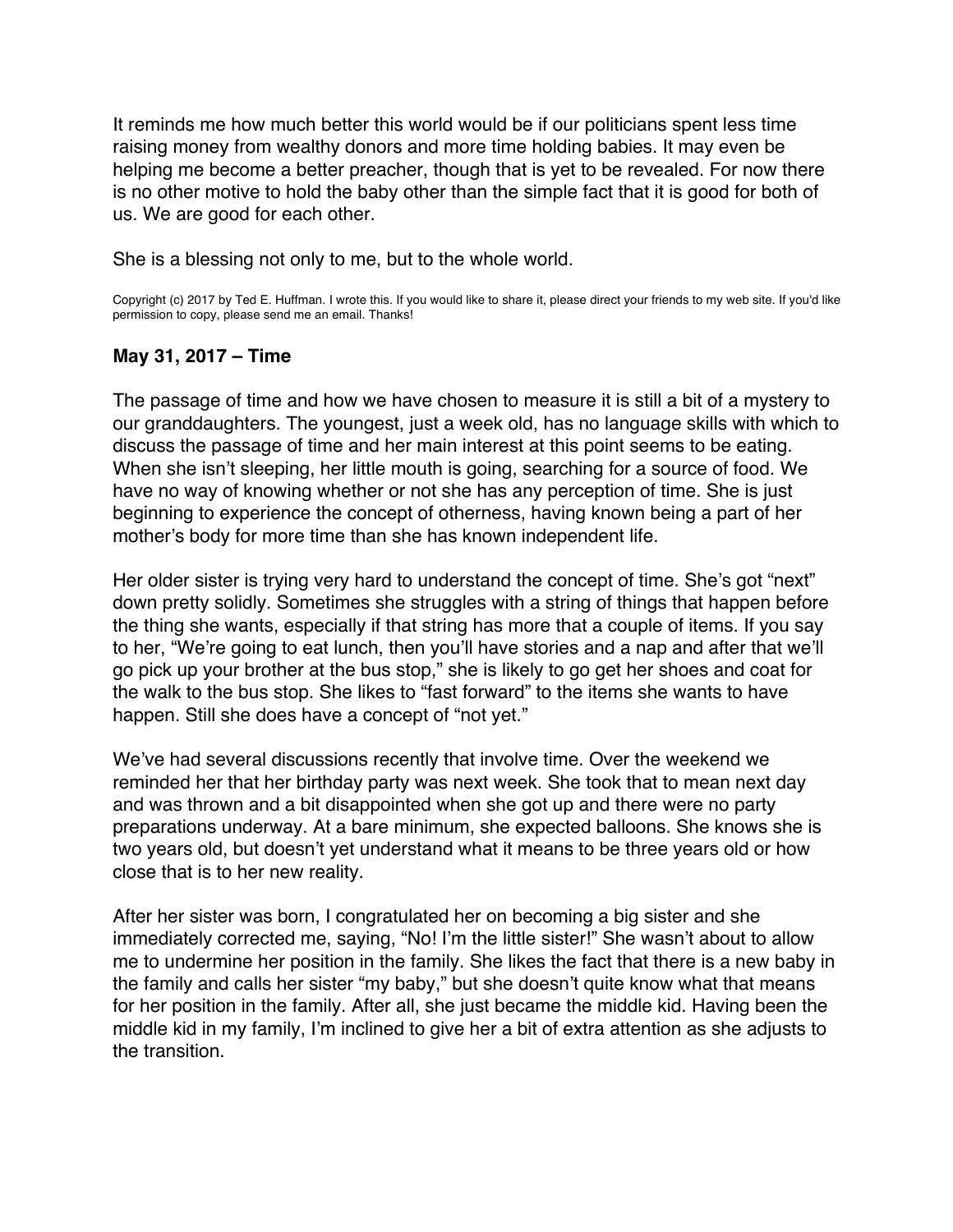Being immersed in a family with a new baby is a good lesson for me and a constant reminder that the entire concept of time is a human construct. There isn't some absolute reality that is time. We have devised instruments to measure the passage of time and they work well for scientific exploration. The accuracy of modern digital timepieces is astounding. And we have agreed on a common language to discuss time that works well enough to keep trains and planes running on schedule and passengers arrive and depart in a somewhat orderly fashion.

On the other hand, we are aware that there are significant differences in the quality of time. 20 minutes of holding a sleeping baby feels different than 20 minutes of waiting in a doctor's office. A half hour reading stories to your grandchildren is qualitatively different than a half hour in the dentist's chair getting your teeth cleaned. Next week seems impossibly far away to a two-year-old and incredibly near to her grandfather. And any amount of time feels still different to her parents who are adjusting to a whole new cycle of interruption of their sleep every night.

Clocks and calendars work well for science. They are less effective for some other functions.

When we travel to Costa Rica to participate in the life of our sister church, we become aware of the differences in the interpretation of time. Worship in that church rarely starts in a fashion that we would call "on time." About 20 minutes after the advertised time is common. Once it gets started, it isn't restricted by the clock, either. Worship continues until it is finished. All of the songs and all of the prayers and all of the readings and all of the preaching need to be completed before worship is over. That might take 45 minutes and it might take two hours. It just depends. One of the lessons that gringoes have to learn when visiting Central America that although a Spanish-English dictionary translates mañana as "tomorrow," that isn't what it means in common usage. Mañana simply means "not today." It could be tomorrow. It could be next week. It could be next month. The speaker doesn't indicate what day mañana means other than it means "not today."

I've been reading a book about dinosaurs to our grandson recently. The book is large and our reading time only allows for a half dozen pages each evening, so it will take a while to get through it. Most pages give an overview of multiple geological time eras and discuss various aspects of evolution and development, from the movement of continents to varieties of plant life to the emergence and disappearance of dinosaurs. The book uses the letters MYA to designate "millions of years ago." The Jurassic period, 200 to 145 MYA was the height of the age of dinosaurs. I'm not sure what such a long amount of time means to a six year old, but I know that his 63-year-old grandpa is having to stretch his imagination quite a bit to imagine what such a long amount of time could mean. I do better with smaller numbers. Another factoid from the book is that the distance across the Atlantic Ocean is about 30 inches farther than it was when Christopher Columbus set off on his voyage of discovery. I sort of understand 30